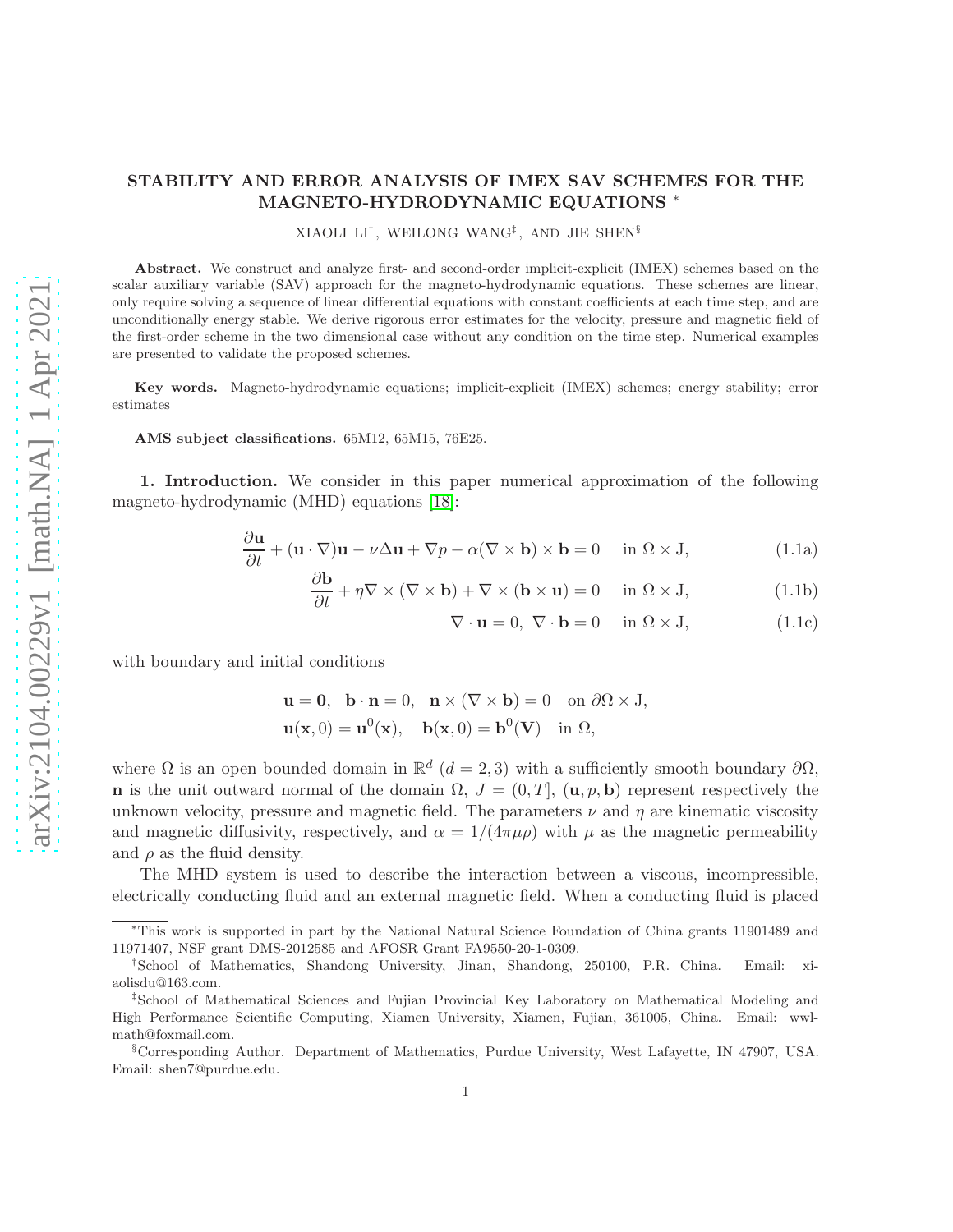in an existing magnetic field, the fluid motion produces electric currents which in turn create forces on the fluid and change the magnetic field itself. It has been widely used in many science and engineering applications, such as liquid metal cooling for nuclear reactors, sustained plasma confinement for controlled thermonuclear fusion, etc [\[8,](#page-26-1) [6\]](#page-26-2). The mathematical theory of MHD equations can be found in [\[18\]](#page-26-0).

Numerical approximation of the MHD equations is challenging, as it involves delicate nonlinear coupling between the velocity and magnetic field in addition to the difficulties associated with the Navier-Stokes equations and Maxwell equations. There exists a large literature devoted to constructing compatible spatial discretization for the MHD equations, see [\[28,](#page-27-0) [2,](#page-25-0) [17,](#page-26-3) [7,](#page-26-4) [4\]](#page-25-1) and related references. In this paper, we are only concerned with time discretization, which can be coupled with any well developed compatible spatial discretization.

The MHD equations [\(1.1\)](#page-0-0) is energy dissipative. More precisely, taking the inner products of  $(1.1a)$  and  $(1.1b)$  with **u** and  $\alpha$ **b**, respectively, summing up the results, we find that the nonlinear terms do not contribute to the energy and that the following energy dissipation law holds:

<span id="page-1-0"></span>
$$
\frac{d}{dt}E(\mathbf{u}, \mathbf{b}) = -\nu \|\nabla \mathbf{u}\|^2 - \alpha \eta \|\nabla \times \mathbf{b}\|^2 \quad \text{with} \quad E(\mathbf{u}, \mathbf{b}) = \frac{1}{2} \|\mathbf{u}\|^2 + \frac{\alpha}{2} \|\mathbf{b}\|^2. \tag{1.2}
$$

It is thus desirable to construct numerical schemes which satisfy a discrete energy dissipation law.

Most existing work use fully implicit or semi-implicit treatments for the nonlinear terms so that the effect of nonlinear coupling can cancel each other and a discrete energy dissipation law can be derived. However, one needs to solve a nonlinear system or a coupled linear system with time dependent coefficients at each time step. For examples, Armero and Simo developed in [\[1\]](#page-25-2) energy dissipative schemes for an abstract evolution equation with applications to the incompressible MHD equations; Tone [\[25\]](#page-27-1) considered an implicit Euler scheme for the 2D MHD equations and established a uniform H2 stability; Layton et al. constructed in [\[12\]](#page-26-5) two partitioned methods for uncoupling evolutionary MHD flows; Hiptmair et al. [\[11\]](#page-26-6) developed a fully divergence-free finite element method for MHD equations with a semi-implicit treatment of the nonlinear terms; Zhang et al. [\[30\]](#page-27-2) proposed a second order linear BDF scheme with an extrapolated treatment for the nonlinear terms and proved its unconditionally stability and convergence, cf. also [\[29\]](#page-27-3); And most recently, Li et al. [\[13\]](#page-26-7) proposed a fully discrete linearized H1 conforming Lagrange finite element method, and derived the convergence based on the regularity of the initial conditions and source terms without extra assumptions on the regularity of the solution. To alleviate the cost of solving fully coupled systems at each time step, Badia et al. [\[3\]](#page-25-3) developed an operator splitting algorithm by a stabilized finite element formulation based on projections; Choi and Shen [\[5\]](#page-26-8) constructed several efficient splitting schemes based on the standard and rotational pressure-correction schemes with a semi-implicit treatment of the nonlinear terms for the MHD equations.

From a computational point of view, it is desirable for a numerical scheme to treat the nonlinear term explicitly while still being energy dissipative, so that one only needs to solve simple linear equations with constant coefficients at each time step. However, with a direct explicit treatment of the nonlinear terms, their energy contribution no longer vanishes, so it becomes very difficult to derive a uniform bound for the numerical solution. Liu and Pego [\[16\]](#page-26-9) constructed a first-order scheme with fully explicit treatment of the nonlinear terms and showed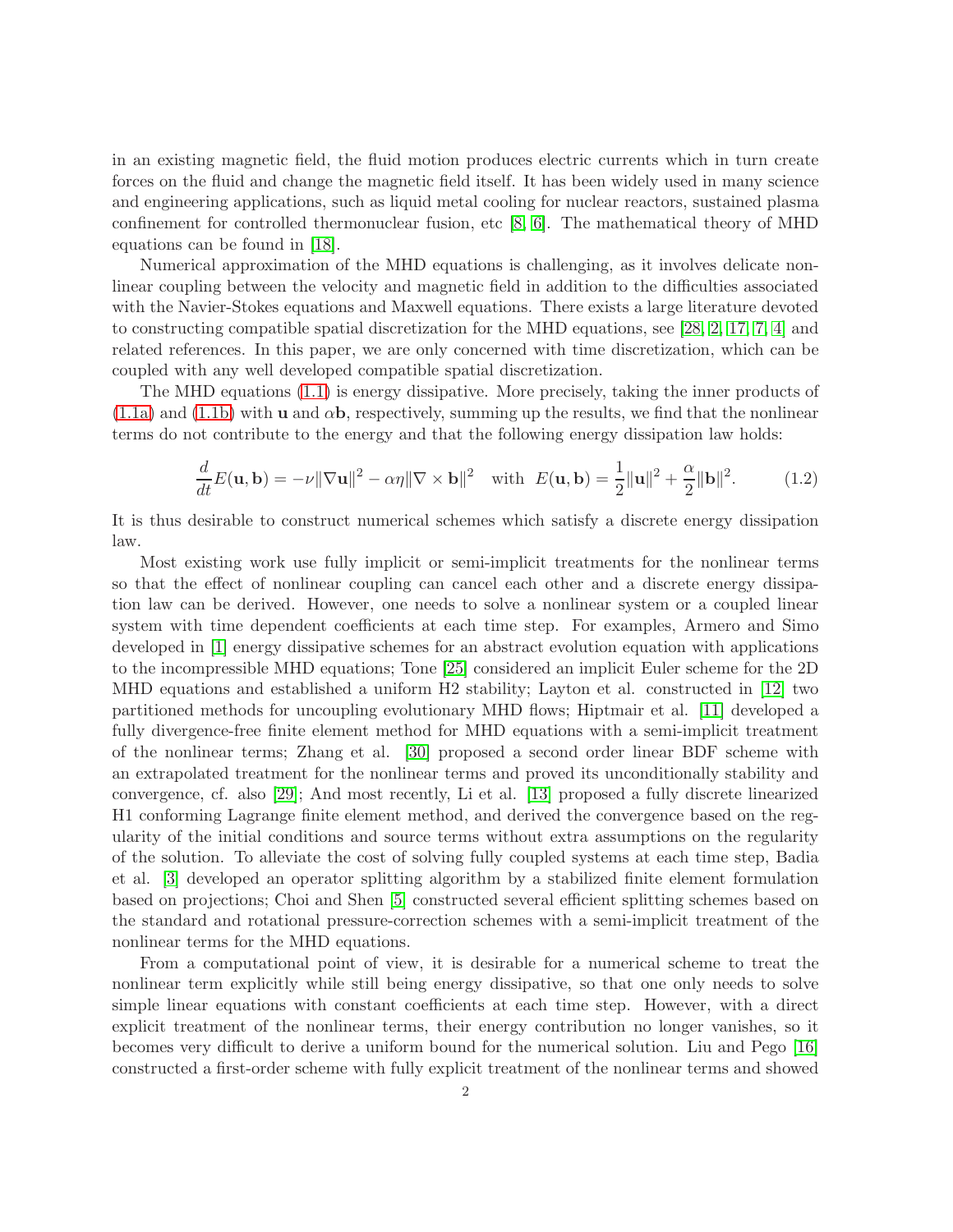that its numerical solution is bounded with the time step sufficiently small, but their scheme is not shown to be energy dissipative. The recently proposed scalar auxiliary variable (SAV) approach [\[21,](#page-26-10) [20,](#page-26-11) [22\]](#page-26-12) provides a general approach to construct linear, decoupled unconditionally energy stable schemes for gradient flows. The approach has been extended to Navier-Stokes equations in [\[15\]](#page-26-13). However, the scheme in [\[15\]](#page-26-13) requires solving a nonlinear algebraic equation whose well posedness is not guaranteed. We introduced in [\[14\]](#page-26-14) a different SAV approach which leads to purely linear and unconditionally stable schemes for the Navier-Stokes equations, and proved corresponding error estimates.

The aim of this work is to extend the approach proposed in [\[14\]](#page-26-14) to the MHD equations which are much more complicated with nonlinear couplings between the velocity and magnetic fields. Our main contributions are two-folds:

- We construct first- and second-order IMEX SAV schemes for the MHD equations and show that they are unconditionally energy stable. These schemes only require solving a sequence of differential equations with constant coefficients at each time step so they are very efficient and easy to implement.
- We establish rigorous error estimates for the first-order scheme in the two-dimensional case without any condition on the time step.

Compared to the Navier-Stokes equations or Maxwell's equations, the error analysis for the MHD equations is much more involved due to the nonlinear coupling terms. Our error analysis uses essentially the unconditional bounds of the numerical solution that we derive for our SAV schemes. To the best of our knowledge, this is the first linear, unconditional energy stable and convergent schemes with fully explicit treatment of nonlinear terms for the MHD equations.

The paper is organized as follows. In Section 2, we construct our IMEX SAV schemes and prove their stability. In Section 3, we carry out a rigorous error analysis for the first-order IMEX SAV scheme in the two-dimensional case. We present some numerical experiments to validate our schemes in Section 4, and conclude with a few remarks in Section 5.

2. The SAV schemes and their energy stability. In this section, we construct firstand second-order IMEX schemes based on the SAV approach for the MHD equations, and show that they are unconditionally energy stable.

We introduce a scalar auxiliary variable (SAV):

<span id="page-2-1"></span>
$$
q(t) = \exp(-\frac{t}{T}),\tag{2.1}
$$

and expand the system [\(1.1\)](#page-0-0) as follows:

$$
\int \frac{\partial \mathbf{u}}{\partial t} - \nu \Delta \mathbf{u} + \nabla p + \exp(\frac{t}{T}) q(t) (\mathbf{u} \cdot \nabla \mathbf{u} - \alpha (\nabla \times \mathbf{b}) \times \mathbf{b}) = 0,
$$
\n(2.2)

$$
\begin{cases}\n\frac{\partial t}{\partial t} - \nu \Delta \mathbf{u} + \nabla p + \exp(\frac{\tau}{T}) q(t) (\mathbf{u} \cdot \nabla \mathbf{u} - \alpha (\nabla \times \mathbf{b}) \times \mathbf{b}) = 0, \\
\frac{\partial \mathbf{b}}{\partial t} + \eta \nabla \times (\nabla \times \mathbf{b}) + \exp(\frac{t}{T}) q(t) \nabla \times (\mathbf{b} \times \mathbf{u}) = 0,\n\end{cases}
$$
\n(2.2)

$$
\nabla \cdot \mathbf{u} = 0, \ \nabla \cdot \mathbf{b} = 0,\tag{2.4}
$$

<span id="page-2-0"></span>
$$
\begin{cases}\n\nabla \cdot \mathbf{u} = 0, \ \nabla \cdot \mathbf{b} = 0, \\
\frac{dq}{dt} = -\frac{1}{T}q + \exp(\frac{t}{T}) \big( (\mathbf{u} \cdot \nabla \mathbf{u}, \mathbf{u}) - \alpha \left( (\nabla \times \mathbf{b}) \times \mathbf{b}, \mathbf{u} \right) + \alpha \left( \nabla \times (\mathbf{b} \times \mathbf{u}), \mathbf{b} \right) \big). \tag{2.5}\n\end{cases}
$$

Since the sum of the nonlinear terms in  $(2.5)$  is zero so  $(2.5)$  is equivalent to the time derivative of [\(2.1\)](#page-2-1). Hence, with  $q(0) = 1$ , the exact solution of [\(2.5\)](#page-2-0) is given by (2.1), so that [\(2.2\)](#page-2-0)-[\(2.4\)](#page-2-0)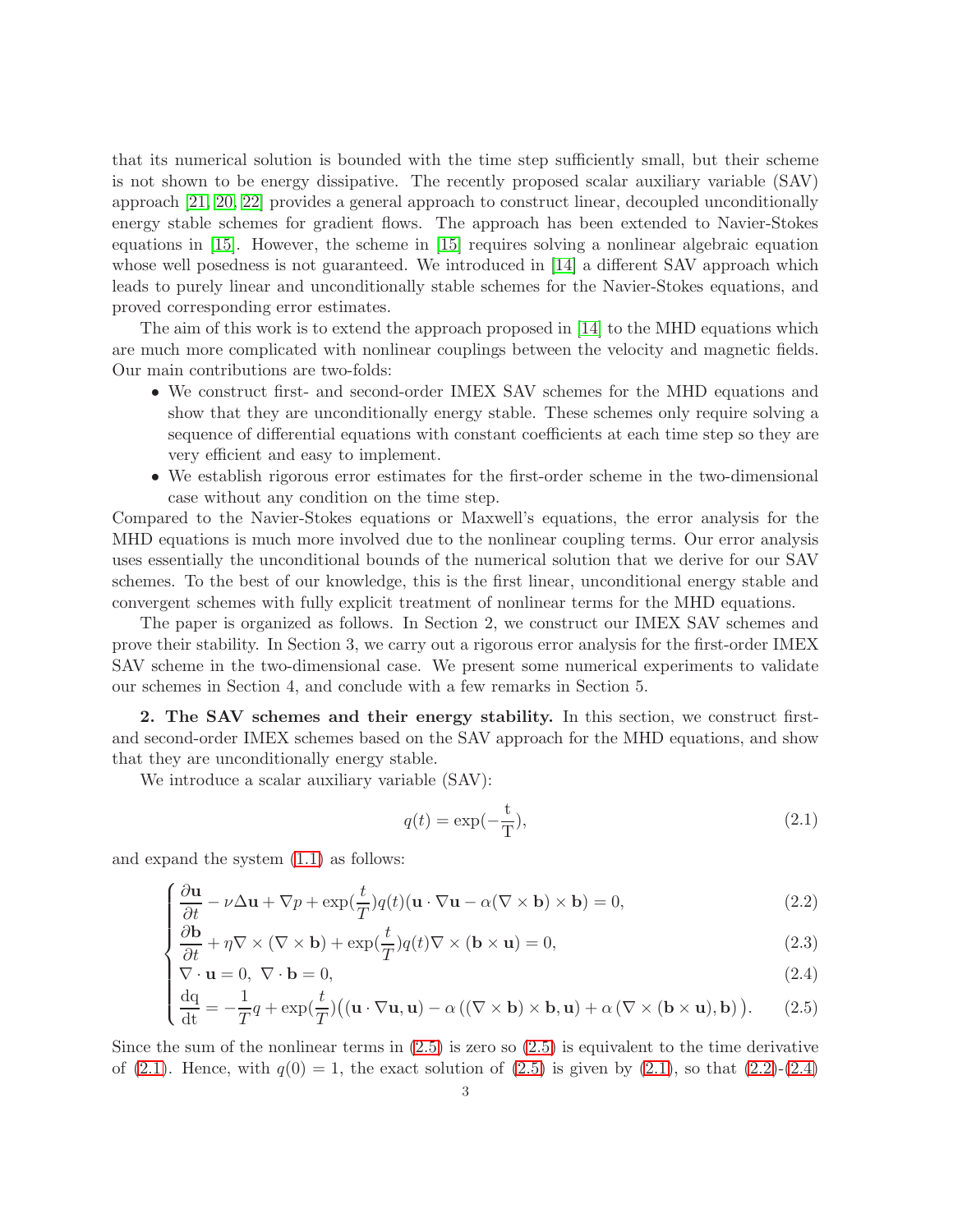is exactly the same as [\(1.1\)](#page-0-0). Therefore, the above system is equivalent to the original system. Note that we have, in addition to the original energy law  $(1.2)$ , an additional energy law

<span id="page-3-0"></span>
$$
\frac{1}{2}\frac{d}{dt}(\|\mathbf{u}\|^2 + \alpha \|\mathbf{b}\|^2 + |q|^2) = -\nu \|\nabla \mathbf{u}\|^2 - \alpha \eta \|\nabla \times \mathbf{b}\|^2 - \frac{1}{T}|q|^2.
$$
 (2.6)

Note that, unlike in the original SAV approach, the SAV  $q(t)$  is related to the nonlinear part of the free energy, here the SAV  $q(t)$  is pure artificial but will allow us to construct unconditional energy stable, with respect to the energy in [\(2.6\)](#page-3-0), schemes with fully explicit treatment of the nonlinear terms.

2.1. The IMEX SAV schemes. We set

$$
\Delta t = T/N, \ t^n = n\Delta t, \ d_t g^{n+1} = \frac{g^{n+1} - g^n}{\Delta t}, \text{ for } n \le N.
$$

**Scheme I (first-order):** Find  $(\mathbf{u}^{n+1}, p^{n+1}, q^{n+1}, \mathbf{b}^{n+1})$  by solving

<span id="page-3-1"></span>
$$
d_t \mathbf{u}^{n+1} - \nu \Delta \mathbf{u}^{n+1} + \nabla p^{n+1} = \exp(\frac{t^{n+1}}{T}) q^{n+1} (\alpha(\nabla \times \mathbf{b}^n) \times \mathbf{b}^n - \mathbf{u}^n \cdot \nabla \mathbf{u}^n),
$$
 (2.7)

$$
d_t \mathbf{b}^{n+1} + \eta \nabla \times (\nabla \times \mathbf{b}^{n+1}) + \exp(\frac{t^{n+1}}{T}) q^{n+1} \nabla \times (\mathbf{b}^n \times \mathbf{u}^n) = 0,
$$
\n(2.8)

$$
\nabla \cdot \mathbf{u}^{n+1} = 0, \quad \nabla \cdot \mathbf{b}^{n+1} = 0,\tag{2.9}
$$

$$
\mathbf{u}^{n+1}|_{\partial\Omega} = \mathbf{0}, \quad \mathbf{b}^{n+1} \cdot \mathbf{n}|_{\partial\Omega} = 0, \quad \mathbf{n} \times (\nabla \times \mathbf{b}^{n+1})|_{\partial\Omega} = 0,\tag{2.10}
$$

$$
d_t q^{n+1} = -\frac{1}{T} q^{n+1} + \exp(\frac{t^{n+1}}{T})
$$
  

$$
((\mathbf{u}^n \cdot \nabla \mathbf{u}^n, \mathbf{u}^{n+1}) - \alpha((\nabla \times \mathbf{b}^n) \times \mathbf{b}^n, \mathbf{u}^{n+1}) + \alpha(\nabla \times (\mathbf{b}^n \times \mathbf{u}^n), \mathbf{b}^{n+1})),
$$
 (2.11)

We now describe how to solve the semi-discrete-in-time scheme  $(2.7)-(2.10)$  $(2.7)-(2.10)$  efficiently. We denote  $S^{n+1} = \exp(\frac{t^{n+1}}{T})$  $\frac{1}{T}$ ) $q^{n+1}$  and set

$$
\begin{cases} \mathbf{b}^{n+1} = \mathbf{b}_1^{n+1} + S^{n+1} \mathbf{b}_2^{n+1}, \\ \mathbf{u}^{n+1} = \mathbf{u}^{n+1} + S^{n+1} \mathbf{u}^{n+1} \end{cases}
$$
 (2.12)

$$
\mathbf{u}^{n+1} = \mathbf{u}_1^{n+1} + S^{n+1} \mathbf{u}_2^{n+1},\tag{2.13}
$$

$$
\left( p^{n+1} = p_1^{n+1} + S^{n+1} p_2^{n+1} \right). \tag{2.14}
$$

<span id="page-3-2"></span>Plugging [\(2.12\)](#page-3-2)-[\(2.14\)](#page-3-2) in the scheme [\(2.7\)](#page-3-1)-[\(2.10\)](#page-3-1), we find that  $\mathbf{u}_i^{n+1}, p_i^{n+1}$  ( $i = 1, 2$ ) satisfy

$$
\int \frac{\mathbf{u}_1^{n+1} - \mathbf{u}^n}{\Delta t} = \nu \Delta \mathbf{u}_1^{n+1} - \nabla p_1^{n+1},
$$
\n(2.15)

$$
\begin{cases}\n\frac{\mathbf{u}_2^{n+1}}{\Delta t} + \mathbf{u}^n \cdot \nabla \mathbf{u}^n = \nu \Delta \mathbf{u}_2^{n+1} - \nabla p_2^{n+1} + \alpha (\nabla \times \mathbf{b}^n) \times \mathbf{b}^n, \\
\nabla \cdot \mathbf{u}_i^{n+1} = 0, \quad \mathbf{u}_i^{n+1} |_{\partial \Omega} = \mathbf{0}, \quad i = 1, 2.\n\end{cases}
$$
\n(2.16)

$$
\left(\nabla \cdot \mathbf{u}_{i}^{n+1} = 0, \ \mathbf{u}_{i}^{n+1} |_{\partial \Omega} = \mathbf{0}, \ i = 1, 2. \right) \tag{2.17}
$$

<span id="page-3-4"></span><span id="page-3-3"></span>Next we determine  $\mathbf{b}_{i}^{n+1}$   $(i = 1, 2)$  from

$$
\int \frac{\mathbf{b}_1^{n+1} - \mathbf{b}^n}{\Delta t} + \eta \nabla \times (\nabla \times \mathbf{b}_1^{n+1}) = 0,
$$
\n(2.18)

$$
\left\{ \frac{\mathbf{b}_2^{n+1}}{\Delta t} + \eta \nabla \times (\nabla \times \mathbf{b}_2^{n+1}) + \nabla \times (\mathbf{b}^n \times \mathbf{u}^n) = 0, \right\}
$$
 (2.19)

$$
\begin{aligned} \left(\nabla \cdot \mathbf{b}_{i}^{n+1} = 0, \quad \mathbf{b}_{i}^{n+1} \cdot \mathbf{n} \middle|_{\partial \Omega} = 0, \quad \mathbf{n} \times (\nabla \times \mathbf{b}_{i}^{n+1}) \middle|_{\partial \Omega} = 0, \quad i = 1, 2. \end{aligned} \tag{2.20}
$$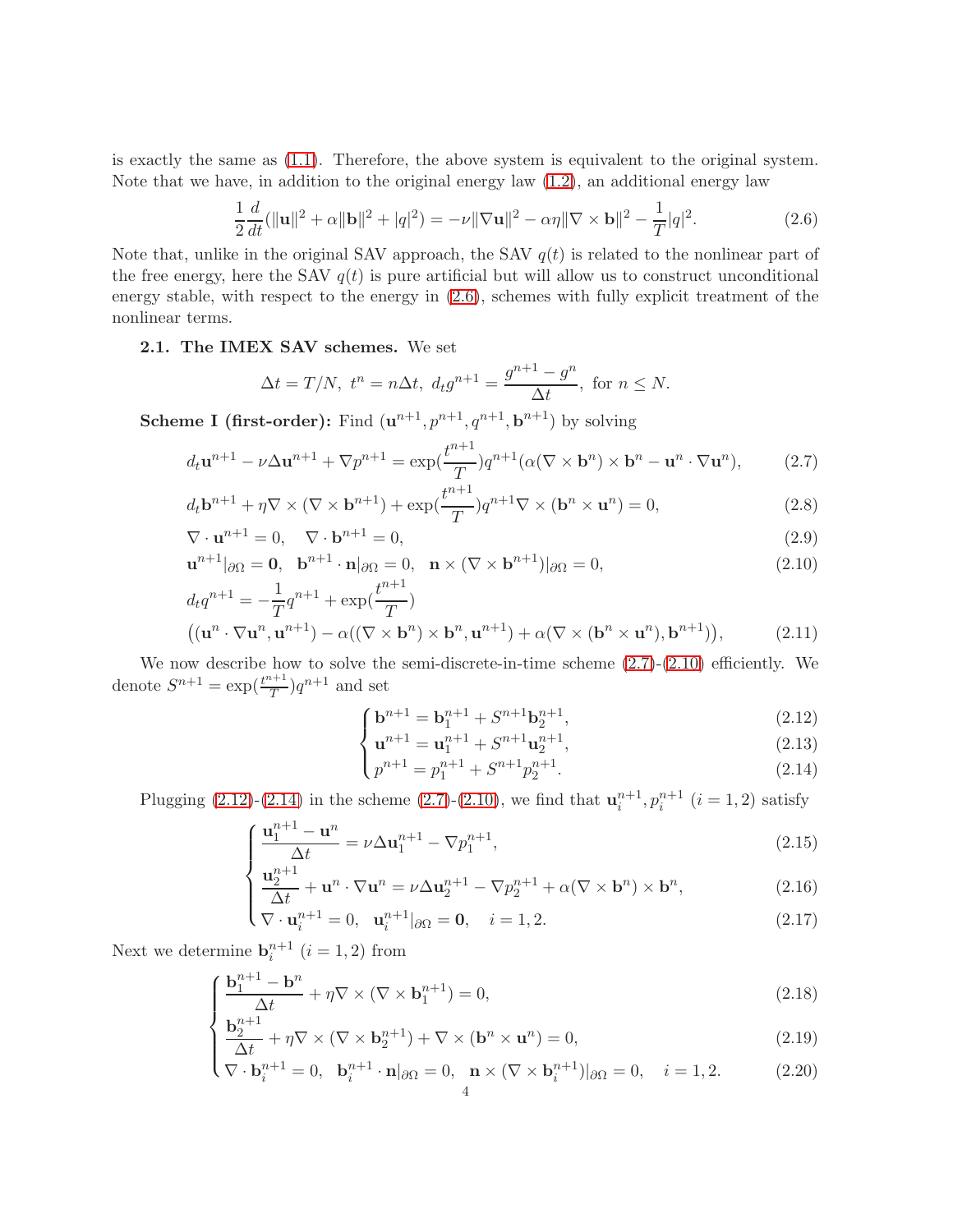Once  $\mathbf{u}_i^{n+1}$ ,  $p_i^{n+1}$ ,  $\mathbf{b}_i^{n+1}$   $(i = 1, 2)$  are known, we can determine explicitly  $S^{n+1}$  from [\(2.11\)](#page-3-1) as follows:

<span id="page-4-0"></span>
$$
\left(\frac{T+\Delta t}{T\Delta t} - \exp(\frac{2t^{n+1}}{T})A_2\right) \exp(-\frac{t^{n+1}}{T})S^{n+1} = \exp(\frac{t^{n+1}}{T})A_1 + \frac{1}{\Delta t}q^n,\tag{2.21}
$$

where

$$
A_i = (\mathbf{u}^n \cdot \nabla \mathbf{u}^n, \tilde{\mathbf{u}}_i^{n+1}) - \alpha \left( (\nabla \times \mathbf{b}^n) \times \mathbf{b}^n, \mathbf{u}_i^{n+1} \right) + \alpha \left( \nabla \times (\mathbf{b}^n \times \mathbf{u}^n), \mathbf{b}_i^{n+1} \right), \ i = 1, 2.
$$

Finally, we can obtain  $u^{n+1}$ ,  $p^{n+1}$  and  $b^{n+1}$  from [\(2.12\)](#page-3-2)-[\(2.14\)](#page-3-2).

In summary, at each time step, we only need to solve two generalized Stokes equations in  $(2.15)-(2.17)$  $(2.15)-(2.17)$ , and two elliptic equations  $(2.18)-(2.20)$  $(2.18)-(2.20)$  with constant ciefficients plus a linear algebraic equation [\(2.21\)](#page-4-0) at each time step. Hence, the scheme is very efficient.

**Scheme II (second-order):** Find  $(\mathbf{u}^{n+1}, p^{n+1}, q^{n+1}, \mathbf{b}^{n+1})$  by solving

<span id="page-4-1"></span>
$$
\frac{3\mathbf{u}^{n+1} - 4\mathbf{u}^n + \mathbf{u}^{n-1}}{2\Delta t} - \nu \Delta \mathbf{u}^{n+1} + \nabla p^{n+1}
$$
  
=  $\exp(\frac{t^{n+1}}{T})q^{n+1}(\alpha(\nabla \times \mathbf{b}^{n+1}) \times \mathbf{b}^{n+1} - \mathbf{u}^{n+1} \cdot \nabla \mathbf{u}^{n+1}),$  (2.22)

$$
\frac{3\mathbf{b}^{n+1} - 4\mathbf{b}^n + \mathbf{b}^{n-1}}{2\Delta t} + \eta \nabla \times (\nabla \times \mathbf{b}^{n+1}) + \exp(\frac{t^{n+1}}{T})q^{n+1} \nabla \times (\mathbf{b}^{n+1} \times \mathbf{\bar{u}}^{n+1}) = 0, \quad (2.23)
$$

$$
\nabla \cdot \mathbf{u}^{n+1} = 0, \quad \nabla \cdot \mathbf{b}^{n+1} = 0,\tag{2.24}
$$

$$
\mathbf{u}^{n+1}|_{\partial\Omega} = \mathbf{0}, \quad \mathbf{b}^{n+1} \cdot \mathbf{n}|_{\partial\Omega} = 0, \quad \mathbf{n} \times (\nabla \times \mathbf{b}^{n+1})|_{\partial\Omega} = 0,
$$
\n
$$
3a^{n+1} - 4a^n + a^{n-1} - 1 \qquad \qquad t^{n+1}
$$
\n(2.25)

$$
\frac{3q^{n+1} - 4q^n + q^{n-1}}{2\Delta t} = -\frac{1}{T}q^{n+1} + \exp(\frac{t^{n+1}}{T})
$$
  

$$
\left[\alpha((\nabla \times (\bar{\mathbf{b}}^{n+1} \times \bar{\mathbf{u}}^{n+1}), \mathbf{b}^{n+1}) - \alpha((\nabla \times \bar{\mathbf{b}}^{n+1}) \times \bar{\mathbf{b}}^{n+1}, \mathbf{u}^{n+1}) + (\bar{\mathbf{u}}^{n+1} \cdot \nabla \bar{\mathbf{u}}^{n+1}, \mathbf{u}^{n+1})\right]\right]
$$

where  $\bar{\mathbf{v}}^{n+1} = 2\mathbf{v}^n - \mathbf{v}^{n-1}$  for any function **v**. For  $n = 0$ , we can compute  $(\mathbf{u}^1, p^1, q^1, \mathbf{b}^1)$  by the first-order scheme described above.

The second-order scheme [\(2.22\)](#page-4-1)-[\(2.26\)](#page-4-1) can be implemented the same way as the first-order scheme  $(2.7)-(2.11)$  $(2.7)-(2.11)$ .

2.2. Energy Stability. We show below that the first- and second-order SAV schemes [\(2.7\)](#page-3-1)- $(2.11)$  and  $(2.22)-(2.26)$  $(2.22)-(2.26)$  are unconditionally energy stable. We shall use  $\|\cdot\|$  and  $(\cdot, \cdot)$  to denote the norm and inner product in  $L^2(\Omega)$ , and  $\langle \cdot, \cdot \rangle$  to denote the inner product in  $L^2(\partial\Omega)$ .

<span id="page-4-3"></span>THEOREM 2.1. The scheme  $(2.7)-(2.11)$  $(2.7)-(2.11)$  $(2.7)-(2.11)$  is unconditionally stable in the sense that

<span id="page-4-2"></span>
$$
E^{n+1} - E^n \le -\nu \Delta t \|\nabla u^{n+1}\|^2 - \eta \alpha \Delta t \|\nabla b^{n+1}\|^2 - \frac{1}{T} \Delta t |q^{n+1}|^2, \quad \forall \Delta t, \ n \ge 0,
$$
 (2.27)

where

$$
E^{n+1} = \frac{1}{2} ||u^{n+1}||^2 + \frac{\alpha}{2} ||b^{n+1}||^2 + \frac{1}{2} |q^{n+1}|^2.
$$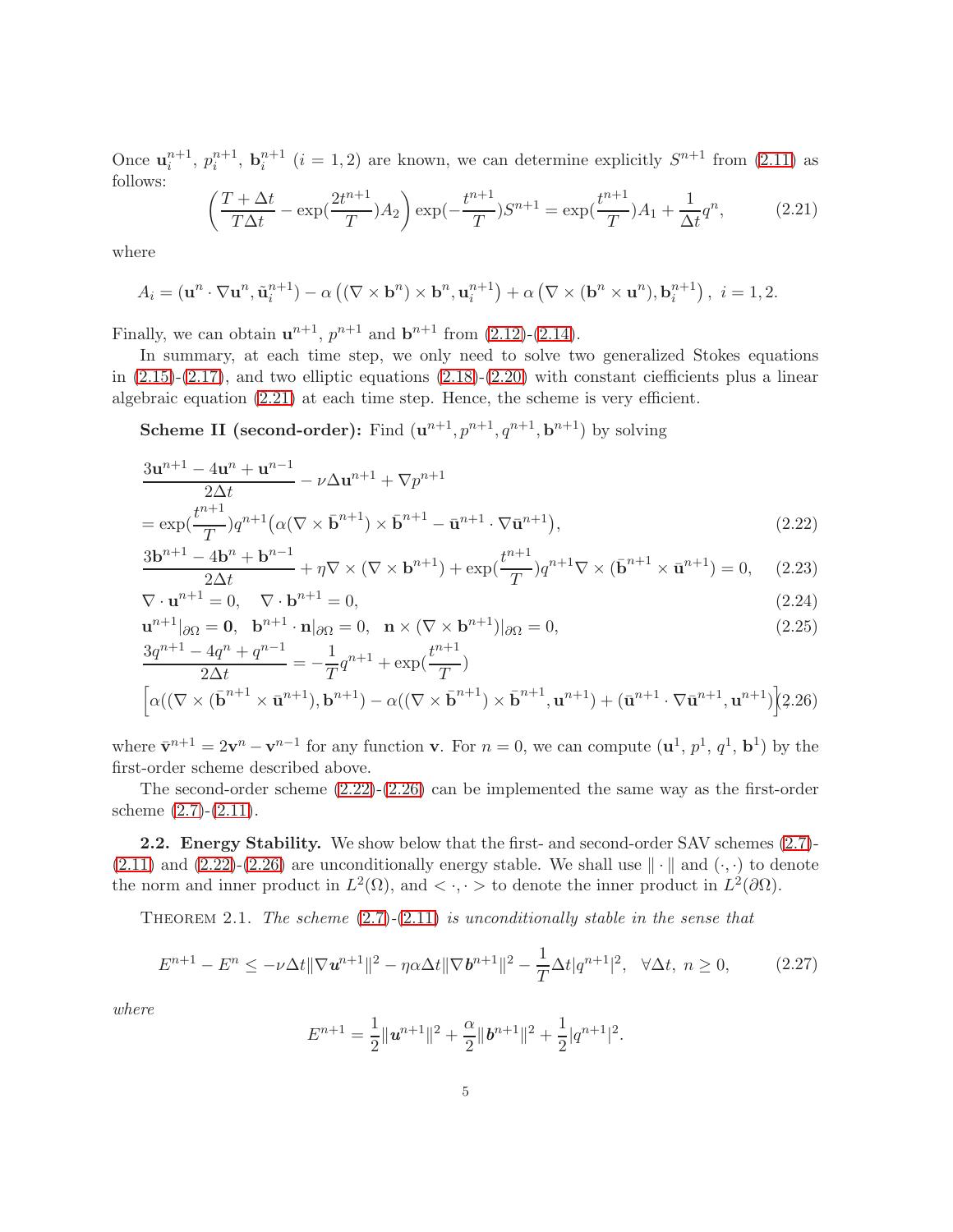*Proof.* Taking the inner product of [\(2.7\)](#page-3-1) with  $\Delta t$ **u**<sup>n+1</sup> and using the identity

$$
(a - b, a) = \frac{1}{2}(|a|^2 - |b|^2 + |a - b|^2),
$$
\n(2.28)

we have

<span id="page-5-0"></span>
$$
\frac{\|\mathbf{u}^{n+1}\|^2 - \|\mathbf{u}^n\|^2}{2} + \frac{\|\mathbf{u}^{n+1} - \mathbf{u}^n\|^2}{2} + \nu \Delta t \|\nabla \mathbf{u}^{n+1}\|^2 + \Delta t (\nabla p^{n+1}, \mathbf{u}^{n+1})
$$
\n
$$
= \Delta t \exp(\frac{t^{n+1}}{T}) q^{n+1} \left( \alpha (\nabla \times \mathbf{b}^n) \times \mathbf{b}^n, \mathbf{u}^{n+1} \right) - \mathbf{u}^n \cdot \nabla \mathbf{u}^n, \mathbf{u}^{n+1} ). \tag{2.29}
$$

Taking the inner product of [\(2.8\)](#page-3-1) with  $\alpha \Delta t \mathbf{b}^{n+1}$  and using the identity

<span id="page-5-5"></span>
$$
\nabla \times (\nabla \times \mathbf{b}^{n+1}) = -\Delta \mathbf{b}^{n+1} + \nabla (\nabla \cdot \mathbf{b}^{n+1}),
$$
\n(2.30)

we have

<span id="page-5-1"></span>
$$
\alpha \frac{\|\mathbf{b}^{n+1}\|^2 - \|\mathbf{b}^n\|^2}{2} + \alpha \frac{\|\mathbf{b}^{n+1} - \mathbf{b}^n\|^2}{2} + \eta \alpha \Delta t \|\nabla \mathbf{b}^{n+1}\|^2
$$
\n
$$
+ \alpha \Delta t \exp(\frac{t^{n+1}}{T}) q^{n+1} \left(\nabla \times (\mathbf{b}^n \times \mathbf{u}^n), \mathbf{b}^{n+1}\right) = 0. \tag{2.31}
$$

Multiplying  $(2.11)$  by  $q^{n+1}\Delta t$  leads to

<span id="page-5-2"></span>
$$
\frac{|q^{n+1}|^2 - |q^n|^2}{2} + \frac{1}{2}|q^{n+1} - q^n|^2 + \frac{1}{T}\Delta t|q^{n+1}|^2
$$
  
=  $\Delta t q^{n+1} \exp(\frac{t^{n+1}}{T}) ((\mathbf{u}^n \cdot \nabla \mathbf{u}^n, \mathbf{u}^{n+1}) - \alpha((\nabla \times \mathbf{b}^n) \times \mathbf{b}^n, \mathbf{u}^{n+1}) + \alpha(\nabla \times (\mathbf{b}^n \times \mathbf{u}^n), \mathbf{b}^{n+1})).$ \n(2.32)

Then summing up  $(2.29)$  with  $(2.31)-(2.32)$  $(2.31)-(2.32)$  results in

$$
\|\mathbf{u}^{n+1}\|^2 - \|\mathbf{u}^n\|^2 + \alpha \|\mathbf{b}^{n+1}\|^2 - \alpha \|\mathbf{b}^n\|^2 + |q^{n+1}|^2 - |q^n|^2
$$
  
+ 
$$
|q^{n+1} - q^n|^2 + \|\mathbf{u}^{n+1} - \mathbf{u}^n\|^2 + \|\mathbf{b}^{n+1} - \mathbf{b}^n\|^2
$$
  

$$
\leq -2\nu\Delta t \|\nabla \mathbf{u}^{n+1}\|^2 - 2\eta\alpha\Delta t \|\nabla \mathbf{b}^{n+1}\|^2 - \frac{2}{T}\Delta t |q^{n+1}|^2,
$$

which implies the desired result.  $\square$ 

We observe that the discrete energy dissipation law  $(2.27)$  is an approximation of the continuous energy dissipation law [\(2.6\)](#page-3-0).

THEOREM 2.2. The scheme  $(2.22)-(2.26)$  $(2.22)-(2.26)$  $(2.22)-(2.26)$  is unconditionally stable in the sense that

<span id="page-5-4"></span>
$$
E^{n+1} - E^n \le -\Delta t(\nu \|\nabla \mathbf{u}^{n+1}\|^2 + \eta \alpha \|\nabla \mathbf{b}^{n+1}\|^2 + \frac{1}{T} |q^{n+1}|^2), \quad \forall \Delta t, \ n \ge 0,
$$
\n(2.33)

where

<span id="page-5-3"></span>
$$
E^{n+1} = \frac{1}{4} (\| \mathbf{u}^{n+1} \|^{2} + \alpha \| \mathbf{b}^{n+1} \|^{2} + |q^{n+1}|^{2})
$$
  
+ 
$$
\frac{1}{4} (\| 2\mathbf{u}^{n+1} - \mathbf{u}^{n} \|^{2} + \alpha \| 2\mathbf{b}^{n+1} - \mathbf{b}^{n} \|^{2} + |2q^{n+1} - q^{n} |^{2}).
$$
\n(2.34)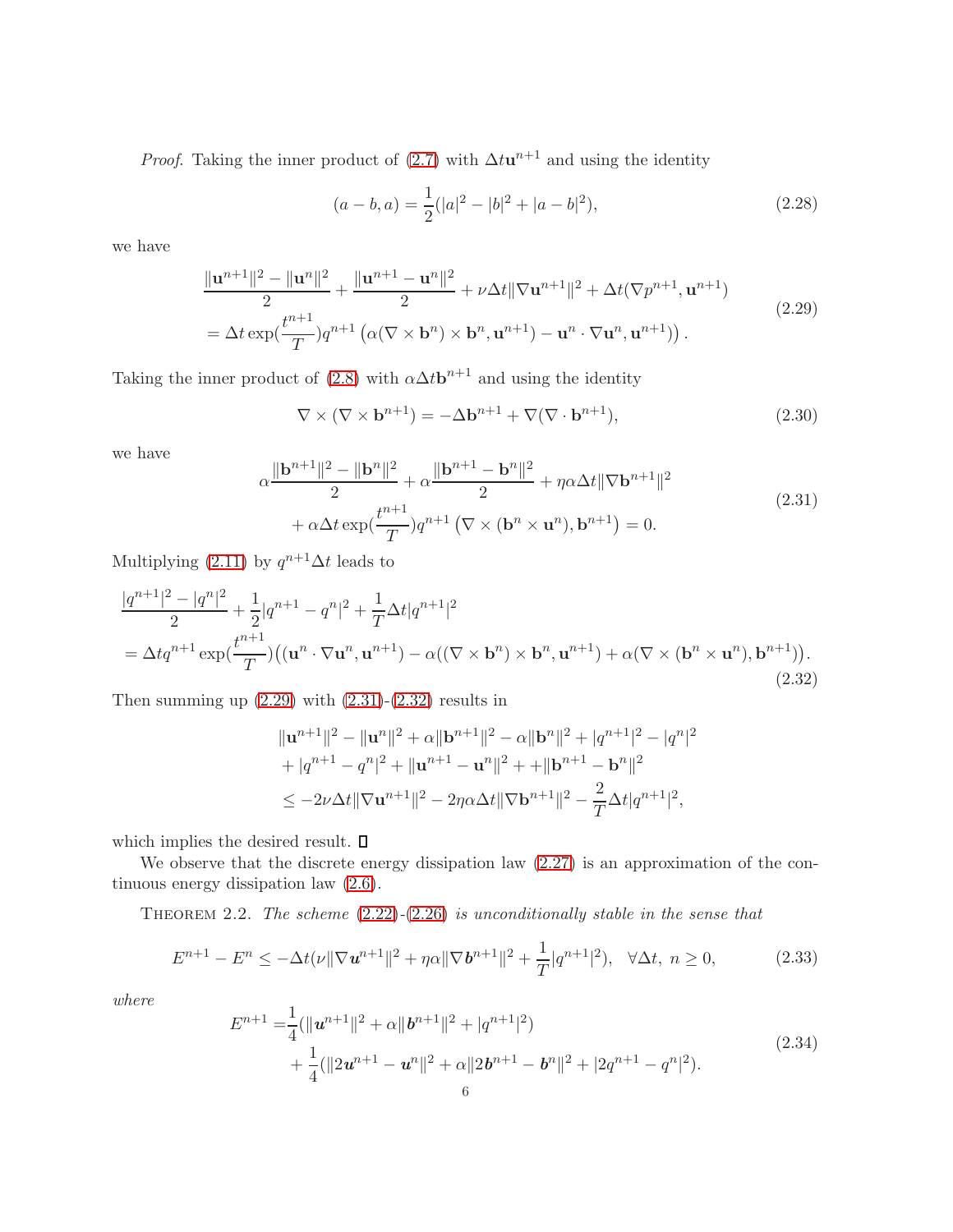*Proof.* Taking the inner product of  $(2.22)$  with  $4\Delta t\mathbf{u}^{n+1}$  and using the identity

$$
2(3a - 4b + c, a) = |a|^2 + |2a - b|^2 - |b|^2 - |2b - c|^2 + |a - 2b + c|^2,
$$
\n(2.35)

we have

<span id="page-6-0"></span>
$$
\|\mathbf{u}^{n+1}\|^2 + \|2\mathbf{u}^{n+1} - \mathbf{u}^n\|^2 - \|\mathbf{u}^n\|^2 - \|2\mathbf{u}^n - \mathbf{u}^{n-1}\|^2 + \|\mathbf{u}^{n+1} - 2\mathbf{u}^n + \mathbf{u}^{n-1}\|^2 + 4\nu\Delta t \|\nabla \mathbf{u}^{n+1}\|^2 + 4\Delta t (\nabla p^{n+1}, \mathbf{u}^{n+1}) = 4\Delta t \exp(\frac{t^{n+1}}{T})q^{n+1} \left( \alpha((\nabla \times \bar{\mathbf{b}}^{n+1}) \times \bar{\mathbf{b}}^{n+1}, \mathbf{u}^{n+1}) - (\bar{\mathbf{u}}^{n+1} \cdot \nabla \bar{\mathbf{u}}^{n+1}, \mathbf{u}^{n+1}) \right).
$$
\n(2.36)

Taking the inner product of  $(2.23)$  with  $4\alpha\Delta t$ **b**<sup>n+1</sup> leads to

<span id="page-6-1"></span>
$$
\alpha(\|\mathbf{b}^{n+1}\|^2 + \|2\mathbf{b}^{n+1} - \mathbf{b}^n\|^2 - \|\mathbf{b}^n\|^2 - \|2\mathbf{b}^n - \mathbf{b}^{n-1}\|^2 + \|\mathbf{b}^{n+1} - 2\mathbf{b}^n + \mathbf{b}^{n-1}\|^2) + 4\eta\alpha\Delta t \|\nabla \mathbf{b}^{n+1}\|^2 + 4\alpha\Delta t \exp(\frac{t^{n+1}}{T})q^{n+1} \left(\nabla \times (\bar{\mathbf{b}}^{n+1} \times \bar{\mathbf{u}}^{n+1}), \mathbf{b}^{n+1}\right) = 0.
$$
\n(2.37)

Multiplying [\(2.26\)](#page-4-1) by  $4\Delta tq^{n+1}$  leads to

<span id="page-6-2"></span>
$$
|q^{n+1}|^2 + |2q^{n+1} - q^n|^2 - |q^n|^2 - |2q^n - q^{n-1}|^2 + |q^{n+1} - 2q^n + q^{n-1}|^2
$$
  
= 
$$
-\frac{4\Delta t}{T}|q^{n+1}|^2 + 4\Delta t q^{n+1} \exp(\frac{t^{n+1}}{T})((\bar{\mathbf{u}}^{n+1} \cdot \nabla)\bar{\mathbf{u}}^{n+1}, \mathbf{u}^{n+1})
$$
  

$$
-4\alpha\Delta t q^{n+1} \exp(\frac{t^{n+1}}{T}) ((\nabla \times \bar{\mathbf{b}}^{n+1}) \times \bar{\mathbf{b}}^{n+1}, \mathbf{u}^{n+1}) - (\nabla \times (\bar{\mathbf{b}}^{n+1} \times \bar{\mathbf{u}}^{n+1}), \mathbf{b}^{n+1}) ).
$$
 (2.38)

Then summing up  $(2.36)$  with  $(2.37)-(2.38)$  $(2.37)-(2.38)$  results in

$$
\|\mathbf{u}^{n+1}\|^2 + \|2\mathbf{u}^{n+1} - \mathbf{u}^n\|^2 + \alpha \|\mathbf{b}^{n+1}\|^2 + \alpha \|2\mathbf{b}^{n+1} - \mathbf{b}^n\|^2
$$
  
+  $|q^{n+1}|^2 + |2q^{n+1} - q^n|^2 + \|\mathbf{u}^{n+1} - 2\mathbf{u}^n + \mathbf{u}^{n-1}\|^2 + \alpha \|\mathbf{b}^{n+1} - 2\mathbf{b}^n + \mathbf{b}^{n-1}\|^2$   
+  $|q^{n+1} - 2q^n + q^{n-1}|^2 + \frac{4\Delta t}{T}|q^{n+1}|^2 + 4\nu\Delta t \|\nabla \mathbf{u}^{n+1}\|^2 + 4\eta\alpha\Delta t \|\nabla \mathbf{b}^{n+1}\|^2$   

$$
\leq \|\mathbf{u}^n\|^2 + \|2\mathbf{u}^n - \mathbf{u}^{n-1}\|^2 + \alpha \|\mathbf{b}^n\|^2 + \alpha \|2\mathbf{b}^n - \mathbf{b}^{n-1}\|^2 + |q^n|^2 + |2q^n - q^{n-1}|^2,
$$

which implies the desired result.  $\square$ 

Note that the discrete energy defined in [\(2.34\)](#page-5-3) is a second-order approximation of the continuous energy defined in [\(2.6\)](#page-3-0), and [\(2.33\)](#page-5-4) is an approximation of the continuous energy dissipation  $law (2.6).$  $law (2.6).$  $law (2.6).$ 

3. Error Analysis. In this section, we carry out a rigorous error analysis for Scheme I [\(2.7\)](#page-3-1)-[\(2.11\)](#page-3-1) in the two-dimensional case. Similar analysis can also be carried out for Scheme II but the process is much more tedious so we opt to only consider Scheme I here. We emphasize that while both schemes can be used in the three-dimension case, the error analysis can not be easily extended to the three-dimension case due to some technical issues. Hence, we set  $d = 2$ in this section.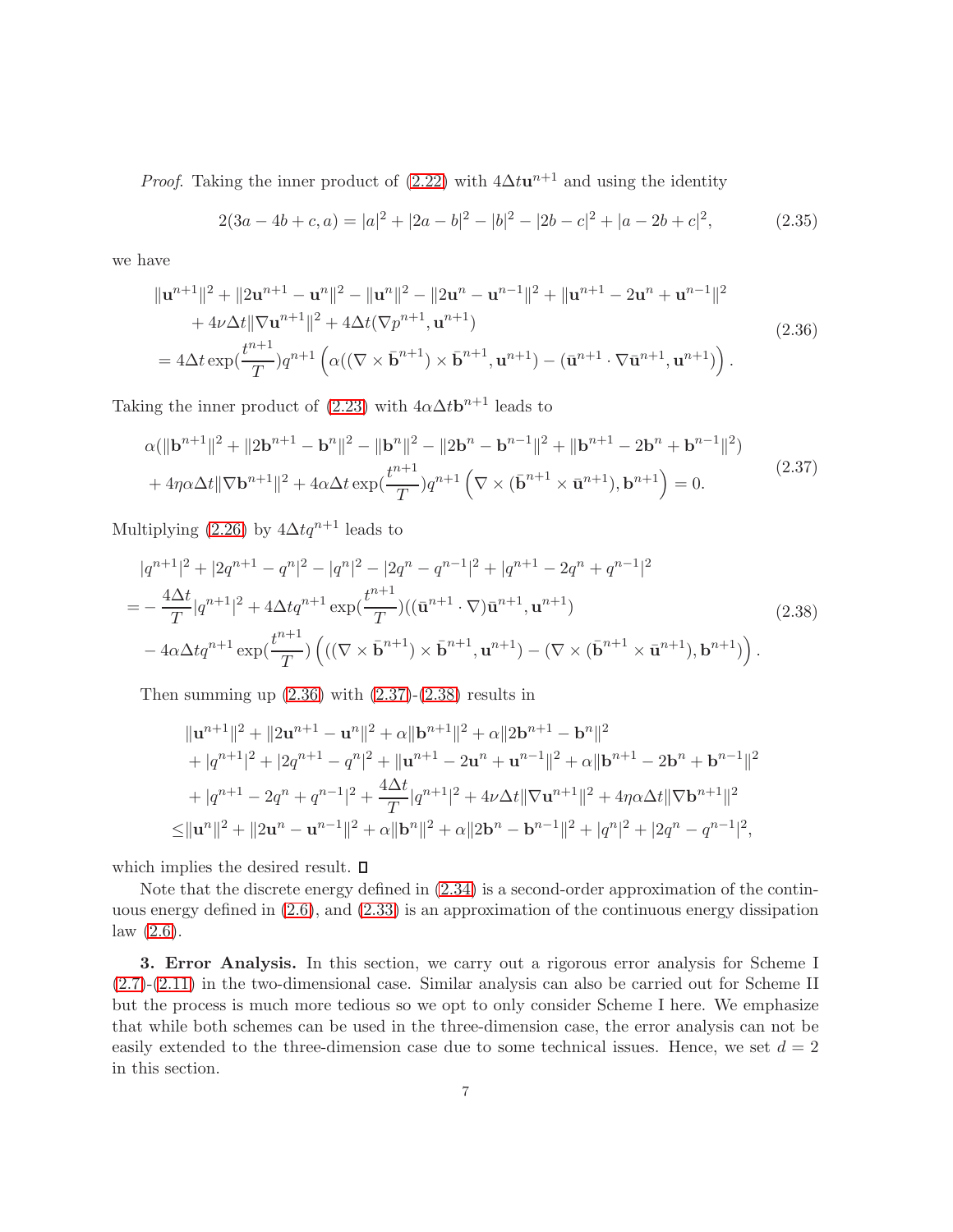**3.1. Preliminaries.** We describe below some notations and results which will be frequently used in the analysis. We use  $C$ , with or without subscript, to denote a positive constant, which could have different values at different places.

We use the standard notations  $L^2(\Omega)$ ,  $H^k(\Omega)$  and  $H_0^k(\Omega)$  to denote the usual Sobolev spaces. The norm corresponding to  $H^k(\Omega)$  will be denoted simply by  $\|\cdot\|_k$ . The vector functions and vector spaces will be indicated by boldface type.

We define

$$
L_0^2(\Omega) = \{p \in L^2(\Omega) : \int_{\Omega} q dx = 0\},
$$
  
\n
$$
\mathbf{H}^k(\Omega) = (H^k(\Omega))^d, \quad \mathbf{H}_0^1(\Omega) = \{\mathbf{v} \in \mathbf{H}^1(\Omega) : \mathbf{v}|_{\partial\Omega} = 0\},
$$
  
\n
$$
\mathbf{H}_n^1(\Omega) = \{\mathbf{v} \in \mathbf{H}^1(\Omega) : \mathbf{v} \cdot \mathbf{n}|_{\partial\Omega} = 0\},
$$
  
\n
$$
\mathbf{V} = \{\mathbf{v} \in \mathbf{H}_0^1(\Omega) : \nabla \cdot \mathbf{v} = 0\},
$$
  
\n
$$
\mathbf{H} = \{\mathbf{v} \in (L^2(\Omega))^2 : \nabla \cdot \mathbf{v} = 0, \quad \mathbf{v} \cdot \mathbf{n}|_{\partial\Omega} = 0\}.
$$

The following formulae are essential and useful for our analysis

<span id="page-7-0"></span>
$$
(\nabla \times \mathbf{v}) \times \mathbf{v} = (\mathbf{v} \cdot \nabla)\mathbf{v} - \frac{1}{2}\nabla |\mathbf{v}|^2,
$$
\n(3.1)

<span id="page-7-1"></span>
$$
\mathbf{v} \times (\mathbf{w} \times \mathbf{z}) = (\mathbf{v} \cdot \mathbf{z})\mathbf{w} - (\mathbf{v} \cdot \mathbf{w})\mathbf{z},
$$
(3.2)

<span id="page-7-6"></span>
$$
\nabla \times (\mathbf{v} \times \mathbf{w}) = (\mathbf{w} \cdot \nabla)\mathbf{v} - (\mathbf{v} \cdot \nabla)\mathbf{w} + (\nabla \cdot \mathbf{w})\mathbf{v} - (\nabla \cdot \mathbf{v})\mathbf{w},
$$
(3.3)

<span id="page-7-2"></span>
$$
(\mathbf{v} \times \mathbf{w}) \times \mathbf{z} \cdot \mathbf{q} = (\mathbf{v} \times \mathbf{w}) \cdot (\mathbf{z} \times \mathbf{q}) = -(\mathbf{v} \times \mathbf{w}) \cdot (\mathbf{q} \times \mathbf{z}),
$$
(3.4)

<span id="page-7-3"></span>
$$
\int_{\Omega} (\nabla \times \mathbf{v}) \cdot \mathbf{w} d\mathbf{x} = \int_{\Omega} \mathbf{v} \cdot (\nabla \times \mathbf{w}) d\mathbf{x} + \int_{\partial \Omega} (\mathbf{n} \times \mathbf{v}) \cdot \mathbf{w} ds.
$$
\n(3.5)

Define the Stokes operator

$$
A\mathbf{u} = -P\Delta \mathbf{u}, \quad \forall \ \mathbf{u} \in D(A) = \mathbf{H}^2(\Omega) \cap \mathbf{V},
$$

where P is the orthogonal projector in  $\mathbf{L}^2(\Omega)$  onto H, and the Stokes operator A is an unbounded positive self-adjoint closed operator in  $H$  with domain  $D(A)$ . We then derive from the above and Poincaré inequality that  $[24, 10]$  $[24, 10]$ 

$$
\|\nabla \mathbf{v}\| \le c_1 \|A^{\frac{1}{2}} \mathbf{v}\|, \quad \|\Delta \mathbf{v}\| \le c_1 \|A\mathbf{v}\|, \quad \forall \ \mathbf{v} \in D(A) = \mathbf{H}^2(\Omega) \cap \mathbf{V}, \tag{3.6}
$$

and

$$
\|\mathbf{v}\| \le c_1 \|\nabla \mathbf{v}\|, \ \forall \ \mathbf{v} \in \mathbf{H}_0^1(\Omega), \ \ \|\nabla \mathbf{v}\| \le c_1 \|A\mathbf{v}\|, \ \ \forall \ \mathbf{v} \in D(A). \tag{3.7}
$$

We recall the following inequalities will be used in the sequel  $[7, 27]$  $[7, 27]$ :

<span id="page-7-4"></span>
$$
\|\nabla \times \mathbf{v}\|_{0} \le c_{1} \|\nabla \mathbf{v}\|_{0}, \quad \|\nabla \cdot \mathbf{v}\|_{0} \le c_{1} \|\nabla \mathbf{v}\|_{0}, \ \forall \ \mathbf{v} \in \mathbf{H}^{1}(\Omega), \tag{3.8}
$$

$$
\|\nabla \times \mathbf{v}\|_{0}^{2} + \|\nabla \cdot \mathbf{v}\|_{0}^{2} \ge c_{1} \|\mathbf{v}\|_{1}^{2}, \ \forall \ \mathbf{v} \in \mathbf{H}_{n}^{1}(\Omega), \tag{3.9}
$$

and the following well-known inequalities which are valid with  $d = 2$  [\[16\]](#page-26-9):

<span id="page-7-5"></span>
$$
\|\mathbf{v}\|_{L^{4}} \leq c_{1} \|\mathbf{v}\|_{0}^{1/2} \|\mathbf{v}\|_{1}^{1/2}, \ \forall \ \mathbf{v} \in \mathbf{H}^{1}(\Omega), \tag{3.10}
$$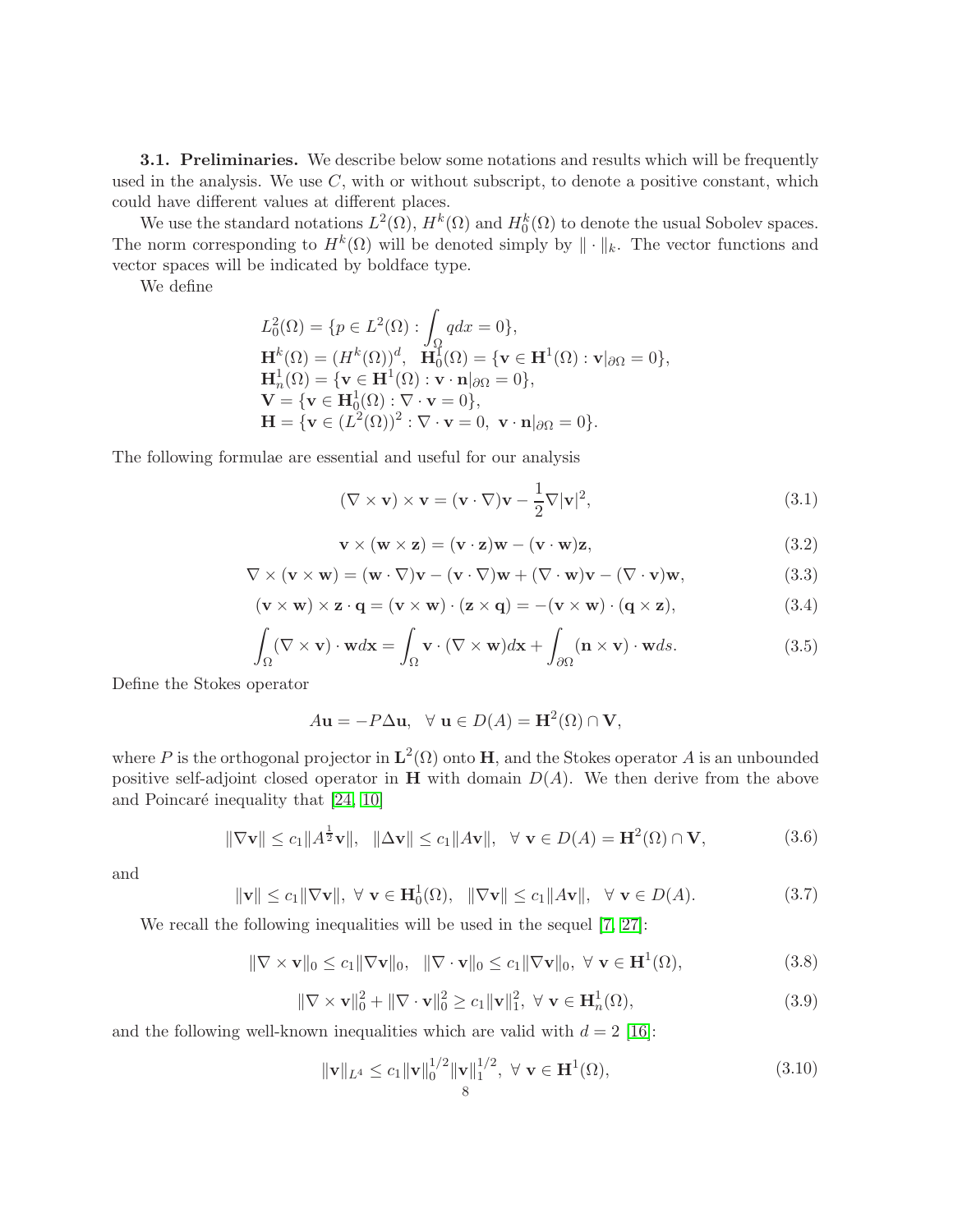<span id="page-8-1"></span>
$$
\|\mathbf{v}\|_{L^{\infty}} \le c_1 \|\mathbf{v}\|_1^{1/2} \|\mathbf{v}\|_2^{1/2}, \ \forall \ \mathbf{v} \in \mathbf{H}^2(\Omega), \tag{3.11}
$$

where  $c_1$  is a positive constant depending only on  $\Omega$ .

Next we define the trilinear form  $b(\cdot, \cdot, \cdot)$  by

$$
b(\mathbf{u}, \mathbf{v}, \mathbf{w}) = \int_{\Omega} (\mathbf{u} \cdot \nabla) \mathbf{v} \cdot \mathbf{w} d\mathbf{x}.
$$

We can easily obtain that the trilinear form  $b(\cdot, \cdot, \cdot)$  is a skew-symmetric with respect to its last two arguments, i.e.,

$$
b(\mathbf{u}, \mathbf{v}, \mathbf{w}) = -b(\mathbf{u}, \mathbf{w}, \mathbf{v}), \quad \forall \ \mathbf{u} \in \mathbf{H}, \quad \mathbf{v}, \mathbf{w} \in \mathbf{H}^1(\Omega), \tag{3.12}
$$

and

$$
b(\mathbf{u}, \mathbf{v}, \mathbf{v}) = 0, \quad \forall \ \mathbf{u} \in \mathbf{H}, \quad \mathbf{v} \in \mathbf{H}^{1}(\Omega). \tag{3.13}
$$

By using a combination of integration by parts, Holder's inequality, and Sobolev inequalities[\[23,](#page-26-17) [19,](#page-26-18) [9\]](#page-26-19), we have that for  $d \leq 4$ ,

<span id="page-8-2"></span><span id="page-8-0"></span>
$$
b(\mathbf{u}, \mathbf{v}, \mathbf{w}) \leq \begin{cases} c_2 \|\mathbf{u}\|_1 \|\mathbf{v}\|_1 \|\mathbf{w}\|_1, \\ c_2 \|\mathbf{u}\|_2 \|\mathbf{v}\| \|\mathbf{w}\|_1, \\ c_2 \|\mathbf{u}\|_2 \|\mathbf{v}\|_1 \|\mathbf{w}\|, \\ c_2 \|\mathbf{u}\|_1 \|\mathbf{v}\|_2 \|\mathbf{w}\|, \\ c_2 \|\mathbf{u}\| \|\mathbf{v}\|_2 \|\mathbf{w}\|_1, \end{cases}
$$
(3.14)

and that for  $d = 2$ , we have

$$
b(\mathbf{u}, \mathbf{v}, \mathbf{w}) \leq \begin{cases} c_2 \|\mathbf{u}\|_1^{1/2} \|\mathbf{u}\|^{1/2} \|\mathbf{v}\|_1^{1/2} \|\mathbf{v}\|^{1/2} \|\mathbf{w}\|_1, \\ c_2 \|\mathbf{u}\|_1^{1/2} \|\mathbf{u}\|^{1/2} \|\mathbf{A}\mathbf{v}\|^{1/2} \|\mathbf{v}\|^{1/2} \|\mathbf{w}\|, \\ c_2 \|\mathbf{A}\mathbf{u}\|^{1/2} \|\mathbf{u}\|^{1/2} \|\mathbf{v}\|_1 \|\mathbf{w}\|, \end{cases}
$$
(3.15)

where  $c_2$  is a positive constant depending only on  $\Omega$ .

<span id="page-8-3"></span>We will frequently use the following discrete version of the Gronwall lemma:

LEMMA 3.1. Let  $a_k$ ,  $b_k$ ,  $c_k$ ,  $d_k$ ,  $\gamma_k$ ,  $\Delta t_k$  be nonnegative real numbers such that

$$
a_{k+1} - a_k + b_{k+1}\Delta t_{k+1} + c_{k+1}\Delta t_{k+1} - c_k\Delta t_k \le a_k d_k \Delta t_k + \gamma_{k+1}\Delta t_{k+1}
$$
 (3.16)

for all  $0 \leq k \leq m$ . Then

$$
a_{m+1} + \sum_{k=0}^{m+1} b_k \Delta t_k \le \exp\left(\sum_{k=0}^m d_k \Delta t_k\right) \{a_0 + (b_0 + c_0)\Delta t_0 + \sum_{k=1}^{m+1} \gamma_k \Delta t_k\}.
$$
 (3.17)

Finally, we may drop the dependence on  $x$  if no confusion can arise. In particular, we set

$$
\begin{cases} e_{\mathbf{b}}^{n+1} = \mathbf{b}^{n+1} - \mathbf{b}(t^{n+1}), & e_{\mathbf{u}}^{n+1} = \mathbf{u}^{n+1} - \mathbf{u}(t^{n+1}), \\ e_{p}^{n+1} = p^{n+1} - p(t^{n+1}), & e_{q}^{n+1} = q^{n+1} - q(t^{n+1}). \end{cases}
$$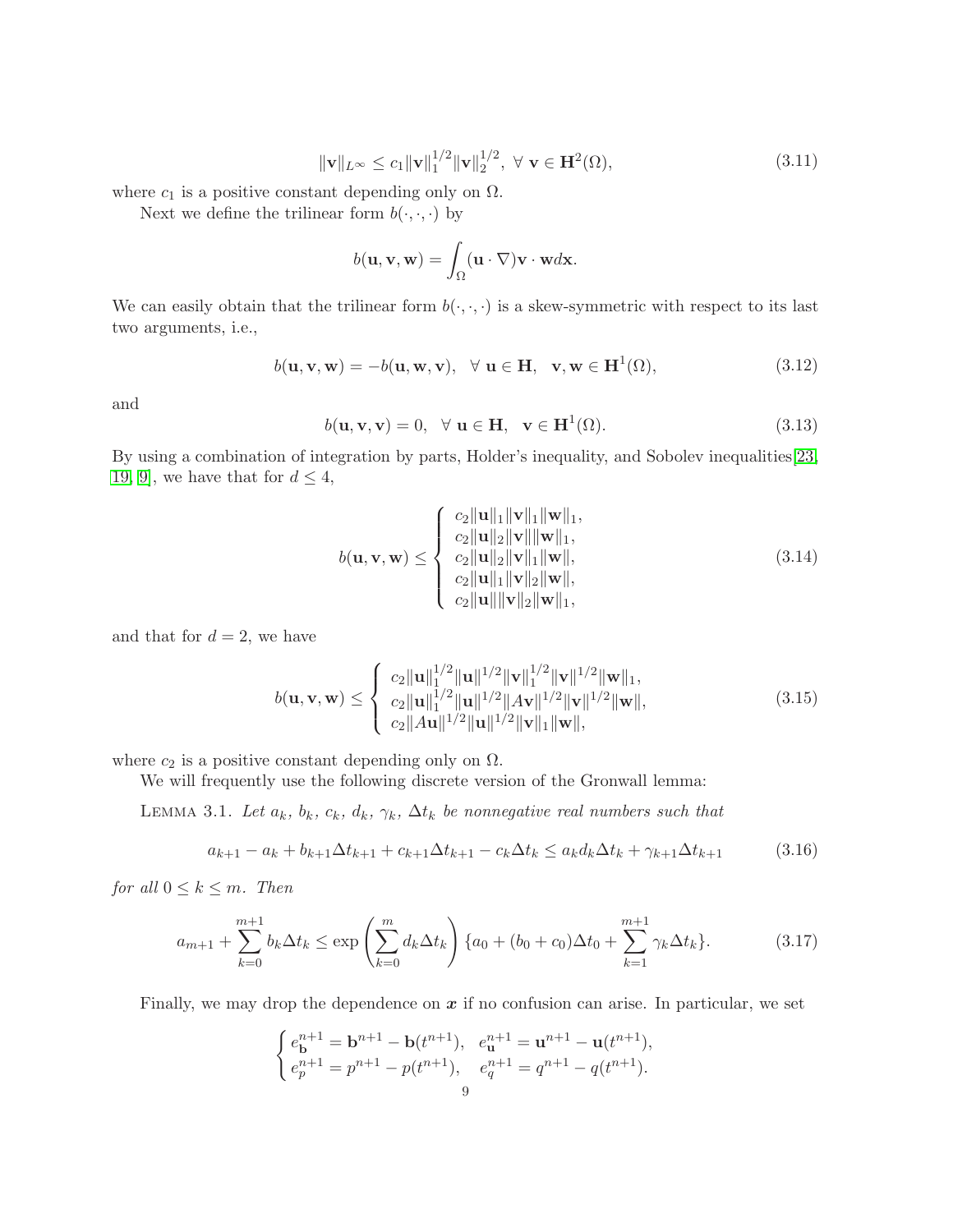<span id="page-9-0"></span>3.2. Error estimates for the velocity and magnetic field. In this subsection, we derive the following error estimates for the velocity u and magnetic field b.

THEOREM 3.2. Assuming  $\mathbf{u} \in H^2(0,T; \mathbf{H}^{-1}(\Omega)) \bigcap H^1(0,T; \mathbf{H}^2(\Omega)) \bigcap L^{\infty}(0,T; \mathbf{H}^2(\Omega))$ , and  $\mathbf{b} \in H^2(0,T; \mathbf{H}^{-1}(\Omega)) \bigcap H^1(0,T; \mathbf{H}^2(\Omega)) \bigcap L^{\infty}(0,T; \mathbf{H}^2(\Omega)),$  then for the scheme  $(2.7)-(2.11)$  $(2.7)-(2.11)$  $(2.7)-(2.11)$ , we have

$$
||e_u^{m+1}||^2 + ||e_b^{m+1}||^2 + |e_q^{m+1}|^2 + \nu \Delta t \sum_{n=0}^m ||\nabla e_u^{n+1}||^2
$$
  
+  $\eta \Delta t \sum_{n=0}^m ||\nabla e_b^{n+1}||^2 + \Delta t \sum_{n=0}^m |e_q^{n+1}|^2 + \sum_{n=0}^m ||e_u^{n+1} - e_u^n||^2$   
+  $\sum_{n=0}^m ||e_b^{n+1} - e_b^n||^2 + \sum_{n=0}^m |e_q^{n+1} - e_q^n|^2 \le C(\Delta t)^2, \quad \forall \ 0 \le n \le N - 1,$ 

where C is a positive constant independent of  $\Delta t$ .

The proof of the above theorem will be carried out with a sequence of lemmas below.

We start first with the following uniform bounds which are direct consequence of the energy stability in Theorem [2.1.](#page-4-3)

LEMMA 3.3. Let  $(u^{n+1}, p^{n+1}, q^{n+1}, b^{n+1})$  be the solution of  $(2.7)-(2.11)$  $(2.7)-(2.11)$  $(2.7)-(2.11)$ , then we have

<span id="page-9-1"></span>
$$
\|\mathbf{u}^{m+1}\|^2 + \|\mathbf{b}^{m+1}\|^2 + |q^{m+1}|^2 \le k_1, \quad \forall \ 0 \le m \le N-1,
$$
\n(3.18)

and

<span id="page-9-2"></span>
$$
\Delta t \sum_{n=0}^{m} \|\mathbf{u}^{n+1}\|_{1}^{2} + \Delta t \sum_{n=0}^{m} \|\mathbf{b}^{n+1}\|_{1}^{2} \le k_{2}, \quad \forall \ 0 \le m \le N-1,
$$
\n(3.19)

where the constants  $k_i$   $(i = 1, 2)$  are independent of  $\Delta t$ .

Next, we derive a first bound for the velocity errors. Lemma 3.4. Under the assumptions of Theorem [3.2,](#page-9-0) we have

<span id="page-9-3"></span>
$$
\frac{\|e_{\mathbf{u}}^{n+1}\|^2 - \|e_{\mathbf{u}}^n\|^2}{2\Delta t} + \frac{\|e_{\mathbf{u}}^{n+1} - e_{\mathbf{u}}^n\|^2}{2\Delta t} + \frac{\nu}{2} \|\nabla e_{\mathbf{u}}^{n+1}\|^2
$$
\n
$$
\leq \exp(\frac{t^{n+1}}{T})e_q^{n+1} \left( \alpha((\nabla \times \mathbf{b}^n) \times \mathbf{b}^n, e_u^{n+1}) - (\mathbf{u}^n \cdot \nabla \mathbf{u}^n, e_u^{n+1}) \right)
$$
\n
$$
+ C(\|\mathbf{u}(t^n)\|_2^2 + \|\mathbf{u}(t^{n+1})\|_2^2 + \|e_u^n\|_1^2) \|e_u^n\|^2 + C(\|e_b^n\|_1^2 + \|\mathbf{b}(t^{n+1})\|_2^2) \|e_b^n\|^2
$$
\n
$$
+ C\Delta t \int_{t^n}^{t^{n+1}} (\|\mathbf{u}_t\|_2^2 + \|\mathbf{u}_{tt}\|_{-1}^2 + \|\mathbf{b}_t\|_2^2) dt, \quad \forall \ 0 \leq n \leq N - 1,
$$
\n(3.20)

where C is a positive constant independent of  $\Delta t$ .

*Proof.* Let  $\mathbf{R}_{\mathbf{u}}^{n+1}$  be the truncation error defined by

$$
\mathbf{R}_{\mathbf{u}}^{n+1} = \frac{\partial \mathbf{u}(t^{n+1})}{\partial t} - \frac{\mathbf{u}(t^{n+1}) - \mathbf{u}(t^n)}{\Delta t} = \frac{1}{\Delta t} \int_{t^n}^{t^{n+1}} (t^n - t) \frac{\partial^2 \mathbf{u}}{\partial t^2} dt.
$$
 (3.21)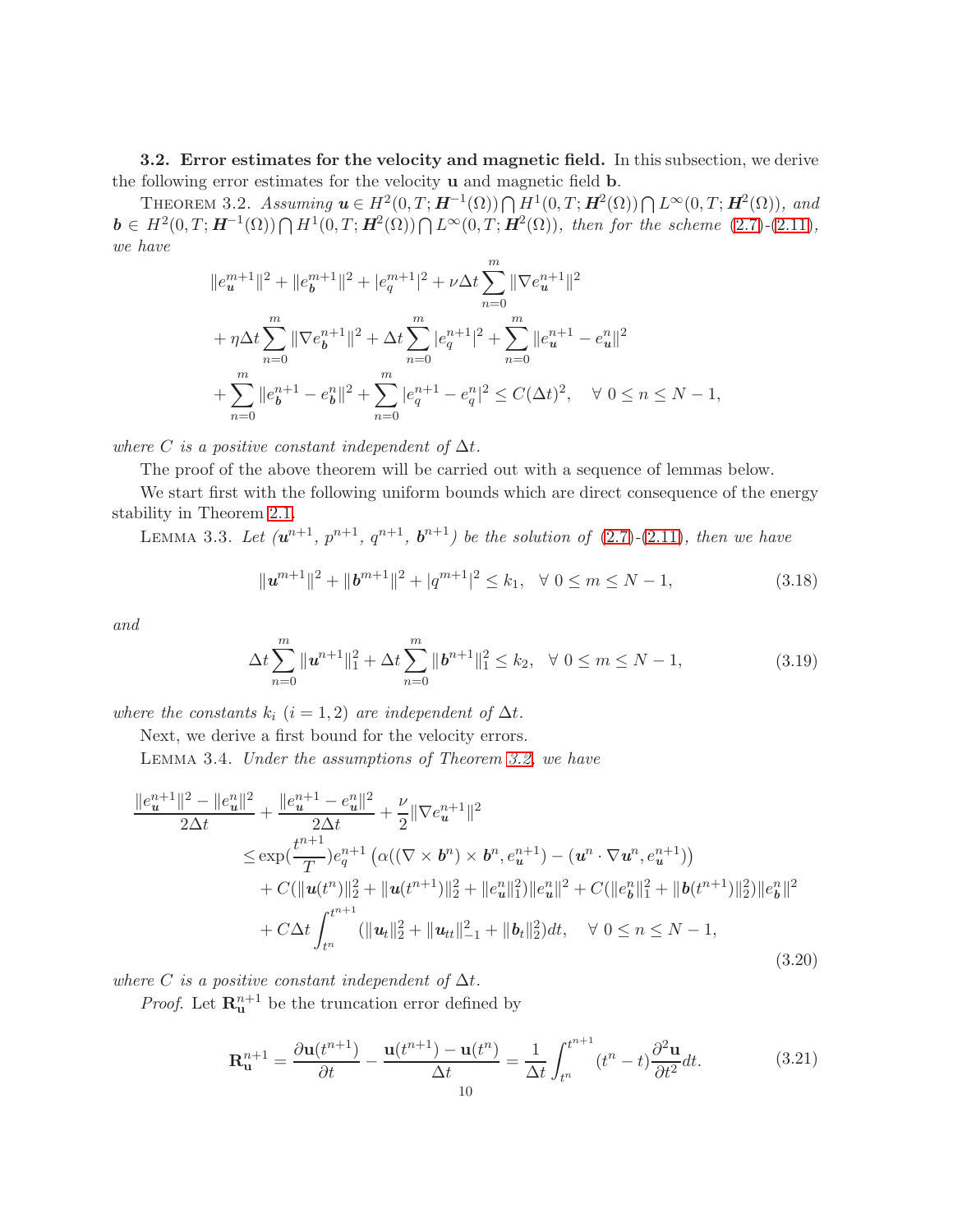Subtracting  $(2.2)$  at  $t^{n+1}$  from  $(2.7)$ , we obtain

<span id="page-10-0"></span>
$$
d_t e_{\mathbf{u}}^{n+1} - \nu \Delta e_{\mathbf{u}}^{n+1} + \nabla e_p^{n+1} = \mathbf{R}_{\mathbf{u}}^{n+1}
$$
  
+ 
$$
\exp(\frac{t^{n+1}}{T})q(t^{n+1})(\mathbf{u}(t^{n+1}) \cdot \nabla \mathbf{u}(t^{n+1}) - \mathbf{u}^n \cdot \nabla \mathbf{u}^n)
$$
  
+ 
$$
\alpha \exp(\frac{t^{n+1}}{T})q^{n+1}((\nabla \times \mathbf{b}^n) \times \mathbf{b}^n - (\nabla \times \mathbf{b}(t^{n+1})) \times \mathbf{b}(t^{n+1})).
$$
 (3.22)

Taking the inner product of  $(3.22)$  with  $e_{\mathbf{u}}^{n+1}$ , we obtain

<span id="page-10-1"></span>
$$
\frac{\|e_{\mathbf{u}}^{n+1}\|^2 - \|e_{\mathbf{u}}^n\|^2}{2\Delta t} + \frac{\|e_{\mathbf{u}}^{n+1} - e_{\mathbf{u}}^n\|^2}{2\Delta t} + \nu \|\nabla e_{\mathbf{u}}^{n+1}\|^2 + (\nabla e_p^{n+1}, e_{\mathbf{u}}^{n+1}) = (\mathbf{R}_{\mathbf{u}}^{n+1}, e_{\mathbf{u}}^{n+1})
$$
  
+ 
$$
\exp(\frac{t^{n+1}}{T}) \left( q(t^{n+1}) \mathbf{u}(t^{n+1}) \cdot \nabla \mathbf{u}(t^{n+1}) - q^{n+1} \mathbf{u}^n \cdot \nabla \mathbf{u}^n, e_{\mathbf{u}}^{n+1} \right)
$$
  
+ 
$$
\alpha \exp(\frac{t^{n+1}}{T}) \left( q^{n+1} (\nabla \times \mathbf{b}^n) \times \mathbf{b}^n - q(t^{n+1}) (\nabla \times \mathbf{b}(t^{n+1})) \times \mathbf{b}(t^{n+1}), e_{\mathbf{u}}^{n+1} \right).
$$
 (3.23)

For the first term on the right hand side of [\(3.23\)](#page-10-1), we have

$$
(\mathbf{R}_{\mathbf{u}}^{n+1}, e_{\mathbf{u}}^{n+1}) \le \frac{\nu}{16} \|\nabla e_{\mathbf{u}}^{n+1}\|^2 + C\Delta t \int_{t^n}^{t^{n+1}} \|\mathbf{u}_{tt}\|_{-1}^2 dt.
$$
 (3.24)

For the second term on the right hand side of [\(3.23\)](#page-10-1), we have

<span id="page-10-2"></span>
$$
\exp(\frac{t^{n+1}}{T})\left(q(t^{n+1})\mathbf{u}(t^{n+1})\cdot\nabla\mathbf{u}(t^{n+1})-q^{n+1}\mathbf{u}^n\cdot\nabla\mathbf{u}^n,e_{\mathbf{u}}^{n+1}\right) =\left((\mathbf{u}(t^{n+1})-\mathbf{u}^n)\cdot\nabla\mathbf{u}(t^{n+1}),e_{\mathbf{u}}^{n+1}\right)+\left(\mathbf{u}^n\cdot\nabla(\mathbf{u}(t^{n+1})-\mathbf{u}^n),e_{\mathbf{u}}^{n+1}\right) -\exp(\frac{t^{n+1}}{T})e_q^{n+1}\left(\mathbf{u}^n\cdot\nabla\mathbf{u}^n,e_{\mathbf{u}}^{n+1}\right).
$$
\n(3.25)

Using Cauchy-Schwarz inequality and recalling Lemma [3.3](#page-9-1) and [\(3.14\)](#page-8-0), the first term on the right hand side of [\(3.25\)](#page-10-2) can be bounded by

$$
\begin{split}\n &\left( (\mathbf{u}(t^{n+1}) - \mathbf{u}^n) \cdot \nabla \mathbf{u}(t^{n+1}), e_{\mathbf{u}}^{n+1} \right) \\
 &\leq c_2 (1 + c_1) \|\mathbf{u}(t^{n+1}) - \mathbf{u}^n\| \|\mathbf{u}(t^{n+1})\|_2 \|\nabla e_{\mathbf{u}}^{n+1}\| \\
 &\leq \frac{\nu}{16} \|\nabla e_{\mathbf{u}}^{n+1}\|^2 + C \|\mathbf{u}(t^{n+1})\|_2^2 \|e_{\mathbf{u}}^n\|^2 + C \|\mathbf{u}(t^{n+1})\|_2^2 \Delta t \int_{t^n}^{t^{n+1}} \|\mathbf{u}_t\|^2 dt.\n \end{split} \tag{3.26}
$$

The second term on the right hand side of [\(3.25\)](#page-10-2) can be estimated as follows by using the similar procedure in [\[14\]](#page-26-14),

<span id="page-10-3"></span>
$$
(\mathbf{u}^{n} \cdot \nabla(\mathbf{u}(t^{n+1}) - \mathbf{u}^{n}), e_{\mathbf{u}}^{n+1})
$$
\n
$$
= (\mathbf{u}^{n} \cdot \nabla(\mathbf{u}(t^{n+1}) - \mathbf{u}(t^{n})), e_{\mathbf{u}}^{n+1}) - (e_{\mathbf{u}}^{n} \cdot \nabla e_{\mathbf{u}}^{n}, e_{\mathbf{u}}^{n+1}) - (\mathbf{u}(t^{n}) \cdot \nabla e_{\mathbf{u}}^{n}, e_{\mathbf{u}}^{n+1})
$$
\n
$$
\leq c_{2}(1 + c_{1}) \|\nabla e_{\mathbf{u}}^{n+1}\| (\|\mathbf{u}^{n}\| \|\int_{t^{n}}^{t^{n+1}} \mathbf{u}_{t} dt \|_{2} + \|e_{\mathbf{u}}^{n}\| \|\mathbf{u}(t^{n})\|_{2})
$$
\n
$$
+ c_{2}(1 + c_{1}) \|e_{\mathbf{u}}^{n}\|^{1/2} \|e_{\mathbf{u}}^{n}\|^{1/2} \|e_{\mathbf{u}}^{n}\|^{1/2} \|e_{\mathbf{u}}^{n}\|^{1/2} \|\nabla e_{\mathbf{u}}^{n+1}\|
$$
\n
$$
\leq \frac{\nu}{16} \|\nabla e_{\mathbf{u}}^{n+1}\|^{2} + C(\|\mathbf{u}(t^{n})\|_{2}^{2} + \|e_{\mathbf{u}}^{n}\|_{1}^{2}) \|e_{\mathbf{u}}^{n}\|^{2} + C\Delta t \int_{t^{n}}^{t^{n+1}} \|\mathbf{u}_{t}\|_{2}^{2} dt.
$$
\n11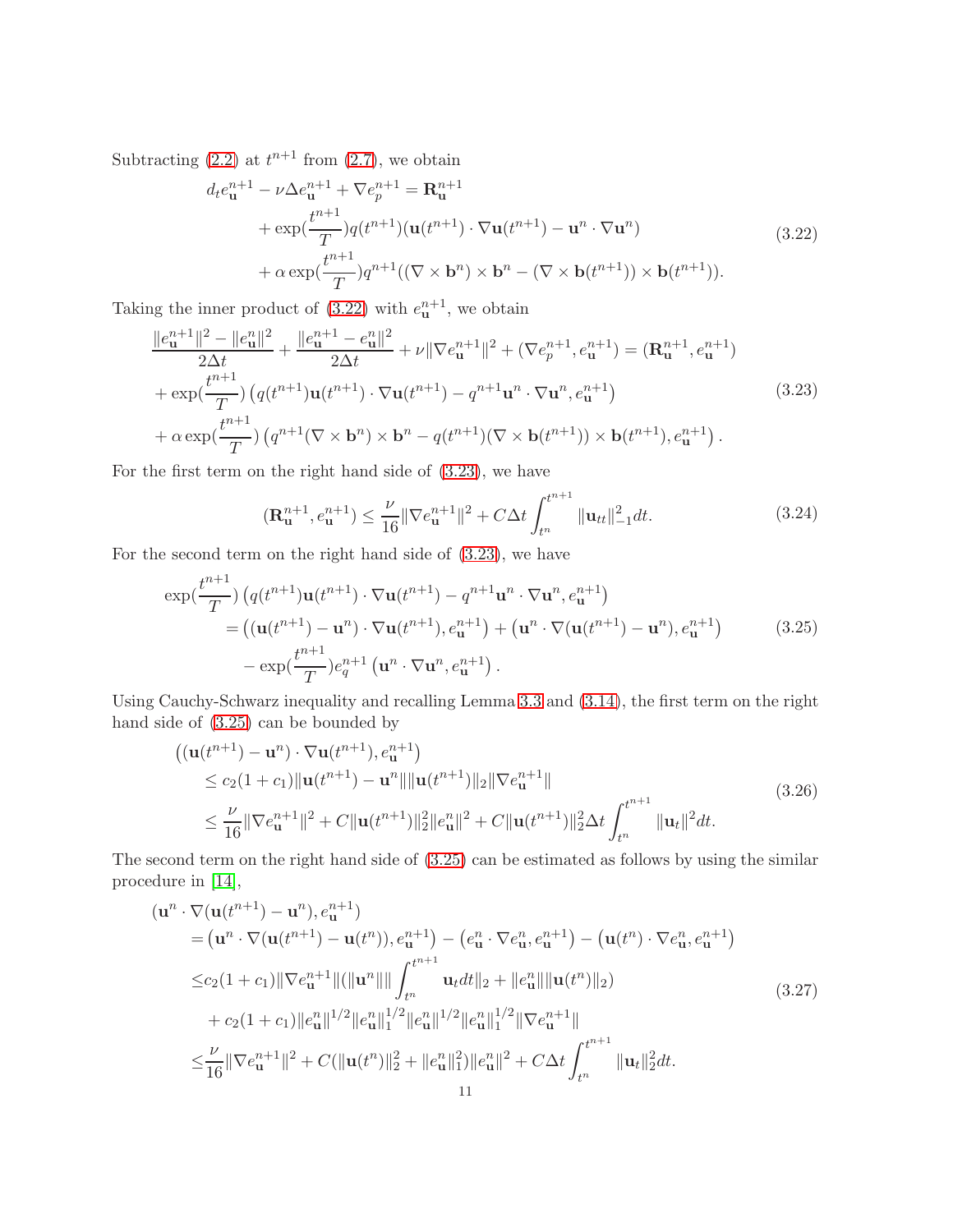For the last term on the right hand side of [\(3.23\)](#page-10-1), we have

<span id="page-11-0"></span>
$$
\exp(\frac{t^{n+1}}{T})\left(q^{n+1}(\nabla \times \mathbf{b}^n) \times \mathbf{b}^n - q(t^{n+1})(\nabla \times \mathbf{b}(t^{n+1})) \times \mathbf{b}(t^{n+1}), e_{\mathbf{u}}^{n+1}\right)
$$
  
\n
$$
= \exp(\frac{t^{n+1}}{T})e_q^{n+1}\left((\nabla \times \mathbf{b}^n) \times \mathbf{b}^n, e_{\mathbf{u}}^{n+1}\right) + \left((\nabla \times (\mathbf{b}^n - \mathbf{b}(t^{n+1}))) \times \mathbf{b}^n, e_{\mathbf{u}}^{n+1}\right) \quad (3.28)
$$
  
\n
$$
+ \left((\nabla \times \mathbf{b}(t^{n+1})) \times (\mathbf{b}^n - \mathbf{b}(t^{n+1})), e_{\mathbf{u}}^{n+1}\right).
$$

The second term on the right hand side of [\(3.28\)](#page-11-0) can be transformed into

<span id="page-11-1"></span>
$$
((\nabla \times (\mathbf{b}^n - \mathbf{b}(t^{n+1}))) \times \mathbf{b}^n, e_{\mathbf{u}}^{n+1})
$$
  
= 
$$
((\nabla \times e_{\mathbf{b}}^n) \times e_{\mathbf{b}}^n, e_{\mathbf{u}}^{n+1}) + ((\nabla \times e_{\mathbf{b}}^n) \times \mathbf{b}(t^n), e_{\mathbf{u}}^{n+1})
$$
  
+ 
$$
((\nabla \times (\mathbf{b}(t^n) - \mathbf{b}(t^{n+1}))) \times \mathbf{b}^n, e_{\mathbf{u}}^{n+1}).
$$
 (3.29)

Using the identity [\(3.1\)](#page-7-0), the first term on the right hand side of [\(3.29\)](#page-11-1) can be bounded by

$$
\begin{split}\n\left( (\nabla \times e_{\mathbf{b}}^{n}) \times e_{\mathbf{b}}^{n}, e_{\mathbf{u}}^{n+1} \right) &= \left( (e_{\mathbf{b}}^{n} \cdot \nabla) e_{\mathbf{b}}^{n}, e_{\mathbf{u}}^{n+1} \right) - \frac{1}{2} \left( \nabla |e_{\mathbf{b}}^{n}|^{2}, e_{\mathbf{u}}^{n+1} \right) \\
&\leq C \|e_{\mathbf{b}}^{n}\|^{1/2} \|e_{\mathbf{b}}^{n}\|_{1}^{1/2} \|e_{\mathbf{b}}^{n}\|^{1/2} \|e_{\mathbf{b}}^{n}\|_{1}^{1/2} \|\nabla e_{\mathbf{u}}^{n+1}\| \\
&\leq \frac{\nu}{16} \|\nabla e_{\mathbf{u}}^{n+1}\|^{2} + C \|e_{\mathbf{b}}^{n}\|_{1}^{2} \|e_{\mathbf{b}}^{n}\|^{2}.\n\end{split} \tag{3.30}
$$

Using [\(3.2\)](#page-7-1), [\(3.4\)](#page-7-2) and integration by parts [\(3.5\)](#page-7-3), the second term on the right hand side of [\(3.29\)](#page-11-1) can be controlled by

<span id="page-11-3"></span>
$$
\begin{split} \left( (\nabla \times e_{\mathbf{b}}^{n}) \times \mathbf{b}(t^{n}), e_{\mathbf{u}}^{n+1} \right) &= -\left( e_{\mathbf{u}}^{n+1} \times \mathbf{b}(t^{n}), \nabla \times e_{\mathbf{b}}^{n} \right) \\ &= -\left( \nabla \times (e_{\mathbf{u}}^{n+1} \times \mathbf{b}(t^{n})), e_{\mathbf{b}}^{n} \right) - \langle \mathbf{n} \times (e_{\mathbf{u}}^{n+1} \times \mathbf{b}(t^{n})), e_{\mathbf{b}}^{n} \rangle \\ &= \left( (e_{\mathbf{u}}^{n+1} \cdot \nabla) \mathbf{b}(t^{n}), e_{\mathbf{b}}^{n} \right) - \left( (\mathbf{b}(t^{n}) \cdot \nabla) e_{\mathbf{u}}^{n+1}, e_{\mathbf{b}}^{n} \right) \\ &\leq \frac{\nu}{16} \|\nabla e_{\mathbf{u}}^{n+1}\|^{2} + C \|\mathbf{b}(t^{n})\|_{2}^{2} \|e_{\mathbf{b}}^{n}\|^{2}, \end{split} \tag{3.31}
$$

where we use the identity

$$
\nabla \times ({\bf v} \times {\bf w}) = ({\bf w} \cdot \nabla) {\bf v} - ({\bf v} \cdot \nabla) {\bf w}, \ \forall \ {\bf v}, {\bf w} \in {\bf H}.
$$

Lemma [3.3](#page-9-1) and [\(3.14\)](#page-8-0), the last term on the right hand side of [\(3.29\)](#page-11-1) can be estimated by

$$
\begin{aligned} \left( (\nabla \times (\mathbf{b}(t^n) - \mathbf{b}(t^{n+1}))) \times \mathbf{b}^n, e_{\mathbf{u}}^{n+1} \right) \\ &\leq \frac{\nu}{16} \| \nabla e_{\mathbf{u}}^{n+1} \|^2 + C \| \mathbf{b}^n \|^2 \Delta t \int_{t^n}^{t^{n+1}} \| \mathbf{b}_t \|^2 dt. \end{aligned} \tag{3.32}
$$

For the last term on the right hand side of [\(3.28\)](#page-11-0), we have

<span id="page-11-2"></span>
$$
\begin{aligned} \left( (\nabla \times \mathbf{b}(t^{n+1})) \times (\mathbf{b}^n - \mathbf{b}(t^{n+1})), e_{\mathbf{u}}^{n+1} \right) \\ &\leq \frac{\nu}{16} \|\nabla e_{\mathbf{u}}^{n+1}\|^2 + C \|\mathbf{b}(t^{n+1})\|_2^2 \|e_{\mathbf{b}}^n\|^2 + C\Delta t \int_{t^n}^{t^{n+1}} \|\mathbf{b}_t\|^2 dt. \end{aligned} \tag{3.33}
$$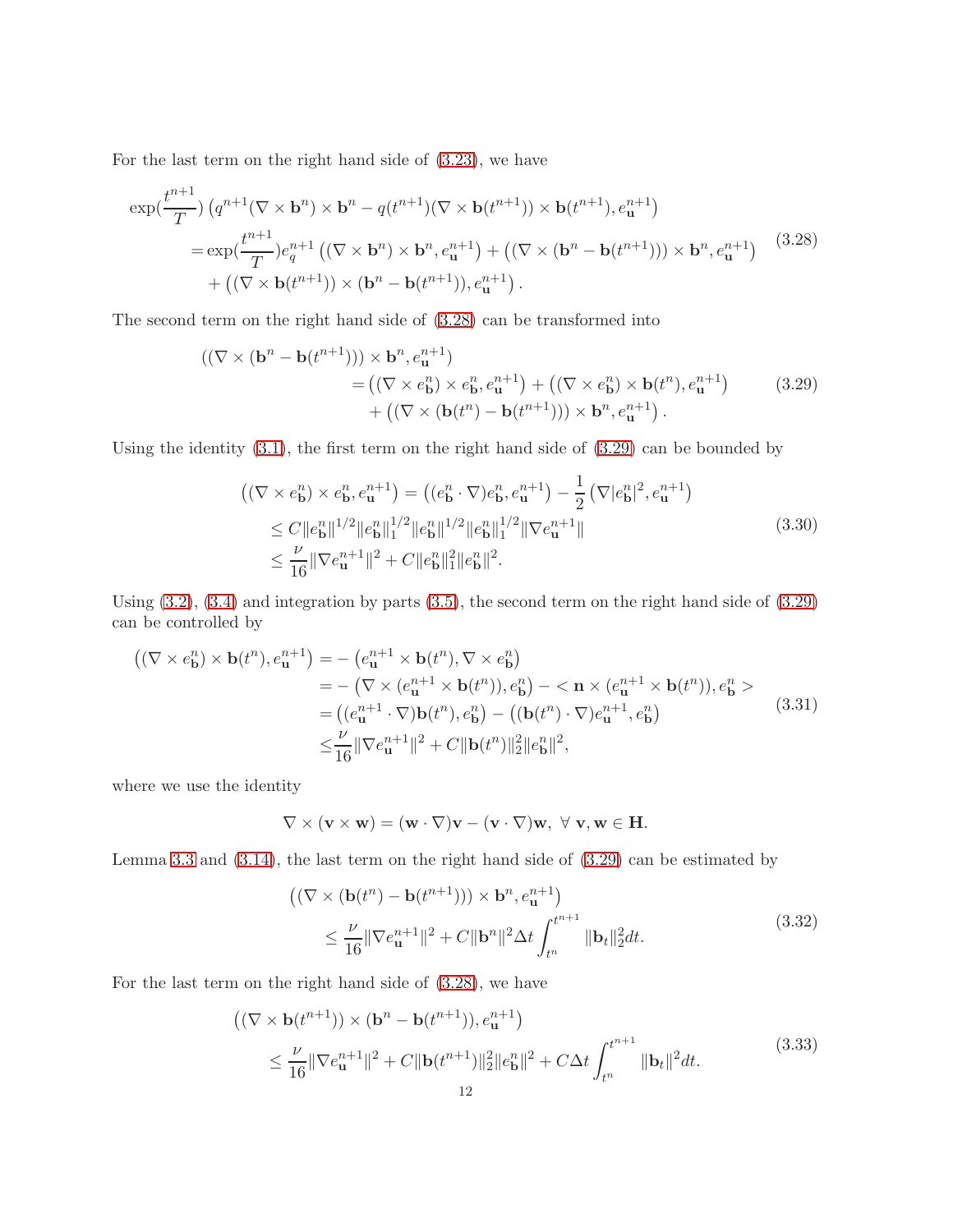Finally, combining  $(3.23)$  with  $(3.25)-(3.33)$  $(3.25)-(3.33)$  leads to the desired result.  $\square$ 

We derive below a bound for the errors of the magnetic field. Lemma 3.5. Under the assumptions of Theorem [3.2,](#page-9-0) we have

<span id="page-12-3"></span>
$$
\frac{\|e_{\boldsymbol{b}}^{n+1}\|^2 - \|e_{\boldsymbol{b}}^n\|^2}{2\Delta t} + \frac{\|e_{\boldsymbol{b}}^{n+1} - e_{\boldsymbol{b}}^n\|^2}{2\Delta t} + \frac{\eta}{2} \|\nabla e_{\boldsymbol{b}}^{n+1}\|^2
$$
\n
$$
\leq -\exp(\frac{t^{n+1}}{T})e_q^{n+1} \left(\nabla \times (\boldsymbol{b}^n \times \boldsymbol{u}^n), e_{\boldsymbol{b}}^{n+1}\right) + C(\|\boldsymbol{u}(t^{n+1})\|_2^2 + \|e_{\boldsymbol{b}}^n\|^2) \|e_{\boldsymbol{b}}^n\|^2
$$
\n
$$
+ C(\|e_u^n\|_1^2 + \|\boldsymbol{b}(t^{n+1})\|_2^2) \|e_u^n\|^2 + C\Delta t \int_{t^n}^{t^{n+1}} \|\boldsymbol{u}_t\|_2^2 dt
$$
\n
$$
+ C\Delta t \int_{t^n}^{t^{n+1}} (\|\boldsymbol{b}_t\|^2 + \|\boldsymbol{b}_{tt}\|_{-1}^2) dt, \quad \forall \ 0 \leq n \leq N - 1,
$$
\n(3.34)

where C is a positive constant independent of  $\Delta t$ .

*Proof.* Let  $\mathbf{R}_{\mathbf{b}}^{n+1}$  be the truncation error defined by

$$
\mathbf{R}_{\mathbf{b}}^{n+1} = \frac{\partial \mathbf{b}(t^{n+1})}{\partial t} - \frac{\mathbf{b}(t^{n+1}) - \mathbf{b}(t^n)}{\Delta t} = \frac{1}{\Delta t} \int_{t^n}^{t^{n+1}} (t^n - t) \frac{\partial^2 \mathbf{b}}{\partial t^2} dt.
$$
 (3.35)

Subtracting  $(2.3)$  at  $t^{n+1}$  from  $(2.8)$  and using  $(2.30)$ , we obtain

<span id="page-12-0"></span>
$$
d_t e_{\mathbf{b}}^{n+1} - \eta \Delta e_{\mathbf{b}}^{n+1} = \exp(\frac{t^{n+1}}{T}) q(t^{n+1}) \nabla \times (\mathbf{b}(t^{n+1}) \times \mathbf{u}(t^{n+1}))
$$
  

$$
- \exp(\frac{t^{n+1}}{T}) q^{n+1} \nabla \times (\mathbf{b}^n \times \mathbf{u}^n) + \mathbf{R}_{\mathbf{u}}^{n+1}.
$$
 (3.36)

Taking the inner product of  $(3.36)$  with  $e_{\mathbf{b}}^{n+1}$ , we obtain

<span id="page-12-1"></span>
$$
\frac{\|e_{\mathbf{b}}^{n+1}\|^2 - \|e_{\mathbf{b}}^n\|^2}{2\Delta t} + \frac{\|e_{\mathbf{b}}^{n+1} - e_{\mathbf{b}}^n\|^2}{2\Delta t} + \eta \|\nabla e_{\mathbf{b}}^{n+1}\|^2
$$
\n
$$
= \exp(\frac{t^{n+1}}{T})q(t^{n+1}) \left(\nabla \times (\mathbf{b}(t^{n+1}) \times \mathbf{u}(t^{n+1})), e_{\mathbf{b}}^{n+1}\right)
$$
\n
$$
- \exp(\frac{t^{n+1}}{T})q^{n+1} \left(\nabla \times (\mathbf{b}^n \times \mathbf{u}^n), e_{\mathbf{b}}^{n+1}\right) + (\mathbf{R}_{\mathbf{b}}^{n+1}, e_{\mathbf{b}}^{n+1}).
$$
\n(3.37)

The first two terms on the right hand side of [\(3.37\)](#page-12-1) can be recast as

<span id="page-12-2"></span>
$$
\exp(\frac{t^{n+1}}{T})\left(q(t^{n+1})\nabla\times(\mathbf{b}(t^{n+1})\times\mathbf{u}(t^{n+1})) - q^{n+1}\nabla\times(\mathbf{b}^n\times\mathbf{u}^n), e_{\mathbf{b}}^{n+1}\right)
$$
  
=\left(\nabla\times[(\mathbf{b}(t^{n+1}) - \mathbf{b}^n)\times\mathbf{u}(t^{n+1})], e\_{\mathbf{b}}^{n+1}\right) + \left(\nabla\times[\mathbf{b}^n\times(\mathbf{u}(t^{n+1}) - \mathbf{u}^n)], e\_{\mathbf{b}}^{n+1}\right) (3.38)  
- \exp(\frac{t^{n+1}}{T})e\_q^{n+1} \left(\nabla\times(\mathbf{b}^n\times\mathbf{u}^n), e\_{\mathbf{b}}^{n+1}\right).

By using  $(3.11)$ ,  $(3.8)$  and integration by parts  $(3.5)$ , we have

$$
\begin{split} \left(\nabla \times [(\mathbf{b}(t^{n+1}) - \mathbf{b}^n) \times \mathbf{u}(t^{n+1})], e_{\mathbf{b}}^{n+1}\right) &= \left((\mathbf{b}(t^{n+1}) - \mathbf{b}^n) \times \mathbf{u}(t^{n+1}), \nabla \times e_{\mathbf{b}}^{n+1}\right) \\ &\leq & \frac{\eta}{6} \|\nabla e_{\mathbf{b}}^{n+1}\|^2 + C \|\mathbf{u}(t^{n+1})\|_2^2 e_{\mathbf{b}}^n\|^2 + C \|\mathbf{u}(t^{n+1})\|_2^2 \Delta t \int_{t^n}^{t^{n+1}} \|\mathbf{b}_t\|^2 dt. \end{split} \tag{3.39}
$$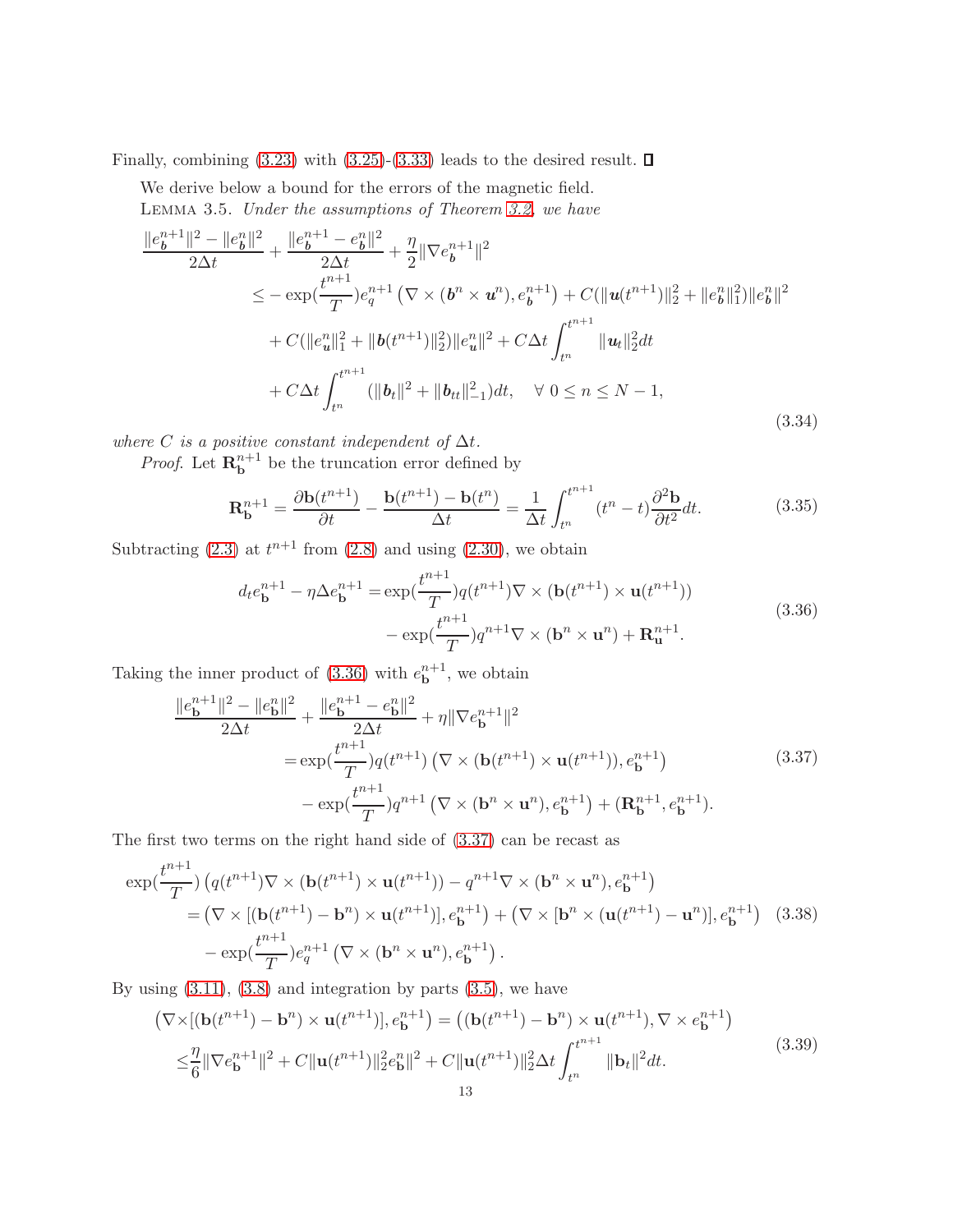Thanks to  $(3.10)$  and  $(3.8)$ , we have

$$
(\nabla \times [\mathbf{b}^{n} \times (\mathbf{u}(t^{n+1}) - \mathbf{u}^{n})], e_{\mathbf{b}}^{n+1})
$$
  
\n
$$
= (\mathbf{b}^{n} \times (\mathbf{u}(t^{n+1}) - \mathbf{u}^{n}), \nabla \times e_{\mathbf{b}}^{n+1})
$$
  
\n
$$
= (e_{\mathbf{b}}^{n} \times (\mathbf{u}(t^{n+1}) - \mathbf{u}(t^{n})), \nabla \times e_{\mathbf{b}}^{n+1}) - (e_{\mathbf{b}}^{n} \times e_{\mathbf{u}}^{n}, \nabla \times e_{\mathbf{b}}^{n+1})
$$
  
\n
$$
+ (\mathbf{b}(t^{n+1}) \times (\mathbf{u}(t^{n+1}) - \mathbf{u}^{n}), \nabla \times e_{\mathbf{b}}^{n+1})
$$
  
\n
$$
\leq \frac{\eta}{6} \|\nabla e_{\mathbf{b}}^{n+1}\|^{2} + C \|e_{\mathbf{b}}^{n} \|_{L^{4}}^{2} \|e_{\mathbf{u}}^{n} \|_{L^{4}}^{2} + C \|b(t^{n+1})\|_{2}^{2} \|e_{\mathbf{u}}^{n} \|^{2}
$$
  
\n
$$
+ C \|e_{\mathbf{b}}^{n} \|^{2} \Delta t \int_{t^{n}}^{t^{n+1}} \| \mathbf{u}_{t} \|_{2}^{2} dt + C \|b(t^{n+1})\|_{2}^{2} \Delta t \int_{t^{n}}^{t^{n+1}} \| \mathbf{u}_{t} \|^{2} dt
$$
  
\n
$$
\leq \frac{\eta}{6} \|\nabla e_{\mathbf{b}}^{n+1} \|^{2} + C \|e_{\mathbf{b}}^{n} \|_{1}^{2} \|e_{\mathbf{b}}^{n} \|^{2} + C (||e_{\mathbf{u}}^{n}||_{1}^{2} + ||\mathbf{b}(t^{n+1})||_{2}^{2}) ||e_{\mathbf{u}}^{n} \|^{2}
$$
  
\n
$$
+ C ||e_{\mathbf{b}}^{n} \|^{2} \Delta t \int_{t^{n}}^{t^{n+1}} \| \mathbf{u}_{t} \|_{2}^{2} dt + C ||\mathbf{b}(t^{n+1})||_{2}^{2} \
$$

For the last term on the right hand side of [\(3.37\)](#page-12-1), we have

<span id="page-13-0"></span>
$$
(\mathbf{R}_{\mathbf{b}}^{n+1}, e_{\mathbf{b}}^{n+1}) \le \frac{\eta}{6} \|\nabla e_{\mathbf{b}}^{n+1}\|^2 + C\Delta t \int_{t^n}^{t^{n+1}} \|\mathbf{b}_{tt}\|_{-1}^2 dt.
$$
 (3.41)

Combining  $(3.37)$  with  $(3.38)-(3.41)$  $(3.38)-(3.41)$  leads to the desired result.  $\square$ 

<span id="page-13-1"></span>In the next lemma, we derive a bound for the errors with respect to  $q$ . Lemma 3.6. Under the assumptions of Theorem [3.2,](#page-9-0) we have

<span id="page-13-2"></span>
$$
\frac{|e_q^{n+1}|^2 - |e_q^n|^2}{2\Delta t} + \frac{|e_q^{n+1} - e_q^n|^2}{2\Delta t} + \frac{1}{2T}|e_q^{n+1}|^2
$$
\n
$$
\leq \exp(\frac{t^{n+1}}{T})e_q^{n+1}(u^n \cdot \nabla u^n, e_u^{n+1}) - \alpha \exp(\frac{t^{n+1}}{T})e_q^{n+1}((\nabla \times \boldsymbol{b}^n) \times \boldsymbol{b}^n, e_u^{n+1})
$$
\n
$$
+ \alpha \exp(\frac{t^{n+1}}{T})e_q^{n+1}(\nabla \times (\boldsymbol{b}^n \times \boldsymbol{u}^n), e_b^{n+1}) + C||\boldsymbol{u}^n||_1^2||e_u^n||^2
$$
\n
$$
+ C(||e_b^n||_1^2 + ||\boldsymbol{u}^n||_1^2 + ||\boldsymbol{b}(t^{n+1})||_1^2)||e_b^n||^2 + C\Delta t \int_{t^n}^{t^{n+1}} ||q_{tt}||^2 dt
$$
\n
$$
+ C\Delta t \int_{t^n}^{t^{n+1}} (||\boldsymbol{u}_t||_0^2 + ||\boldsymbol{b}_t||_1^2) dt, \quad \forall \ 0 \leq n \leq N - 1,
$$
\n(3.42)

where C is a positive constant independent of  $\Delta t$ .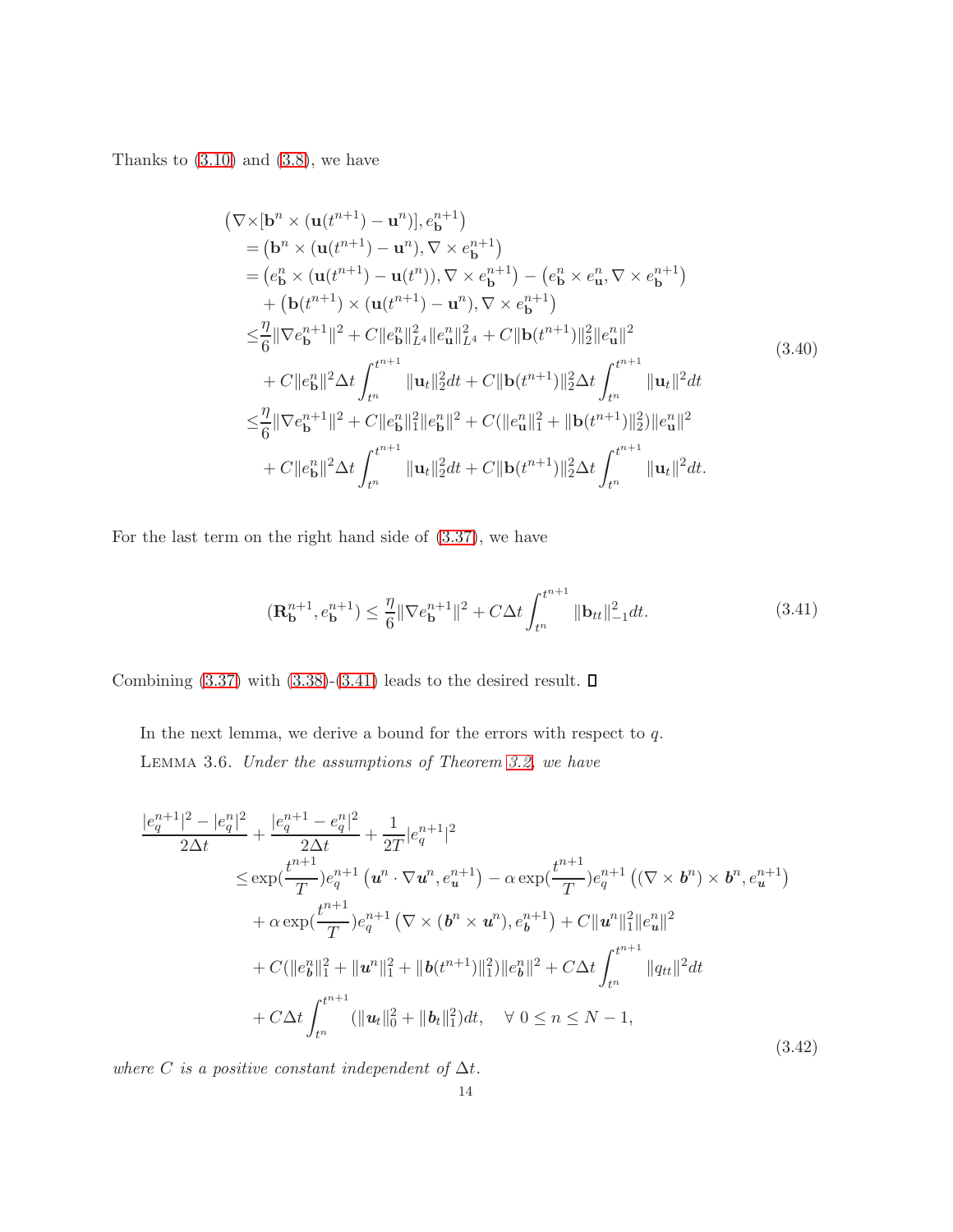Proof. Subtracting [\(2.4\)](#page-2-0) from [\(2.11\)](#page-3-1) leads to

<span id="page-14-0"></span>
$$
\frac{e_q^{n+1} - e_q^n}{\Delta t} + \frac{1}{T} e_q^{n+1} = \mathbf{R}_q^{n+1}
$$
  
+ 
$$
\exp(\frac{t^{n+1}}{T})((\mathbf{u}^n \cdot \nabla \mathbf{u}^n, \mathbf{u}^{n+1}) - (\mathbf{u}(t^{n+1}) \cdot \nabla \mathbf{u}(t^{n+1}), \mathbf{u}(t^{n+1})))
$$
  
- 
$$
\alpha \exp(\frac{t^{n+1}}{T}) (((\nabla \times \mathbf{b}^n) \times \mathbf{b}^n, \mathbf{u}^{n+1}) - ((\nabla \times \mathbf{b}(t^{n+1})) \times \mathbf{b}(t^{n+1}), \mathbf{u}(t^{n+1})))
$$
  
+ 
$$
\alpha \exp(\frac{t^{n+1}}{T}) ((\nabla \times (\mathbf{b}^n \times \mathbf{u}^n), \mathbf{b}^{n+1}) - (\nabla \times (\mathbf{b}(t^{n+1}) \times \mathbf{u}(t^{n+1})), \mathbf{b}(t^{n+1}))) ,
$$
  
(3.43)

where

$$
\mathbf{R}_q^{n+1} = \frac{\mathrm{dq}(t^{n+1})}{\mathrm{dt}} - \frac{q(t^{n+1}) - q(t^n)}{\Delta t} = \frac{1}{\Delta t} \int_{t^n}^{t^{n+1}} (t^n - t) \frac{\partial^2 q}{\partial t^2} dt. \tag{3.44}
$$

Multiplying both sides of  $(3.43)$  by  $e_q^{n+1}$  yields

<span id="page-14-1"></span>
$$
\frac{|e_q^{n+1}|^2 - |e_q^n|^2}{2\Delta t} + \frac{|e_q^{n+1} - e_q^n|^2}{2\Delta t} + \frac{1}{T}|e_q^{n+1}|^2 = \mathbf{R}_q^{n+1}e_q^{n+1}
$$
\n
$$
+ \exp(\frac{t^{n+1}}{T})e_q^{n+1}((\mathbf{u}^n \cdot \nabla \mathbf{u}^n, \mathbf{u}^{n+1}) - (\mathbf{u}(t^{n+1}) \cdot \nabla \mathbf{u}(t^{n+1}), \mathbf{u}(t^{n+1})))
$$
\n
$$
- \alpha \exp(\frac{t^{n+1}}{T})e_q^{n+1}((\nabla \times \mathbf{b}^n) \times \mathbf{b}^n, \mathbf{u}^{n+1}) - ((\nabla \times \mathbf{b}(t^{n+1})) \times \mathbf{b}(t^{n+1}), \mathbf{u}(t^{n+1})))
$$
\n
$$
+ \alpha \exp(\frac{t^{n+1}}{T})e_q^{n+1}((\nabla \times (\mathbf{b}^n \times \mathbf{u}^n), \mathbf{b}^{n+1}) - (\nabla \times (\mathbf{b}(t^{n+1}) \times \mathbf{u}(t^{n+1})), \mathbf{b}(t^{n+1})))
$$
\n(3.45)

We bound the right hand side of the above as follows:

$$
\mathbf{R}_q^{n+1} e_q^{n+1} \le \frac{1}{12T} |e_q^{n+1}|^2 + C\Delta t \int_{t^n}^{t^{n+1}} ||q_{tt}||^2 dt.
$$
 (3.46)

The second term on the right hand side of [\(3.45\)](#page-14-1) can be estimated as

<span id="page-14-2"></span>
$$
\exp(\frac{t^{n+1}}{T})e_q^{n+1} ((\mathbf{u}^n \cdot \nabla \mathbf{u}^n, \mathbf{u}^{n+1}) - (\mathbf{u}(t^{n+1}) \cdot \nabla \mathbf{u}(t^{n+1}), \mathbf{u}(t^{n+1})))
$$
\n
$$
= \exp(\frac{t^{n+1}}{T})e_q^{n+1} (\mathbf{u}^n \cdot \nabla \mathbf{u}^n, e_{\mathbf{u}}^{n+1}) + \exp(\frac{t^{n+1}}{T})e_q^{n+1} (\mathbf{u}^n \cdot \nabla (\mathbf{u}^n - \mathbf{u}(t^{n+1})), \mathbf{u}(t^{n+1}))
$$
\n
$$
+ \exp(\frac{t^{n+1}}{T})e_q^{n+1} ((\mathbf{u}^n - \mathbf{u}(t^{n+1})) \cdot \nabla \mathbf{u}(t^{n+1}), \mathbf{u}(t^{n+1})) .
$$
\n(3.47)

Thanks to [\(3.14\)](#page-8-0) and Lemma [3.3,](#page-9-1) we bound the second term on the right hand side of [\(3.47\)](#page-14-2) by

$$
\exp(\frac{t^{n+1}}{T})e_q^{n+1} (\mathbf{u}^n \cdot \nabla(\mathbf{u}^n - \mathbf{u}(t^{n+1})), \mathbf{u}(t^{n+1}))
$$
\n
$$
\leq C \|\mathbf{u}^n\|_1 \|\mathbf{u}(t^{n+1}) - \mathbf{u}(t^n) - e_u^n\|_0 \|\mathbf{u}(t^{n+1})\|_2 |e_q^{n+1}|
$$
\n
$$
\leq \frac{1}{12T} |e_q^{n+1}|^2 + C \|\mathbf{u}^n\|_1^2 \|e_u^n\|^2 + C \|\mathbf{u}(t^{n+1})\|_2^2 \Delta t \int_{t^n}^{t^{n+1}} \|\mathbf{u}_t\|_0^2 dt.
$$
\n(3.48)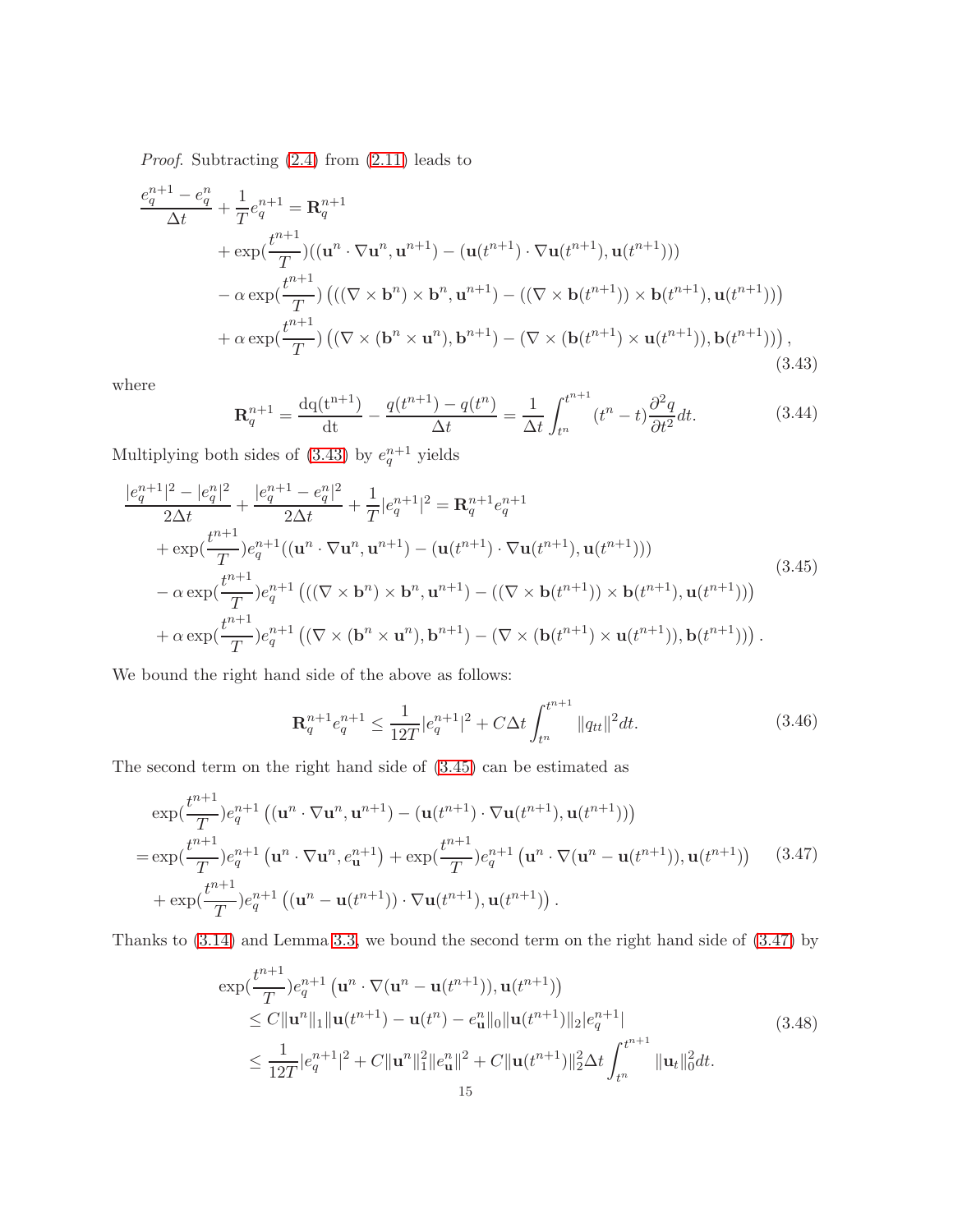The third term on the right hand side of [\(3.47\)](#page-14-2) can be bounded by

$$
\exp(\frac{t^{n+1}}{T})e_q^{n+1}((\mathbf{u}^n - \mathbf{u}(t^{n+1})) \cdot \nabla \mathbf{u}(t^{n+1}), \mathbf{u}(t^{n+1}))
$$
\n
$$
\leq C \|\mathbf{u}(t^{n+1}) - \mathbf{u}^n\| \|\mathbf{u}(t^{n+1})\|_1 \|\mathbf{u}(t^{n+1})\|_2 |e_q^{n+1}|
$$
\n
$$
\leq \frac{1}{12T}|e_q^{n+1}|^2 + C \|e_\mathbf{u}^n\|^2 + C \Delta t \int_{t^n}^{t^{n+1}} \|\mathbf{u}_t\|^2 dt. \tag{3.49}
$$

The second to last term on the right hand side of [\(3.45\)](#page-14-1) can be recast as

<span id="page-15-0"></span>
$$
-\alpha \exp(\frac{t^{n+1}}{T})e_q^{n+1} \left( ((\nabla \times \mathbf{b}^n) \times \mathbf{b}^n, \mathbf{u}^{n+1}) - ((\nabla \times \mathbf{b}(t^{n+1})) \times \mathbf{b}(t^{n+1}), \mathbf{u}(t^{n+1})) \right)
$$
  
\n
$$
= \alpha \exp(\frac{t^{n+1}}{T})e_q^{n+1} \left( ((\nabla \times (\mathbf{b}(t^{n+1}) - \mathbf{b}^n)) \times \mathbf{b}^n, \mathbf{u}(t^{n+1})) \right)
$$
  
\n
$$
+ \alpha \exp(\frac{t^{n+1}}{T})e_q^{n+1} \left( ((\nabla \times \mathbf{b}(t^{n+1})) \times (\mathbf{b}(t^{n+1}) - \mathbf{b}^n), \mathbf{u}(t^{n+1})) \right)
$$
  
\n
$$
- \alpha \exp(\frac{t^{n+1}}{T})e_q^{n+1} \left( (\nabla \times \mathbf{b}^n) \times \mathbf{b}^n, e_u^{n+1} \right).
$$
\n(3.50)

Thanks to [\(3.14\)](#page-8-0), [\(3.15\)](#page-8-2) and using the similar procedure in [\(3.31\)](#page-11-3), the first term on the right hand side of [\(3.50\)](#page-15-0) can be estimated by

$$
\alpha \exp(\frac{t^{n+1}}{T})e_q^{n+1} \left( (\nabla \times (\mathbf{b}(t^{n+1}) - \mathbf{b}^n) \times \mathbf{b}^n, \mathbf{u}(t^{n+1})) \right)
$$
  
\n
$$
= -\alpha \exp(\frac{t^{n+1}}{T})e_q^{n+1} \left( (\nabla \times (\mathbf{u}(t^{n+1}) \times \mathbf{b}^n), \mathbf{b}(t^{n+1}) - \mathbf{b}^n \right)
$$
  
\n
$$
= \alpha \exp(\frac{t^{n+1}}{T})e_q^{n+1} \left( (\mathbf{u}(t^{n+1}) \cdot \nabla) \mathbf{b}^n, \mathbf{b}(t^{n+1}) - \mathbf{b}^n \right)
$$
  
\n
$$
- \alpha \exp(\frac{t^{n+1}}{T})e_q^{n+1} \left( (\mathbf{b}^n \cdot \nabla) \mathbf{u}(t^{n+1}), \mathbf{b}(t^{n+1}) - \mathbf{b}^n \right)
$$
  
\n
$$
\leq \frac{1}{12T}|e_q^{n+1}|^2 + C||e_b^n||_1^2||e_b^n||^2 + C||\mathbf{u}(t^{n+1})||_2^2||\mathbf{b}^n||^2 \Delta t \int_{t^n}^{t^{n+1}} ||\mathbf{b}_t||_1^2 dt.
$$
 (3.51)

For the second term on the right hand side of [\(3.50\)](#page-15-0), we have

$$
\alpha \exp(\frac{t^{n+1}}{T})e_q^{n+1} \left( (\nabla \times \mathbf{b}(t^{n+1}) \times (\mathbf{b}(t^{n+1}) - \mathbf{b}^n), \mathbf{u}(t^{n+1}) \right)
$$
  

$$
\leq \frac{1}{12T} |e_q^{n+1}|^2 + C \|\mathbf{b}(t^{n+1})\|_1^2 \|e_\mathbf{b}^n\|^2 + C \|\mathbf{u}(t^{n+1})\|_2^2 \Delta t \int_{t^n}^{t^{n+1}} \|\mathbf{b}_t\|^2 dt.
$$
\n(3.52)

Using [\(3.10\)](#page-7-5) and [\(3.8\)](#page-7-4) and the integration by parts [\(3.5\)](#page-7-3), the last term on the right hand side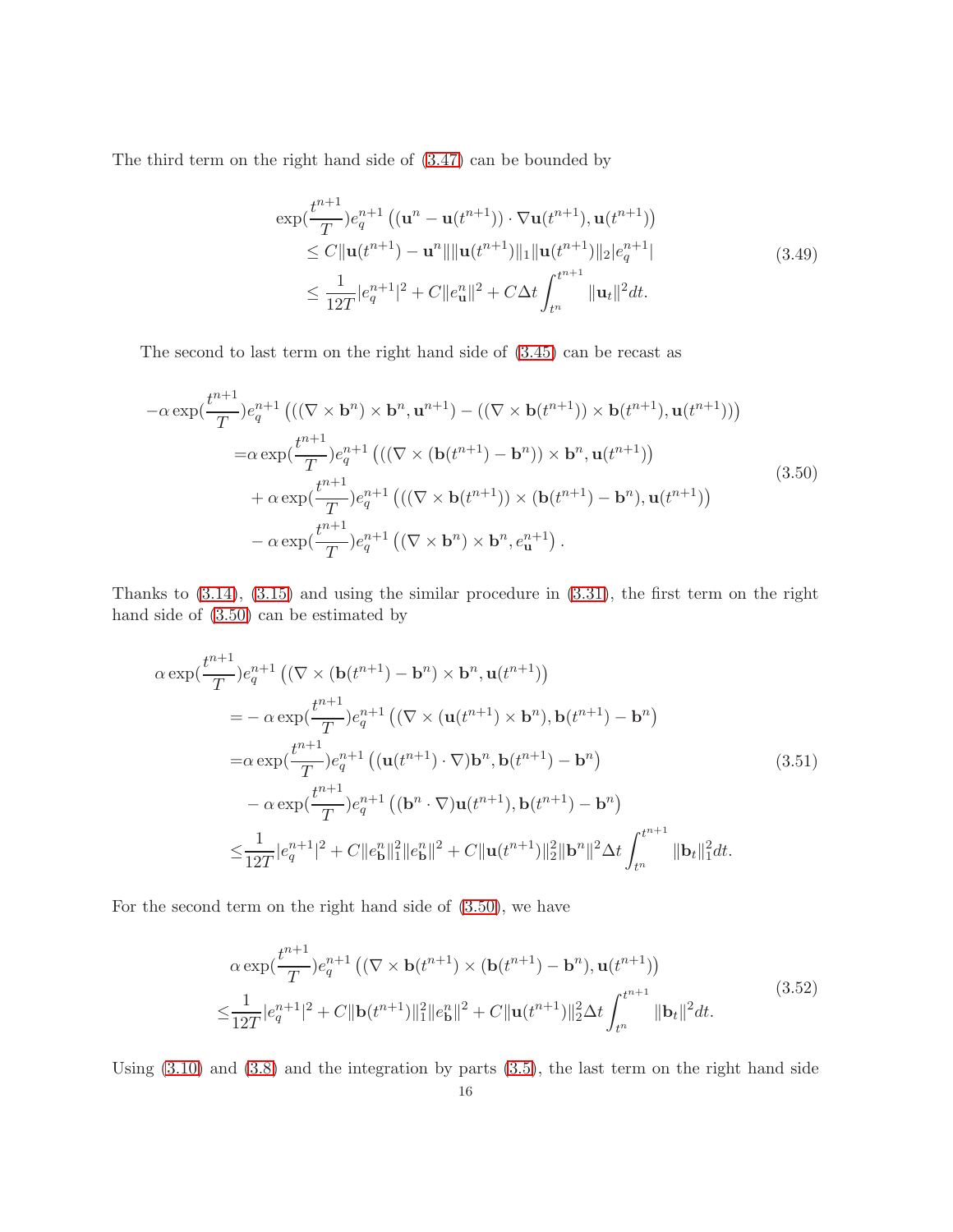of [\(3.45\)](#page-14-1) can be bounded by

<span id="page-16-0"></span>
$$
\alpha \exp(\frac{t^{n+1}}{T}) e_q^{n+1} \left( (\nabla \times (\mathbf{b}^n \times \mathbf{u}^n), \mathbf{b}^{n+1}) - (\nabla \times (\mathbf{b}(t^{n+1}) \times \mathbf{u}(t^{n+1})), \mathbf{b}(t^{n+1})) \right)
$$
  
\n
$$
\leq \alpha \exp(\frac{t^{n+1}}{T}) e_q^{n+1} \left( \nabla \times ((\mathbf{b}^n - \mathbf{b}(t^{n+1})) \times \mathbf{u}^n), \mathbf{b}(t^{n+1}) \right)
$$
  
\n
$$
+ \alpha \exp(\frac{t^{n+1}}{T}) e_q^{n+1} \left( \nabla \times (\mathbf{b}(t^{n+1}) \times (\mathbf{u}^n - \mathbf{u}(t^{n+1}))), \mathbf{b}(t^{n+1}) \right)
$$
  
\n
$$
+ \alpha \exp(\frac{t^{n+1}}{T}) e_q^{n+1} \left( \nabla \times (\mathbf{b}^n \times \mathbf{u}^n), e_b^{n+1} \right)
$$
  
\n
$$
\leq \alpha \exp(\frac{t^{n+1}}{T}) e_q^{n+1} \left( \nabla \times (\mathbf{b}^n \times \mathbf{u}^n), e_b^{n+1} \right) + \frac{1}{12T} |e_q^{n+1}|^2
$$
  
\n
$$
+ C \|\mathbf{u}^n\|_1^2 \|e_b^n\|^2 + C \|e_u^n\|^2 + C \|\mathbf{b}(t^{n+1})\|_2^2 \Delta t \int_{t^n}^{t^{n+1}} (\|\mathbf{b}_t\|_1^2 + \|\mathbf{u}_t\|^2) dt.
$$
\n(3.53)

Finally, combining  $(3.47)-(3.53)$  $(3.47)-(3.53)$  in  $(3.45)$  leads to the desired result.  $\Box$ 

Now we are in the position to prove Theorem [3.2](#page-9-0) by using Lemmas [3.4](#page-9-2)[-3.6.](#page-13-1) Proof of Theorem [3.2.](#page-9-0)

Multiplying both sides of [\(3.34\)](#page-12-3) by  $\alpha$  and summing up this inequality with [\(3.20\)](#page-9-3) and [\(3.42\)](#page-13-2) lead to

<span id="page-16-1"></span>
$$
\frac{\|e_{\mathbf{u}}^{n+1}\|^2 - \|e_{\mathbf{u}}^n\|^2}{2\Delta t} + \frac{\|e_{\mathbf{u}}^{n+1} - e_{\mathbf{u}}^n\|^2}{2\Delta t} + \frac{\nu}{2} \|\nabla e_{\mathbf{u}}^{n+1}\|^2 + \alpha \frac{\|e_{\mathbf{b}}^{n+1}\|^2 - \|e_{\mathbf{b}}^n\|^2}{2\Delta t} \n+ \alpha \frac{\|e_{\mathbf{b}}^{n+1} - e_{\mathbf{b}}^n\|^2}{2\Delta t} + \frac{\alpha \eta}{2} \|\nabla e_{\mathbf{b}}^{n+1}\|^2 + \frac{|e_{\mathbf{q}}^{n+1}|^2 - |e_{\mathbf{q}}^n|^2}{2\Delta t} + \frac{|e_{\mathbf{q}}^{n+1} - e_{\mathbf{q}}^n|^2}{2\Delta t} + \frac{1}{2T}|e_{\mathbf{q}}^{n+1}|^2 \n\leq C(\|\mathbf{b}(t^{n+1})\|_2^2 + \|e_{\mathbf{u}}^n\|_1^2) \|e_{\mathbf{u}}^n\|^2 + C(\|e_{\mathbf{b}}^n\|_1^2 + \|\mathbf{u}^n\|_1^2) \|e_{\mathbf{b}}^n\|^2 \n+ C\Delta t \int_{t^n}^{t^{n+1}} (\|\mathbf{u}_t\|_2^2 + \|\mathbf{u}_{tt}\|_{-1}^2 + \|q_{tt}\|^2) dt \n+ C\Delta t \int_{t^n}^{t^{n+1}} (\|\mathbf{b}_t\|_2^2 + \|\mathbf{b}_{tt}\|_{-1}^2) dt.
$$
\n(3.54)

Multiplying [\(3.54\)](#page-16-1) by 2∆t and summing over  $n, n = 0, 1, ..., m$ , and applying the discrete Gronwall lemma [3.1,](#page-8-3) we have

$$
||e_{\mathbf{u}}^{m+1}||^{2} + ||e_{\mathbf{b}}^{n+1}||^{2} + |e_{q}^{m+1}|^{2} + \nu \Delta t \sum_{n=0}^{m} ||\nabla e_{\mathbf{u}}^{n+1}||^{2}
$$
  
+  $\eta \Delta t \sum_{n=0}^{m} ||\nabla e_{\mathbf{b}}^{n+1}||^{2} + \Delta t \sum_{n=0}^{m} |e_{q}^{n+1}|^{2} + \sum_{n=0}^{m} ||e_{\mathbf{u}}^{n+1} - e_{\mathbf{u}}^{n}||^{2}$   
+  $\sum_{n=0}^{m} ||e_{\mathbf{b}}^{n+1} - e_{\mathbf{b}}^{n}||^{2} + \sum_{n=0}^{m} |e_{q}^{n+1} - e_{q}^{n}|^{2}$   

$$
\leq C(||\mathbf{u}||_{H^{1}(0,T;H^{2}(\Omega))}^{2} + ||\mathbf{u}||_{H^{2}(0,T;H^{-1}(\Omega))}^{2} + ||\mathbf{u}||_{L^{\infty}(0,T;H^{2}(\Omega))}^{2} + |C(||\mathbf{b}||_{H^{1}(0,T;H^{2}(\Omega))}^{2} + ||\mathbf{b}||_{H^{2}(0,T;H^{-1}(\Omega))}^{2}) (\Delta t)^{2}
$$
  
+  $C(||\mathbf{b}||_{L^{\infty}(0,T;H^{2}(\Omega))}^{2} + ||q||_{H^{2}(0,T)}^{2} + ||q||_{H^{2}(0,T)}^{2} + ||q||_{H^{2}(0,T)}^{2} + ||q||_{H^{2}(0,T)}^{2} + ||q||_{H^{2}(0,T)}^{2} + ||q||_{H^{2}(0,T)}^{2} + ||q||_{H^{2}(0,T)}^{2} + ||q||_{H^{2}(0,T)}^{2} + ||q||_{H^{2}(0,T)}^{2} + ||q||_{H^{2}(0,T)}^{2}$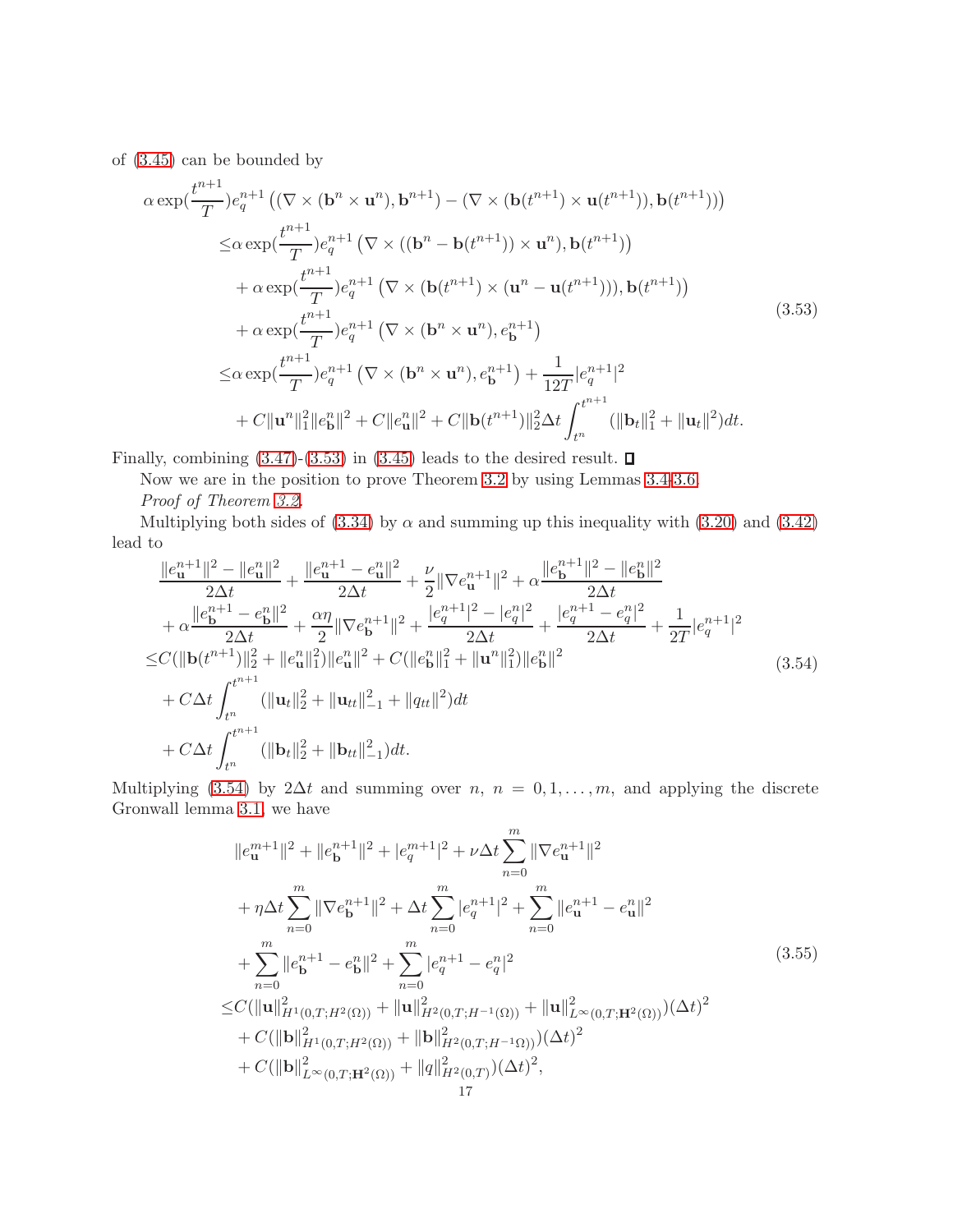which concludes the proof of Theorem [3.2.](#page-9-0)

<span id="page-17-3"></span>3.3. Error estimates for the pressure. The main result in this section is the following error estimate for the pressure.

THEOREM 3.7. Assuming  $\mathbf{u} \in H^2(0,T;\mathbf{L}^2(\Omega)) \bigcap H^1(0,T;\mathbf{H}^2(\Omega)) \bigcap L^{\infty}(0,T;\mathbf{H}^2(\Omega))$ ,  $\mathbf{b} \in$  $H^2(0,T;\mathbf{L}^2(\Omega))\bigcap H^1(0,T;\mathbf{H}^2(\Omega))\bigcap L^{\infty}(0,T;\mathbf{H}^2(\Omega)),\;p\in L^2(0,T;L^2_0(\Omega)),\;then\;for\;the\;first$ order scheme  $(2.7)-(2.11)$  $(2.7)-(2.11)$  $(2.7)-(2.11)$ , we have

$$
\Delta t \sum_{n=0}^{m} \|e_p^{n+1}\|_{L^2(\Omega)/R}^2 \le C(\Delta t)^2, \quad \forall \ 0 \le m \le N-1,
$$
\n(3.56)

where C is a positive constant independent of  $\Delta t$ .

*Proof.* In order to prove the above results, we need to first establish an estimate on  $|| d_t e_{\mathbf{u}}^{n+1} ||$ . Thanks to Theorem [3.2,](#page-9-0) we have

$$
||e_{\mathbf{u}}^{m+1}||^{2} + ||e_{\mathbf{b}}^{m+1}||^{2} + \Delta t \sum_{n=0}^{m} (||\nabla e_{\mathbf{u}}^{n+1}||^{2} + ||\nabla e_{\mathbf{b}}^{n+1}||^{2}) \le C(\Delta t)^{2},
$$
\n(3.57)

which implies that

<span id="page-17-1"></span>
$$
\|\mathbf{u}^{n+1}\|_{1} \leq C\left((\Delta t)^{1/2} + \|\mathbf{u}(t^{n+1})\|_{1}\right), \quad \|\mathbf{b}^{n+1}\|_{1} \leq C\left((\Delta t)^{1/2} + \|\mathbf{b}(t^{n+1})\|_{1}\right). \tag{3.58}
$$

Taking the inner product of [\(3.22\)](#page-10-0) with  $Ae_{\mathbf{u}}^{n+1} + d_{t}e_{\mathbf{u}}^{n+1}$ , we obtain

<span id="page-17-0"></span>
$$
(1+\nu)\frac{\|\nabla e_{\mathbf{u}}^{n+1}\|^2 - \|\nabla e_{\mathbf{u}}^n\|^2}{2\Delta t} + \|d_t e_{\mathbf{u}}^{n+1}\|^2 + \nu\|A e_{\mathbf{u}}^{n+1}\|^2
$$
  
\n
$$
= \exp(\frac{t^{n+1}}{T}) \left( q(t^{n+1}) \mathbf{u}(t^{n+1}) \cdot \nabla \mathbf{u}(t^{n+1}) - q^{n+1} \mathbf{u}^n \cdot \nabla \mathbf{u}^n, A e_{\mathbf{u}}^{n+1} + d_t e_{\mathbf{u}}^{n+1} \right)
$$
  
\n
$$
+ \alpha \exp(\frac{t^{n+1}}{T}) \left( q^{n+1} (\nabla \times \mathbf{b}^n) \times \mathbf{b}^n - q(t^{n+1}) (\nabla \times \mathbf{b}(t^{n+1})) \times \mathbf{b}(t^{n+1}), A e_{\mathbf{u}}^{n+1} + d_t e_{\mathbf{u}}^{n+1} \right)
$$
  
\n
$$
+ (\mathbf{R}_{\mathbf{u}}^{n+1}, A e_{\mathbf{u}}^{n+1} + d_t e_{\mathbf{u}}^{n+1}). \tag{3.59}
$$

For the first term on the right hand side of [\(3.59\)](#page-17-0), we have

<span id="page-17-2"></span>
$$
\exp(\frac{t^{n+1}}{T}) \left( q(t^{n+1}) \mathbf{u}(t^{n+1}) \cdot \nabla \mathbf{u}(t^{n+1}) - q^{n+1} \mathbf{u}^n \cdot \nabla \mathbf{u}^n, A e_{\mathbf{u}}^{n+1} + d_t e_{\mathbf{u}}^{n+1} \right)
$$
  
=  $-\exp(\frac{t^{n+1}}{T}) e_q^{n+1} \left( (\mathbf{u}^n \cdot \nabla) \mathbf{u}^n, A e_{\mathbf{u}}^{n+1} + d_t e_{\mathbf{u}}^{n+1} \right)$   
+  $\left( (\mathbf{u}(t^{n+1}) - \mathbf{u}^n) \cdot \nabla \mathbf{u}(t^{n+1}), A e_{\mathbf{u}}^{n+1} + d_t e_{\mathbf{u}}^{n+1} \right)$   
+  $(\mathbf{u}^n \cdot \nabla(\mathbf{u}(t^{n+1}) - \mathbf{u}^n), A e_{\mathbf{u}}^{n+1} + d_t e_{\mathbf{u}}^{n+1}).$  (3.60)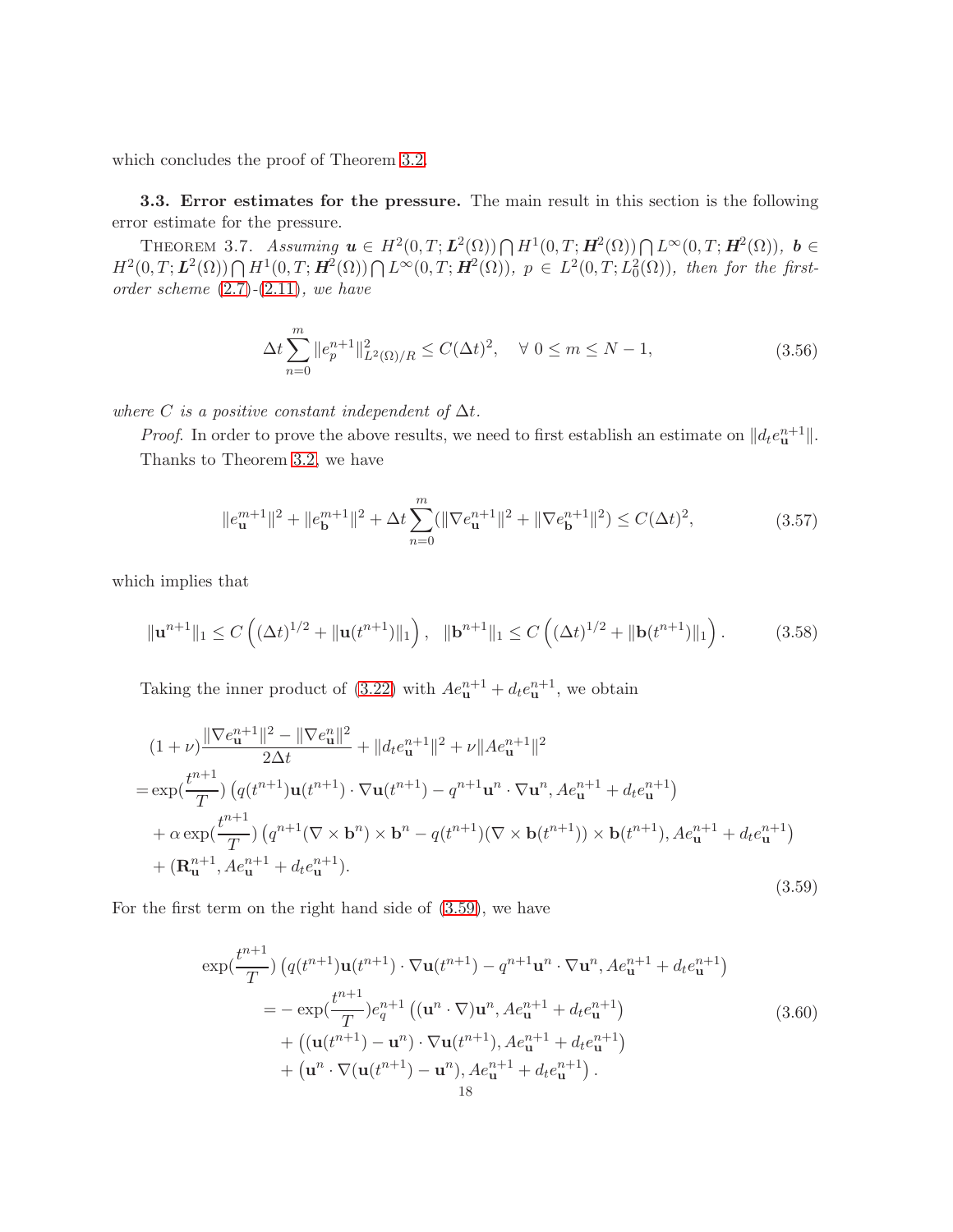Thanks to [\(3.15\)](#page-8-2) and [\(3.58\)](#page-17-1), the first term on the right hand side of [\(3.60\)](#page-17-2) can be bounded by

$$
-\exp(\frac{t^{n+1}}{T})e_q^{n+1} (\mathbf{u}^n \cdot \nabla \mathbf{u}^n, Ae_{\mathbf{u}}^{n+1} + d_t e_{\mathbf{u}}^{n+1})
$$
  
\n
$$
= -\exp(\frac{t^{n+1}}{T})e_q^{n+1} (\mathbf{u}^n \cdot \nabla e_{\mathbf{u}}^n, Ae_{\mathbf{u}}^{n+1} + d_t e_{\mathbf{u}}^{n+1})
$$
  
\n
$$
-\exp(\frac{t^{n+1}}{T})e_q^{n+1} ((\mathbf{u}^n \cdot \nabla \mathbf{u}(t^n), Ae_{\mathbf{u}}^{n+1} + d_t e_{\mathbf{u}}^{n+1})
$$
  
\n
$$
\leq C|e_q^{n+1}|\|\mathbf{u}^n\|^{1/2} \|\nabla \mathbf{u}^n\|^{1/2} \|e_{\mathbf{u}}^n\|^{1/2} \|Ae_{\mathbf{u}}^{n}\|^{1/2} \|Ae_{\mathbf{u}}^{n+1} + d_t e_{\mathbf{u}}^{n+1} \|
$$
  
\n
$$
+ C|e_q^{n+1}| \|\mathbf{u}^n\|_1 \|\mathbf{u}(t^n)\|_2^2 \|Ae_{\mathbf{u}}^{n+1} + d_t e_{\mathbf{u}}^{n+1} \|
$$
  
\n
$$
\leq \frac{1}{12} \|d_t e_{\mathbf{u}}^{n+1}\|^2 + \frac{\nu}{24} \|Ae_{\mathbf{u}}^{n+1}\|^2 + \frac{\nu}{8} \|Ae_{\mathbf{u}}^{n}\|^2
$$
  
\n
$$
+ C(\Delta t + \|\mathbf{u}(t^n)\|_1^2) \|e_{\mathbf{u}}^{n}\|^2 + C(\Delta t + \|\mathbf{u}(t^n)\|_1^2) |e_q^{n+1}|^2.
$$
\n(3.61)

The second term on the right hand side of [\(3.60\)](#page-17-2) can be estimated by

$$
\begin{split}\n\left( (\mathbf{u}(t^{n+1}) - \mathbf{u}^n) \cdot \nabla \mathbf{u}(t^{n+1}), Ae_{\mathbf{u}}^{n+1} + d_t e_{\mathbf{u}}^{n+1} \right) \\
&\leq & C \|\mathbf{u}(t^{n+1}) - \mathbf{u}^n\|_1 \|\mathbf{u}(t^{n+1})\|_2 \|A e_{\mathbf{u}}^{n+1} + d_t e_{\mathbf{u}}^{n+1}\| \\
&\leq & \frac{1}{12} \|d_t e_{\mathbf{u}}^{n+1}\|^2 + \frac{\nu}{24} \|A e_{\mathbf{u}}^{n+1}\|^2 + C \|e_{\mathbf{u}}^n\|_1^2 \\
&\quad + C \|\mathbf{u}(t^{n+1})\|_2^2 \Delta t \int_{t^n}^{t^{n+1}} \|\mathbf{u}_t\|_1^2 dt.\n\end{split} \tag{3.62}
$$

Using [\(3.15\)](#page-8-2) and [\(3.58\)](#page-17-1), the last term on the right hand side of [\(3.60\)](#page-17-2) can be controlled by

$$
(\mathbf{u}^{n} \cdot \nabla(\mathbf{u}(t^{n+1}) - \mathbf{u}^{n}), Ae_{\mathbf{u}}^{n+1} + d_{t}e_{\mathbf{u}}^{n+1})
$$
\n
$$
= (\mathbf{u}^{n} \cdot \nabla(\mathbf{u}(t^{n+1}) - \mathbf{u}(t^{n})), Ae_{\mathbf{u}}^{n+1} + d_{t}e_{\mathbf{u}}^{n+1})
$$
\n
$$
- (\mathbf{u}^{n} \cdot \nabla e_{\mathbf{u}}^{n}, Ae_{\mathbf{u}}^{n+1} + d_{t}e_{\mathbf{u}}^{n+1})
$$
\n
$$
\leq C \|\mathbf{u}^{n}\|_{1} \|\mathbf{u}(t^{n+1}) - \mathbf{u}(t^{n})\|_{2} \|A e_{\mathbf{u}}^{n+1} + d_{t}e_{\mathbf{u}}^{n+1}\|
$$
\n
$$
+ C \|\mathbf{u}^{n}\|_{1}^{1/2} \|\mathbf{u}^{n}\|_{0}^{1/2} \|A e_{\mathbf{u}}^{n}\|_{1}^{1/2} \|e_{\mathbf{u}}^{n}\|_{1}^{1/2} \|A e_{\mathbf{u}}^{n+1} + d_{t}e_{\mathbf{u}}^{n+1}\|
$$
\n
$$
\leq \frac{1}{12} \|d_{t}e_{\mathbf{u}}^{n+1}\|^{2} + \frac{\nu}{24} \|A e_{\mathbf{u}}^{n+1}\|^{2} + C(\Delta t + \|\mathbf{u}(t^{n+1})\|_{1}^{2}) \|e_{\mathbf{u}}^{n}\|^{2}
$$
\n
$$
+ \frac{\nu}{8} \|A e_{\mathbf{u}}^{n}\|^{2} + C(\Delta t + \|\mathbf{u}(t^{n})\|_{1}^{2}) \Delta t \int_{t^{n}}^{t^{n+1}} \|\mathbf{u}_{t}\|_{2}^{2} dt.
$$
\n(3.63)

For the second term on the right hand side of [\(3.59\)](#page-17-0), we have

<span id="page-18-0"></span>
$$
\alpha \exp(\frac{t^{n+1}}{T}) \left( q^{n+1} (\nabla \times \mathbf{b}^n) \times \mathbf{b}^n - q(t^{n+1}) (\nabla \times \mathbf{b}(t^{n+1})) \times \mathbf{b}(t^{n+1}), A e_{\mathbf{u}}^{n+1} + d_t e_{\mathbf{u}}^{n+1} \right)
$$
  
\n
$$
= \alpha \exp(\frac{t^{n+1}}{T}) e_q^{n+1} \left( (\nabla \times \mathbf{b}^n) \times \mathbf{b}^n, A e_{\mathbf{u}}^{n+1} + d_t e_{\mathbf{u}}^{n+1} \right)
$$
  
\n
$$
+ \alpha \left( (\nabla \times (\mathbf{b}^n - \mathbf{b}(t^{n+1}))) \times \mathbf{b}^n, A e_{\mathbf{u}}^{n+1} + d_t e_{\mathbf{u}}^{n+1} \right)
$$
  
\n
$$
+ \alpha \left( (\nabla \times \mathbf{b}(t^{n+1})) \times (\mathbf{b}^n - \mathbf{b}(t^{n+1})), A e_{\mathbf{u}}^{n+1} + d_t e_{\mathbf{u}}^{n+1} \right).
$$
\n(3.64)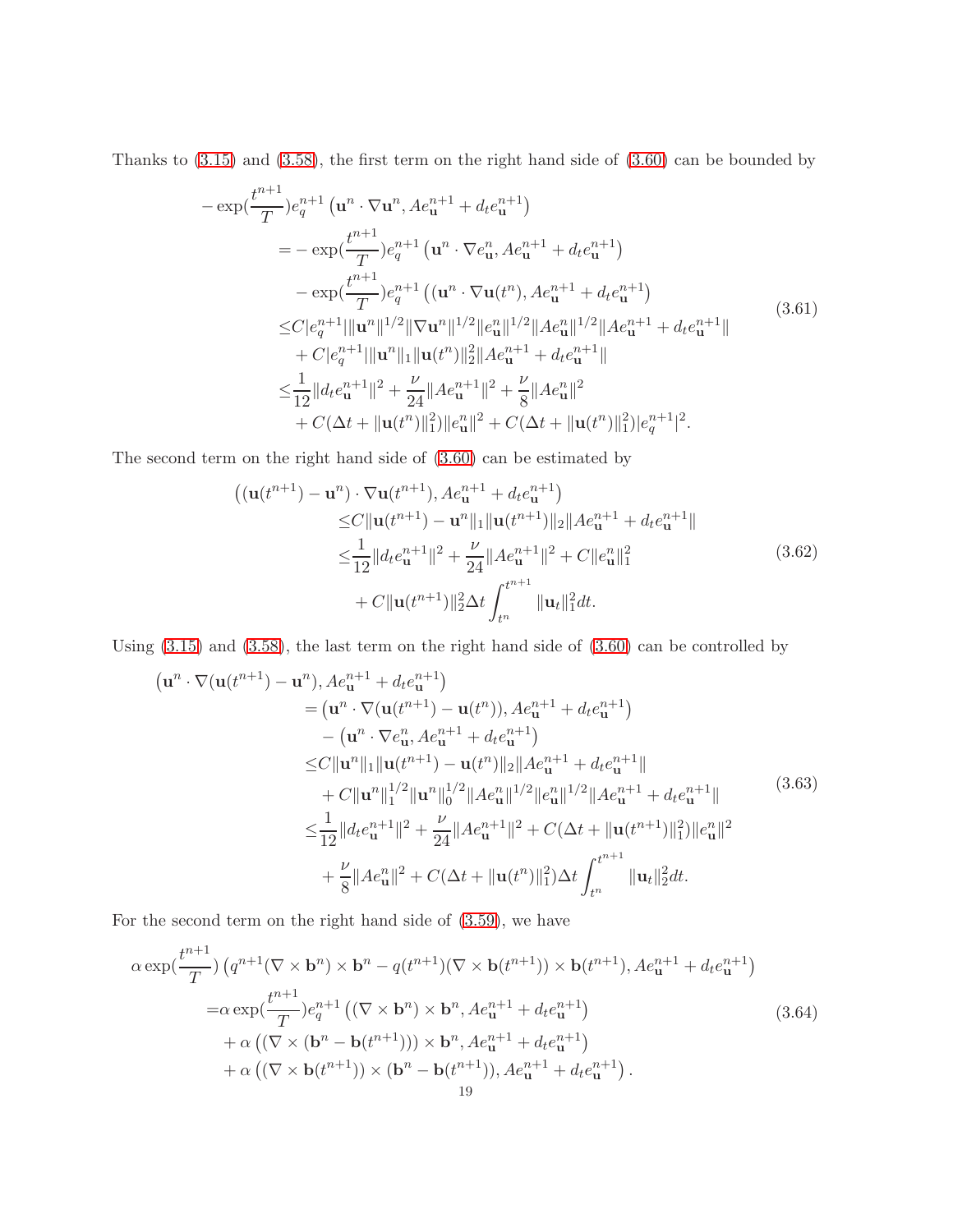Thanks to [\(3.11\)](#page-8-1) and and [\(3.58\)](#page-17-1), the first term on the right hand side of [\(3.64\)](#page-18-0) can be bounded by

$$
\alpha \exp(\frac{t^{n+1}}{T})e_q^{n+1} ((\nabla \times \mathbf{b}^n) \times \mathbf{b}^n, Ae_u^{n+1} + d_t e_u^{n+1})
$$
\n
$$
= \alpha \exp(\frac{t^{n+1}}{T})e_q^{n+1} ((\nabla \times \mathbf{b}^n) \times e_b^n, Ae_u^{n+1} + d_t e_u^{n+1})
$$
\n
$$
+ \alpha \exp(\frac{t^{n+1}}{T})e_q^{n+1} ((\nabla \times \mathbf{b}^n) \times \mathbf{b}(t^n), Ae_u^{n+1} + d_t e_u^{n+1})
$$
\n
$$
\leq C \|\nabla \times \mathbf{b}^n\| \|e_b^n\|_1^{1/2} \|e_b^n\|_2^{1/2} \|Ae_u^{n+1} + d_t e_u^{n+1}\|
$$
\n
$$
+ C|e_q^{n+1}| \|\nabla \times \mathbf{b}^n\| \| \mathbf{b}(t^n) \|_2 \|Ae_u^{n+1} + d_t e_u^{n+1}\|
$$
\n
$$
\leq \frac{1}{12} \|d_t e_u^{n+1} \|^2 + \frac{\nu}{24} \|Ae_u^{n+1} \|^2 + \frac{\eta}{8} \|\Delta e_b^n \|^2
$$
\n
$$
+ C(\Delta t + \|\mathbf{b}(t^n)\|_1^2) \|e_b^n\|_1^2 + C(\Delta t + \|\mathbf{b}(t^n)\|_1^2) |e_q^{n+1}|^2.
$$
\n(3.65)

The last two terms on the right hand side of [\(3.64\)](#page-18-0) can be estimated by

$$
\alpha((\nabla \times (\mathbf{b}^{n} - \mathbf{b}(t^{n+1}))) \times \mathbf{b}^{n}, Ae_{\mathbf{u}}^{n+1} + d_{t}e_{\mathbf{u}}^{n+1})
$$
\n
$$
+ \alpha ((\nabla \times \mathbf{b}(t^{n+1})) \times (\mathbf{b}^{n} - \mathbf{b}(t^{n+1})), Ae_{\mathbf{u}}^{n+1} + d_{t}e_{\mathbf{u}}^{n+1})
$$
\n
$$
\leq C \|e_{\mathbf{b}}^{n} + \mathbf{b}(t^{n}) - \mathbf{b}(t^{n+1})\|_{1} \|e_{\mathbf{b}}^{n}\|_{1}^{1/2} \|e_{\mathbf{b}}^{n}\|_{2}^{1/2} \|Ae_{\mathbf{u}}^{n+1} + d_{t}e_{\mathbf{u}}^{n+1} \|
$$
\n
$$
+ C \|e_{\mathbf{b}}^{n} + \mathbf{b}(t^{n}) - \mathbf{b}(t^{n+1})\|_{1} \| \mathbf{b}(t^{n}) \|_{2} \|Ae_{\mathbf{u}}^{n+1} + d_{t}e_{\mathbf{u}}^{n+1} \|
$$
\n
$$
+ C \| \nabla \times \mathbf{b}(t^{n+1}) \|_{L^{4}} \| \mathbf{b}^{n} - \mathbf{b}(t^{n+1}) \|_{L^{4}} \|Ae_{\mathbf{u}}^{n+1} + d_{t}e_{\mathbf{u}}^{n+1} \|
$$
\n
$$
\leq \frac{1}{12} \|d_{t}e_{\mathbf{u}}^{n+1} \|^{2} + \frac{\nu}{24} \|Ae_{\mathbf{u}}^{n+1} \|^{2} + \frac{\eta}{8} \|\Delta e_{\mathbf{b}}^{n} \|^{2}
$$
\n
$$
+ C \|e_{\mathbf{b}}^{n} \|_{1}^{2} + C \| \mathbf{b}(t^{n+1}) \|_{2}^{2} \Delta t \int_{t^{n}}^{t^{n+1}} \| \mathbf{b}_{t} \|_{1}^{2} dt.
$$
\n(3.66)

For the last term on the right hand side of [\(3.59\)](#page-17-0), we have

<span id="page-19-0"></span>
$$
(\mathbf{R}_{\mathbf{u}}^{n+1}, Ae_{\mathbf{u}}^{n+1} + d_t e_{\mathbf{u}}^{n+1}) \le \frac{1}{12} \| d_t e_{\mathbf{u}}^{n+1} \|^2 + \frac{\nu}{24} \| Ae_{\mathbf{u}}^{n+1} \|^2 + C \Delta t \int_{t^n}^{t^{n+1}} \| \mathbf{u}_{tt} \|^2 dt.
$$
 (3.67)

Combining  $(3.59)$  with  $(3.60)-(3.67)$  $(3.60)-(3.67)$ , we have

<span id="page-19-1"></span>
$$
(1+\nu)\frac{\|\nabla e_{\mathbf{u}}^{n+1}\|^2 - \|\nabla e_{\mathbf{u}}^n\|^2}{2\Delta t} + \frac{1}{2}||d_t e_{\mathbf{u}}^{n+1}||^2 + \frac{3\nu}{4}||Ae_{\mathbf{u}}^{n+1}||^2
$$
  
\n
$$
\leq \frac{\eta}{4}||\Delta e_{\mathbf{b}}^n||^2 + \frac{\nu}{4}||Ae_{\mathbf{u}}^n||^2 + C(\Delta t + ||\mathbf{u}(t^n)||_1^2)||e_{\mathbf{u}}^n||_1^2 + C(\Delta t + ||\mathbf{b}(t^n)||_1^2)||e_{\mathbf{b}}^n||_1^2
$$
  
\n
$$
+ C(\Delta t + ||\mathbf{u}(t^n)||_1^2 + ||\mathbf{b}(t^n)||_1^2)|e_q^{n+1}|^2
$$
  
\n
$$
+ C\Delta t \int_{t^n}^{t^{n+1}} (||\mathbf{u}_t||_2^2 + ||\mathbf{u}_{tt}||^2 + ||\mathbf{b}_t||_1^2)dt.
$$
\n(3.68)

Next we shall balance the first term on the right hand side of [\(3.68\)](#page-19-1) by using the error equation [\(3.36\)](#page-12-0) for magnetic field. We proceed as follows.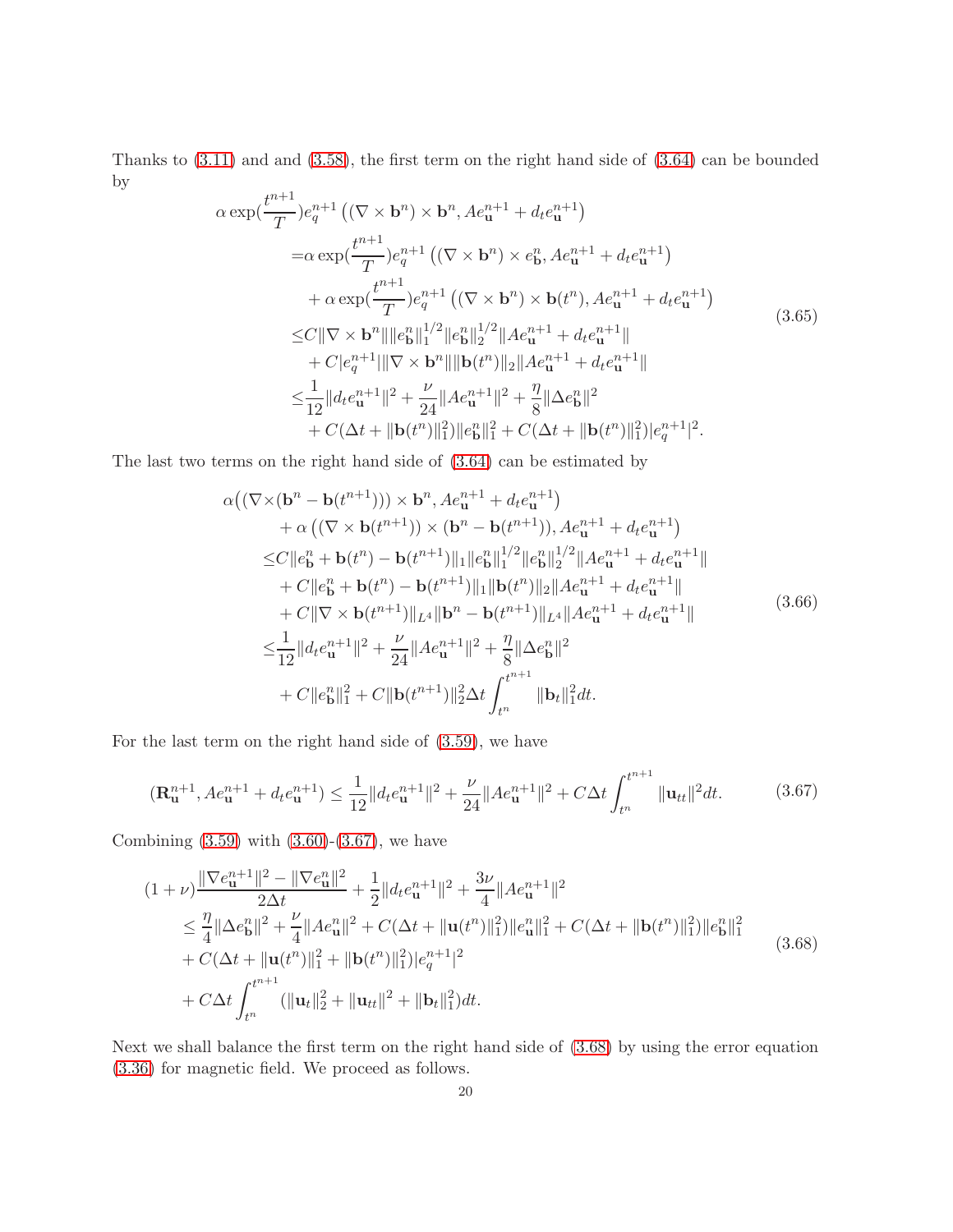Taking the inner product of [\(3.36\)](#page-12-0) with  $-\Delta e_{\mathbf{b}}^{n+1} + d_t e_{\mathbf{b}}^{n+1}$ , we obtain

<span id="page-20-0"></span>
$$
(1+\eta) \frac{\|\nabla e_{\mathbf{b}}^{n+1}\|^2 - \|\nabla e_{\mathbf{b}}^n\|^2}{2\Delta t} + \|d_t e_{\mathbf{b}}^{n+1}\|^2 + \eta \|\Delta e_{\mathbf{b}}^{n+1}\|^2
$$
  
\n
$$
= \exp(\frac{t^{n+1}}{T})q(t^{n+1}) \left(\nabla \times (\mathbf{b}(t^{n+1}) \times \mathbf{u}(t^{n+1})), -\Delta e_{\mathbf{b}}^{n+1} + d_t e_{\mathbf{b}}^{n+1}\right)
$$
  
\n
$$
- \exp(\frac{t^{n+1}}{T})q^{n+1} \left(\nabla \times (\mathbf{b}^n \times \mathbf{u}^n), -\Delta e_{\mathbf{b}}^{n+1} + d_t e_{\mathbf{b}}^{n+1}\right)
$$
  
\n
$$
+ (\mathbf{R}_{\mathbf{b}}^{n+1}, -\Delta e_{\mathbf{b}}^{n+1} + d_t e_{\mathbf{b}}^{n+1}).
$$
\n(3.69)

The first two terms on the right hand side of [\(3.69\)](#page-20-0) can be recast as

<span id="page-20-1"></span>
$$
\exp(\frac{t^{n+1}}{T})q(t^{n+1})\left(\nabla \times (\mathbf{b}(t^{n+1}) \times \mathbf{u}(t^{n+1})), -\Delta e_{\mathbf{b}}^{n+1} + d_t e_{\mathbf{b}}^{n+1}\right) \n- \exp(\frac{t^{n+1}}{T})q^{n+1}\left(\nabla \times (\mathbf{b}^n \times \mathbf{u}^n), -\Delta e_{\mathbf{b}}^{n+1} + d_t e_{\mathbf{b}}^{n+1}\right) \n= \left(\nabla \times [(\mathbf{b}(t^{n+1}) - \mathbf{b}^n) \times \mathbf{u}(t^{n+1})], -\Delta e_{\mathbf{b}}^{n+1} + d_t e_{\mathbf{b}}^{n+1}\right) \n+ \left(\nabla \times [\mathbf{b}^n \times (\mathbf{u}(t^{n+1}) - \mathbf{u}^n)], -\Delta e_{\mathbf{b}}^{n+1} + d_t e_{\mathbf{b}}^{n+1}\right) \n- \exp(\frac{t^{n+1}}{T})e_q^{n+1}\left(\nabla \times (\mathbf{b}^n \times \mathbf{u}^n), -\Delta e_{\mathbf{b}}^{n+1} + d_t e_{\mathbf{b}}^{n+1}\right).
$$
\n(3.70)

Noting [\(3.3\)](#page-7-6) and [\(3.14\)](#page-8-0), the first term on the right hand side of [\(3.70\)](#page-20-1) can be bounded by

$$
\begin{split}\n &\left(\nabla \times \left[ \left(\mathbf{b}(t^{n+1}) - \mathbf{b}^n \right) \times \mathbf{u}(t^{n+1}) \right], -\Delta e_{\mathbf{b}}^{n+1} + d_t e_{\mathbf{b}}^{n+1} \right) \\
 &\leq C \|\mathbf{b}(t^{n+1}) - \mathbf{b}^n\|_1 \|\mathbf{u}(t^{n+1})\|_2 \|d_t e_{\mathbf{b}}^{n+1} - \Delta e_{\mathbf{b}}^{n+1}\| \\
 &\leq \frac{1}{8} \|d_t e_{\mathbf{b}}^{n+1}\|^2 + \frac{\eta}{16} \|\Delta e_{\mathbf{b}}^{n+1}\|^2 + C \|e_{\mathbf{b}}^n\|_1^2 \\
 &\quad + C \|\mathbf{u}(t^{n+1})\|_2^2 \Delta t \int_{t^n}^{t^{n+1}} \|\mathbf{b}_t\|_1^2 dt.\n \end{split} \tag{3.71}
$$

For the second term on the right hand side of [\(3.70\)](#page-20-1), we have

$$
(\nabla \times [\mathbf{b}^{n} \times (\mathbf{u}(t^{n+1}) - \mathbf{u}^{n})], -\Delta e_{\mathbf{b}}^{n+1} + d_{t}e_{\mathbf{b}}^{n+1})
$$
  
\n
$$
= (\nabla \times [e_{\mathbf{b}}^{n} \times (\mathbf{u}(t^{n+1}) - \mathbf{u}^{n})], -\Delta e_{\mathbf{b}}^{n+1} + d_{t}e_{\mathbf{b}}^{n+1})
$$
  
\n
$$
+ (\nabla \times [\mathbf{b}(t^{n}) \times (\mathbf{u}(t^{n+1}) - \mathbf{u}^{n})], -\Delta e_{\mathbf{b}}^{n+1} + d_{t}e_{\mathbf{b}}^{n+1})
$$
  
\n
$$
\leq C ||e_{\mathbf{b}}^{n}||_{1}^{1/2} ||e_{\mathbf{b}}^{n}||_{2}^{1/2} ||\mathbf{u}(t^{n+1}) - \mathbf{u}^{n}||_{1} ||d_{t}e_{\mathbf{b}}^{n+1} - \Delta e_{\mathbf{b}}^{n+1}||
$$
  
\n
$$
+ C ||\mathbf{b}(t^{n})||_{2} ||\mathbf{u}(t^{n+1}) - \mathbf{u}^{n}||_{1} ||d_{t}e_{\mathbf{b}}^{n+1} - \Delta e_{\mathbf{b}}^{n+1}||
$$
  
\n
$$
\leq \frac{1}{8} ||d_{t}e_{\mathbf{b}}^{n+1}||^{2} + \frac{\eta}{16} ||\Delta e_{\mathbf{b}}^{n+1}||^{2} + \frac{\eta}{8} ||\Delta e_{\mathbf{b}}^{n}||^{2} + C ||e_{\mathbf{b}}^{n}||_{1}^{2}
$$
  
\n
$$
+ C ||\mathbf{b}(t^{n})||_{2}^{2} \Delta t \int_{t^{n}}^{t^{n+1}} ||\mathbf{u}_{t}||_{1}^{2} dt.
$$
  
\n21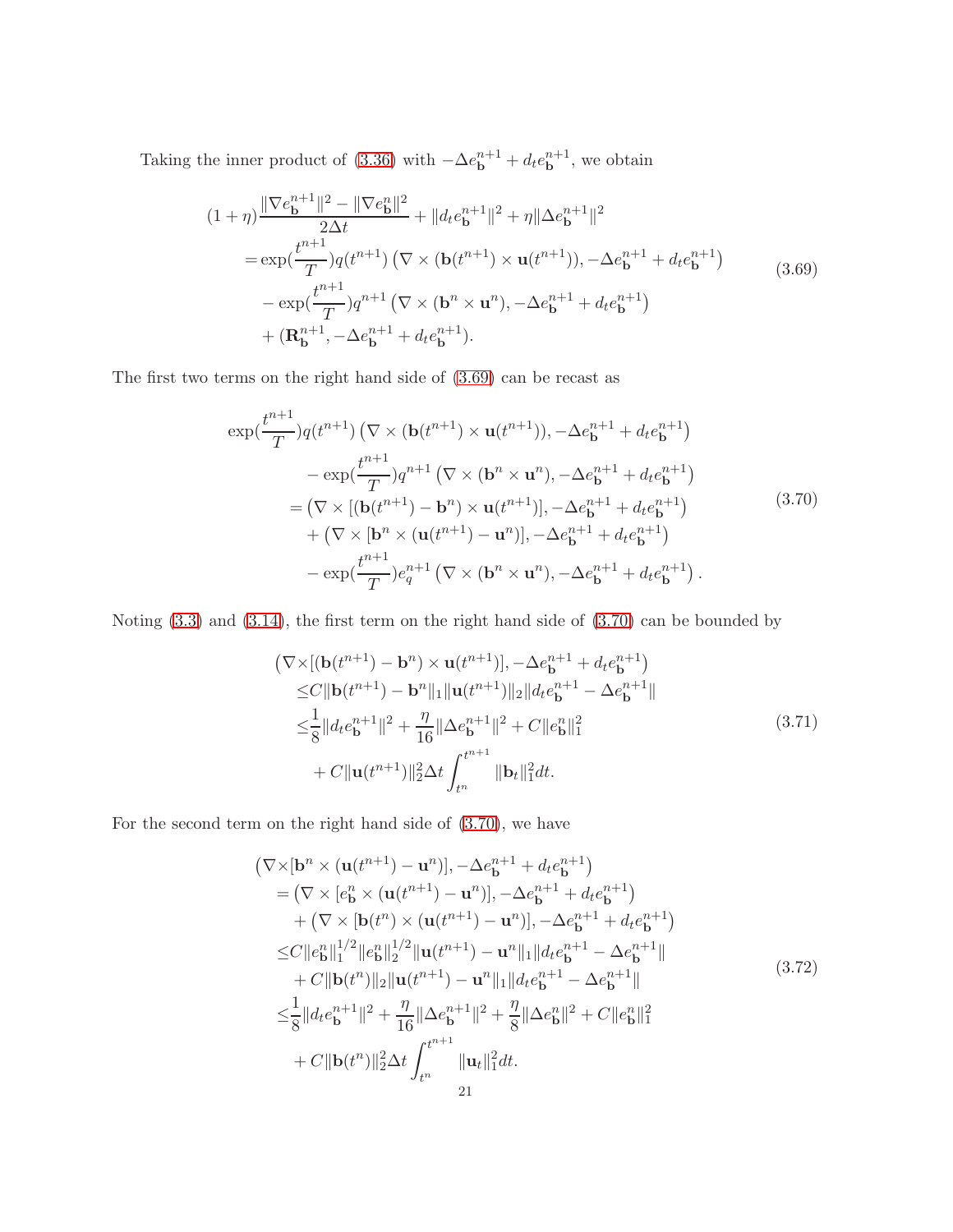Thanks to [\(3.3\)](#page-7-6) and [\(3.14\)](#page-8-0), the last term on the right hand side of [\(3.70\)](#page-20-1) can be

$$
-\exp(\frac{t^{n+1}}{T})e_q^{n+1} \left(\nabla \times (\mathbf{b}^n \times \mathbf{u}^n), -\Delta e_{\mathbf{b}}^{n+1} + d_t e_{\mathbf{b}}^{n+1}\right)
$$
  
\n
$$
= -\exp(\frac{t^{n+1}}{T})e_q^{n+1} \left(\nabla \times (e_{\mathbf{b}}^n \times \mathbf{u}^n), -\Delta e_{\mathbf{b}}^{n+1} + d_t e_{\mathbf{b}}^{n+1}\right)
$$
  
\n
$$
-\exp(\frac{t^{n+1}}{T})e_q^{n+1} \left(\nabla \times (\mathbf{b}(t^n) \times \mathbf{u}^n), -\Delta e_{\mathbf{b}}^{n+1} + d_t e_{\mathbf{b}}^{n+1}\right)
$$
  
\n
$$
\leq C|e_q^{n+1}||e_{\mathbf{b}}^n||_1^{1/2}||e_{\mathbf{b}}^n||_2^{1/2}||\mathbf{u}^n||_1||d_t e_{\mathbf{b}}^{n+1} - \Delta e_{\mathbf{b}}^{n+1}||_1
$$
  
\n
$$
+ C|e_q^{n+1}|||\mathbf{b}(t^n)||_2||\mathbf{u}^n||_1||d_t e_{\mathbf{b}}^{n+1} - \Delta e_{\mathbf{b}}^{n+1}||_1
$$
  
\n
$$
\leq \frac{1}{8}||d_t e_{\mathbf{b}}^{n+1}||^2 + \frac{\eta}{16}||\Delta e_{\mathbf{b}}^{n+1}||^2 + \frac{\eta}{8}||\Delta e_{\mathbf{b}}^{n}||^2
$$
  
\n
$$
+ C(\Delta t + ||\mathbf{u}(t^n)||_1^2)||e_{\mathbf{b}}^{n}||_1^2 + C(\Delta t + ||\mathbf{u}(t^n)||_1^2)|e_q^{n+1}|^2.
$$
 (3.73)

For the last term on the right hand side of [\(3.69\)](#page-20-0), we have

<span id="page-21-0"></span>
$$
(\mathbf{R}_{\mathbf{b}}^{n+1}, -\Delta e_{\mathbf{b}}^{n+1} + d_t e_{\mathbf{b}}^{n+1}) \le \frac{1}{8} \|d_t e_{\mathbf{b}}^{n+1}\|^2 + \frac{\eta}{16} \|\Delta e_{\mathbf{b}}^{n+1}\|^2 + C\Delta t \int_{t^n}^{t^{n+1}} \|\mathbf{b}_{tt}\|^2 dt. \tag{3.74}
$$

Combining  $(3.69)$  with  $(3.70)-(3.74)$  $(3.70)-(3.74)$ , we obtain

<span id="page-21-1"></span>
$$
(1+\eta)\frac{\|\nabla e_{\mathbf{b}}^{n+1}\|^2 - \|\nabla e_{\mathbf{b}}^n\|^2}{2\Delta t} + \frac{1}{2}||d_t e_{\mathbf{b}}^{n+1}||^2 + \frac{3\eta}{4}||\Delta e_{\mathbf{b}}^{n+1}||^2
$$
  

$$
\leq \frac{\eta}{4}||\Delta e_{\mathbf{b}}^n||^2 + C(\Delta t + ||\mathbf{u}(t^n)||_1^2)||e_{\mathbf{b}}^n||_1^2 + C(\Delta t + ||\mathbf{u}(t^n)||_1^2)|e_q^{n+1}|^2
$$
  

$$
+ C\Delta t \int_{t^n}^{t^{n+1}} (||\mathbf{u}_t||_1^2 + ||\mathbf{b}_t||_1^2 + ||\mathbf{b}_{tt}||^2)dt.
$$
 (3.75)

Summing up [\(3.75\)](#page-21-1) with [\(3.68\)](#page-19-1) leads to

<span id="page-21-2"></span>
$$
(1+\nu)\frac{\|\nabla e_{\mathbf{u}}^{n+1}\|^2 - \|\nabla e_{\mathbf{u}}^{n}\|^2}{2\Delta t} + \frac{1}{2}||d_t e_{\mathbf{u}}^{n+1}||^2 + \frac{3\nu}{4}||Ae_{\mathbf{u}}^{n+1}||^2 + (1+\eta)\frac{\|\nabla e_{\mathbf{b}}^{n+1}\|^2 - \|\nabla e_{\mathbf{b}}^{n}\|^2}{2\Delta t} + \frac{1}{2}||d_t e_{\mathbf{b}}^{n+1}||^2 + \frac{3\eta}{4}||\Delta e_{\mathbf{b}}^{n+1}||^2 \n\leq \frac{\eta}{2}||\Delta e_{\mathbf{b}}^{n}||^2 + \frac{\nu}{4}||Ae_{\mathbf{u}}^{n}||^2 + C(\Delta t + ||\mathbf{u}(t^n)||_1^2)||e_{\mathbf{u}}^{n}||_1^2 + C(\Delta t + ||\mathbf{u}(t^n)||_1^2 + ||\mathbf{b}(t^n)||_1^2)(||e_{\mathbf{b}}^{n}||_1^2 + |e_{\mathbf{q}}^{n+1}|^2) + C\Delta t \int_{t^n}^{t^{n+1}} (||\mathbf{u}_t||_2^2 + ||\mathbf{u}_{tt}||^2 + ||\mathbf{b}_t||_1^2 + ||\mathbf{b}_{tt}||^2) dt.
$$
\n(3.76)

Multiplying [\(3.76\)](#page-21-2) by 2∆t and summing over n,  $n = 0, 2, ..., m$ , and applying the discrete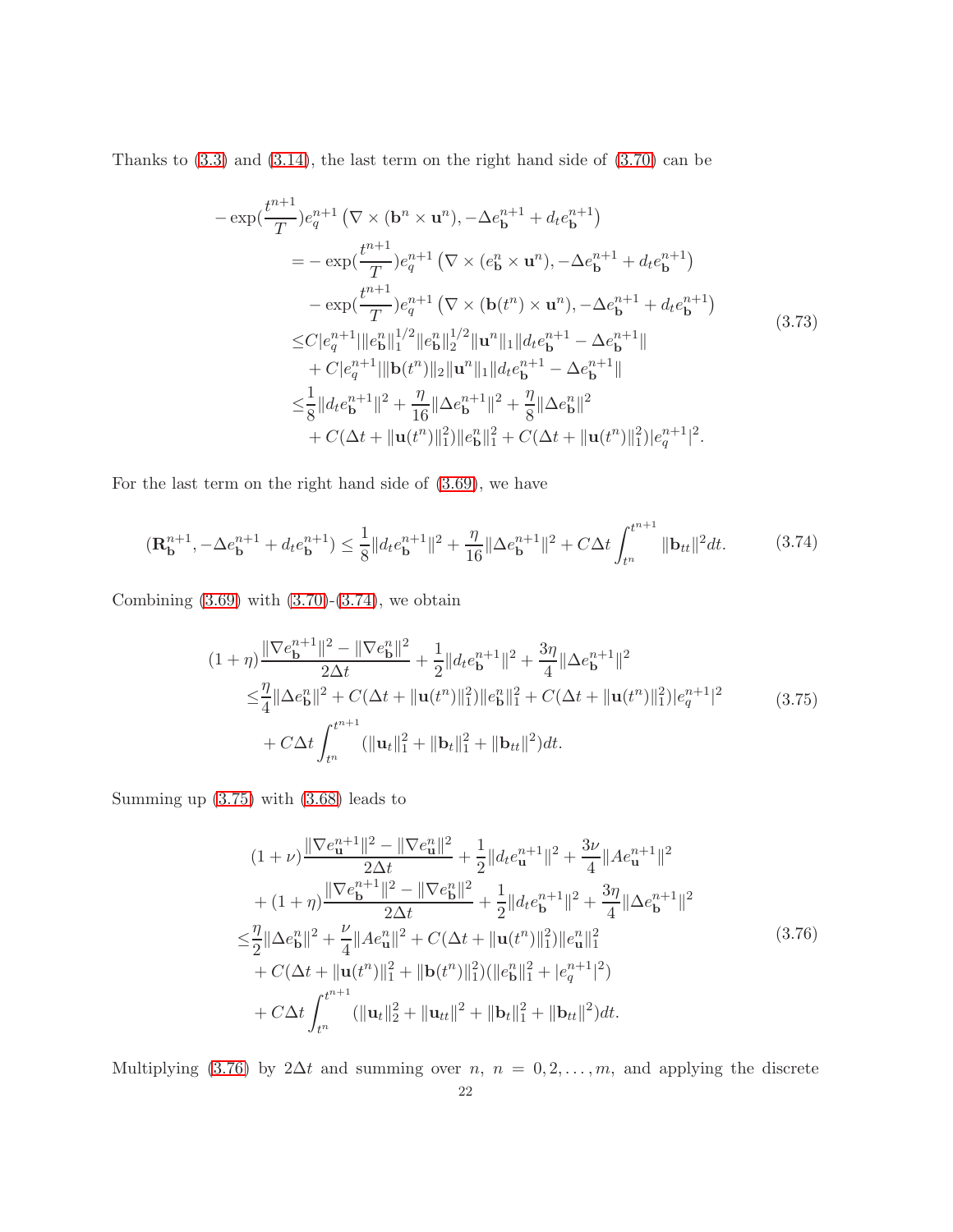Gronwall lemma [3.1,](#page-8-3) we obtain

$$
\|\nabla e_{\mathbf{u}}^{m+1}\|^2 + \Delta t \sum_{n=0}^{m} \|d_t e_{\mathbf{u}}^{n+1}\|^2 + \nu \Delta t \sum_{n=0}^{m} \|A e_{\mathbf{u}}^{n+1}\|^2 \n+ \|\nabla e_{\mathbf{b}}^{m+1}\|^2 + \Delta t \sum_{n=0}^{m} \|d_t e_{\mathbf{b}}^{n+1}\|^2 + \eta \Delta t \sum_{n=0}^{m} \|\Delta e_{\mathbf{b}}^{n+1}\|^2 \n\leq C(\Delta t + \|\mathbf{u}(t^n)\|_1^2 + \|\mathbf{b}(t^n)\|_1^2) \Delta t \sum_{n=0}^{m} (\|e_{\mathbf{u}}^n\|_1^2 + \|e_{\mathbf{b}}^n\|_1^2) \n+ C\Delta t \sum_{n=0}^{m} |e_q^{n+1}|^2 + C(\Delta t)^2.
$$
\n(3.77)

Combining the above estimate with Theorem [3.2,](#page-9-0) we finally obtain

<span id="page-22-1"></span>
$$
\Delta t \sum_{n=0}^{m} \|d_t e_{\mathbf{u}}^{n+1}\|^2 + \|\nabla e_{\mathbf{u}}^{m+1}\|^2 + \nu \Delta t \sum_{n=0}^{m} \|A e_{\mathbf{u}}^{n+1}\|^2 + \|\nabla e_{\mathbf{b}}^{m+1}\|^2
$$
  
+ 
$$
\Delta t \sum_{n=0}^{m} \|d_t e_{\mathbf{b}}^{n+1}\|^2 + \eta \Delta t \sum_{n=0}^{m} \|\Delta e_{\mathbf{b}}^{n+1}\|^2 \le C(\Delta t)^2.
$$
 (3.78)

We are now in position to prove the pressure estimate. Taking the inner product of [\(3.22\)](#page-10-0) with  $\mathbf{v} \in \mathbf{H}_0^1(\Omega)$ , we obtain

<span id="page-22-0"></span>
$$
(\nabla e_p^{n+1}, \mathbf{v}) = -(d_t e_u^{n+1}, \mathbf{v}) + \nu (\Delta e_u^{n+1}, \mathbf{v}) + (\mathbf{R}_u^{n+1}, \mathbf{v}) + \exp(\frac{t^{n+1}}{T}) \left( q(t^{n+1}) (\mathbf{u}(t^{n+1}) \cdot \nabla) \mathbf{u}(t^{n+1}) - q^{n+1} (\mathbf{u}^n \cdot \nabla) \mathbf{u}^n, \mathbf{v} \right) + \alpha \exp(\frac{t^{n+1}}{T}) \left( q^{n+1} (\nabla \times \mathbf{b}^n) \times \mathbf{b}^n - q(t^{n+1}) (\nabla \times \mathbf{b}(t^{n+1})) \times \mathbf{b}(t^{n+1}), \mathbf{v} \right).
$$
\n(3.79)

We derive from

$$
||e_p^{n+1}||_{L^2(\Omega)/\mathbb{R}} \le \sup_{\mathbf{v}\in\mathbf{H}_0^1(\Omega)} \frac{(\nabla e_p^{n+1}, \mathbf{v})}{\|\nabla \mathbf{v}\|},\tag{3.80}
$$

and  $(3.25)-(3.27)$  $(3.25)-(3.27)$  that, for all  $\mathbf{v} \in \mathbf{H}_0^1(\Omega)$ ,

$$
\exp(\frac{t^{n+1}}{T}) (q(t^{n+1})(\mathbf{u}(t^{n+1}) \cdot \nabla) \mathbf{u}(t^{n+1}) - q^{n+1}(\mathbf{u}^n \cdot \nabla) \mathbf{u}^n, \mathbf{v})
$$
\n
$$
= \frac{q(t^{n+1})}{\exp(-\frac{t^{n+1}}{T})} ((\mathbf{u}(t^{n+1}) - \mathbf{u}^n) \cdot \nabla \mathbf{u}(t^{n+1}), \mathbf{v}) - \frac{e_q^{n+1}}{\exp(-\frac{t^{n+1}}{T})} ((\mathbf{u}^n \cdot \nabla) \mathbf{u}^n, \mathbf{v})
$$
\n
$$
+ \frac{q(t^{n+1})}{\exp(-\frac{t^{n+1}}{T})} (\mathbf{u}^n \cdot \nabla (\mathbf{u}(t^{n+1}) - \mathbf{u}^n), \mathbf{v})
$$
\n
$$
\leq C(||e_u^n||_1 + ||\int_{t^n}^{t^{n+1}} \mathbf{u}_t dt||_1 + |e_q^{n+1}|) ||\nabla \mathbf{v}||,
$$
\n
$$
23
$$
\n(3.81)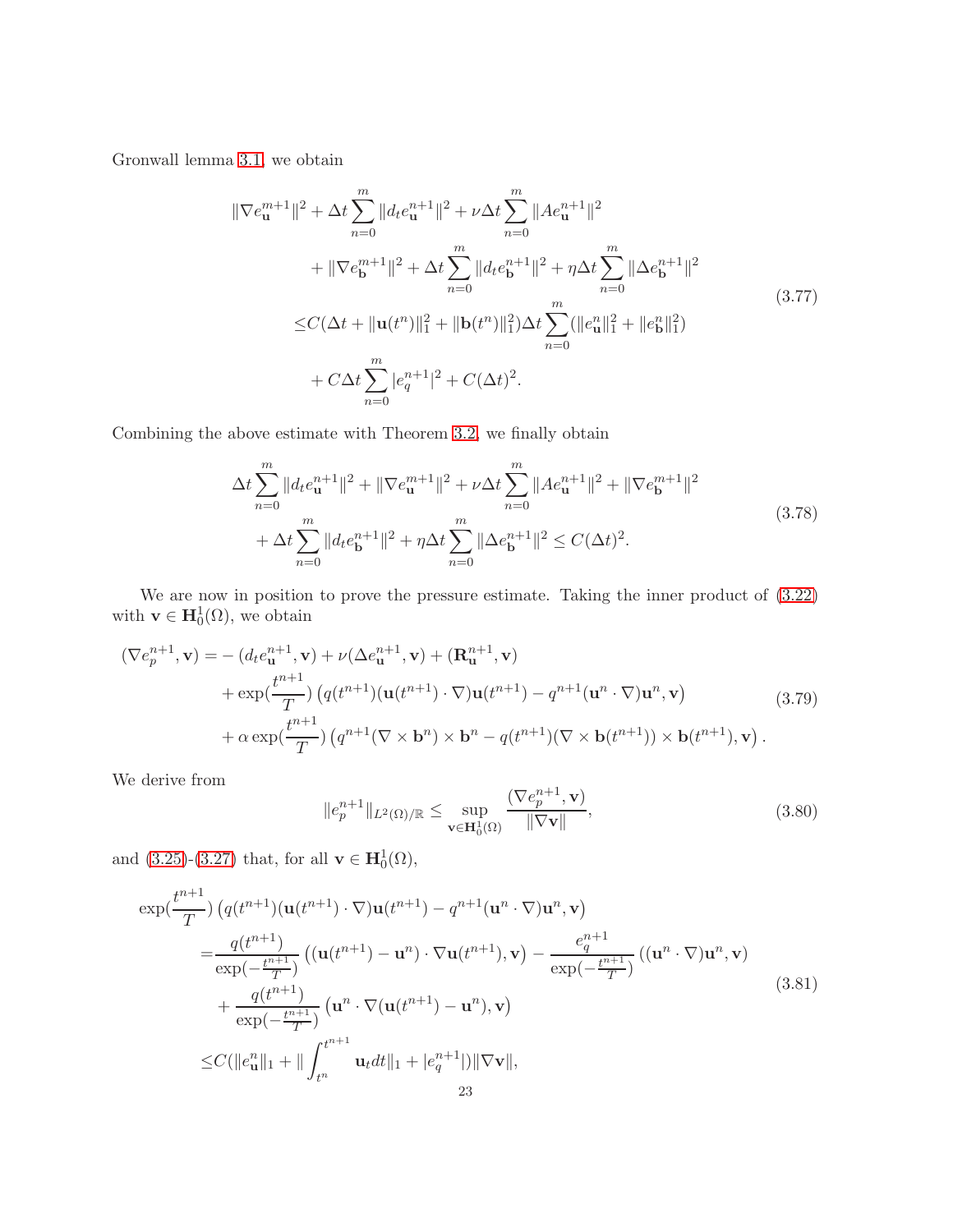and for the last term on the right hand side of  $(3.79)$ , by using  $(3.28)-(3.33)$  $(3.28)-(3.33)$  $(3.28)-(3.33)$ , we have

$$
\alpha \exp(\frac{t^{n+1}}{T}) \left( q^{n+1} (\nabla \times \mathbf{b}^n) \times \mathbf{b}^n - q(t^{n+1}) (\nabla \times \mathbf{b}(t^{n+1})) \times \mathbf{b}(t^{n+1}), \mathbf{v} \right)
$$
  
\n
$$
= \alpha \exp(\frac{t^{n+1}}{T}) e_q^{n+1} \left( (\nabla \times \mathbf{b}^n) \times \mathbf{b}^n, e_u^{n+1} \right) + \alpha \left( \nabla \times (\mathbf{b}^n - \mathbf{b}(t^{n+1})) \times \mathbf{b}^n, e_u^{n+1} \right)
$$
  
\n
$$
+ \alpha \left( (\nabla \times \mathbf{b}(t^{n+1})) \times (\mathbf{b}^n - \mathbf{b}(t^{n+1})), e_u^{n+1} \right)
$$
  
\n
$$
\leq C(||e_b^n||_1 + ||\mathbf{b}^n|| \, || \int_{t^n}^{t^{n+1}} \mathbf{b}_t dt ||_1 + |e_q^{n+1}| ||\nabla \mathbf{v}||. \tag{3.82}
$$

Finally thanks to Theorem [3.2](#page-9-0) and [\(3.78\)](#page-22-1), we can derive from the above that

$$
\Delta t \sum_{n=0}^{m} \|e_p^{n+1}\|_{L^2(\Omega)/\mathbb{R}}^2 \le C \Delta t \sum_{n=0}^{m} (||d_t e_{\mathbf{u}}^{n+1}||^2 + ||\nabla e_{\mathbf{u}}^{n+1}||^2
$$
  
+  $||e_{\mathbf{u}}^n||_1^2 + ||e_b^n||_1^2 + |e_q^{n+1}|^2) + C(\Delta t)^2 \int_{t^0}^{t^{m+1}} ||\mathbf{b}_t||_1^2 dt$   
+  $C(\Delta t)^2 \int_{t^0}^{t^{m+1}} (||\mathbf{u}_t||_1^2 + ||\mathbf{u}_t||_{-1}^2) dt \le C(\Delta t)^2.$ 

The proof is complete.  $\square$ 

4. Numerical experiments. In this section we provide some numerical experiments to validate the SAV schemes developed in the previous sections.

Although we only discussed semi-discretization in time in the previous sections, the IMEX SAV schemes can be coupled with any compatible spatial discretization. More precisely, let  $\mathbf{X}_h \subset \mathbf{H}_0^1(\Omega)$ ,  $M_h \subset L_0^2(\Omega)$  and  $\mathbf{W}_h \subset \mathbf{H}_n^1(\Omega)$  be a set of compatible approximation spaces for the velocity, pressure and magnetic field, a fully discrete first-order IMEX SAV scheme is as follows:  $(\mathbf{u}_h^{n+1})$  $h^{n+1}, p_h^{n+1}, \mathbf{b}_h^{n+1}$  $\binom{n+1}{h}$  in  $(\mathbf{X}_h, M_h, \mathbf{W}_h)$  and  $q_h^{n+1} \in \mathbb{R}$  such that

<span id="page-23-0"></span>
$$
(d_t \mathbf{u}_h^{n+1}, \mathbf{v}_h) + \nu (\nabla \mathbf{u}_h^{n+1}, \mathbf{v}_h) - (p_h^{n+1}, \nabla \cdot \mathbf{v}_h) = \alpha \exp(\frac{t^{n+1}}{T}) q_h^{n+1} \left( (\nabla \times \mathbf{b}_h^n) \times \mathbf{b}_h^n, \mathbf{v}_h \right)
$$

$$
- \exp(\frac{t^{n+1}}{T}) q_h^{n+1} (\mathbf{u}_h^n \cdot \nabla \mathbf{u}_h^n), \mathbf{v}_h), \quad \forall \mathbf{v}_h \in \mathbf{X}_h,
$$
(4.1)

$$
(\nabla \cdot \mathbf{u}_h^{n+1}, \xi_h) = 0, \quad \forall \xi_h \in M_h,
$$
\n(4.2)

$$
(d_t \mathbf{b}_h^{n+1}, \mathbf{w}_h) + \eta (\nabla \times \mathbf{b}_h^{n+1}, \nabla \times \mathbf{w}_h) + \eta (\nabla \cdot \mathbf{b}_h^{n+1}, \nabla \cdot \mathbf{w}_h)
$$
  
+ 
$$
\exp(\frac{t^{n+1}}{T}) q_h^{n+1} (\nabla \times (\mathbf{b}_h^n \times \mathbf{u}_h^n), \mathbf{w}_h) = 0, \quad \forall \mathbf{w}_h \in \mathbf{W}_h,
$$
 (4.3)

$$
d_t q_h^{n+1} = -\frac{1}{T} q_h^{n+1} + \exp(\frac{t^{n+1}}{T})
$$
  

$$
((\mathbf{u}_h^n \cdot \nabla \mathbf{u}_h^n, \mathbf{u}_h^{n+1}) - \alpha((\nabla \times \mathbf{b}_h^n) \times \mathbf{b}_h^n, \mathbf{u}_h^{n+1}) + \alpha(\nabla \times (\mathbf{b}_h^n \times \mathbf{u}_h^n), \mathbf{b}_h^{n+1})).
$$
 (4.4)

Second-order fully discrete IMEX SAV scheme can be constructed similarly.

Following the same procedure as in the proof of Theorem [2.1,](#page-4-3) namely, setting  $\mathbf{v}_h = \mathbf{u}_h^{n+1}$  $h^{n+1},$  $\xi_h = p_h^{n+1}$  $h^{n+1}$ ,  $\mathbf{w}_h = \alpha \mathbf{b}_h^{n+1}$  $h^{n+1}$  in [\(4.1\)](#page-23-0)-[\(4.3\)](#page-23-0) respectively and taking the inner product of [\(4.4\)](#page-23-0) with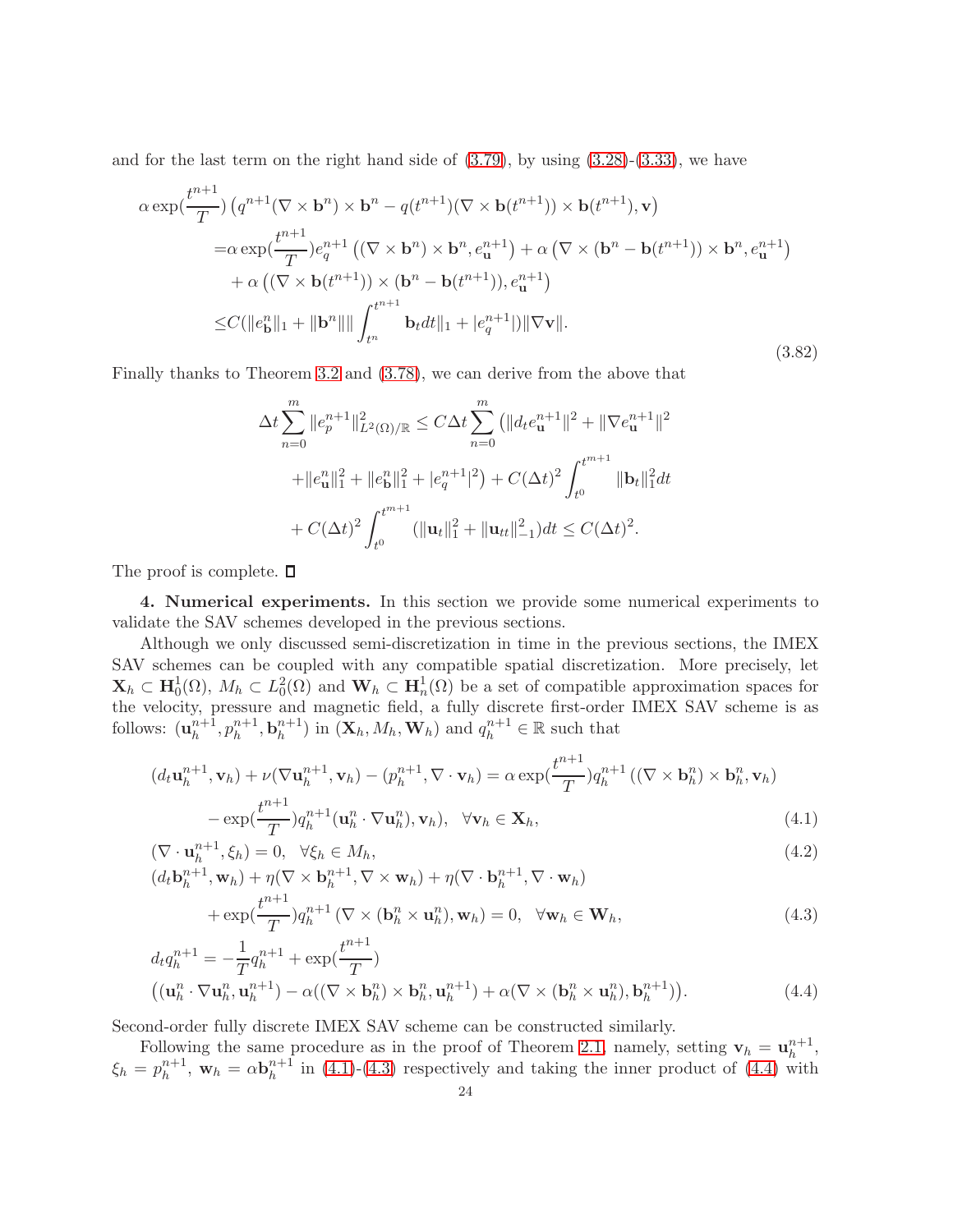$q_h^{n+1}$  $h^{n+1}$ , we can obtain the following stability result: The scheme  $(4.1)-(4.4)$  $(4.1)-(4.4)$  is unconditionally stable in the sense that

$$
E_h^{n+1} - E_h^n \le -\nu \Delta t \|\nabla \mathbf{u}_h^{n+1}\|^2 - \eta \alpha \Delta t \|\nabla \mathbf{b}_h^{n+1}\|^2 - \eta \alpha \Delta t \|\nabla \times \mathbf{b}_h^{n+1}\|^2 - \frac{1}{T} \Delta t |q_h^{n+1}|^2, \quad \forall \Delta t, \ n \ge 0,
$$
\n(4.5)

where

$$
E_h^{n+1} = \frac{1}{2} ||\mathbf{u}_h^{n+1}||^2 + \frac{\alpha}{2} ||\mathbf{b}_h^{n+1}||^2 + \frac{1}{2} |q_h^{n+1}|^2.
$$

In our simulation, we use  $(P_2, P_1, P_2)$  finite-elements to approximate velocity, pressure and magnetic field, respectively. Note that the  $(P_2, P_1)$  finite-elements for velocity and pressure satisfy the inf-sup conditions so that one can easily show that the fully discrete scheme [\(4.1\)](#page-23-0)-  $(4.4)$  coupled with  $(P_2, P_1, P_2)$  finite elements are well posed and can be solved following the procedure described in Section 2.

In this example, we set  $\Omega = (0,1) \times (0,1)$ ,  $\nu = 0.01$ ,  $\eta = 0.01$ ,  $\alpha = 1$ ,  $T = 1$ . The right hand side of the equations is computed according to the analytic solution given as below:

$$
\begin{cases}\nu_1(x, y, t) = \pi k \sin^2(\pi x) \sin(\pi y) \cos(t), \\
u_2(x, y, t) = -\pi k \sin(\pi x) \sin^2(\pi y) \cos(t), \\
p(x, y, t) = k(x - 1/2)(y - 1/2) \cos(t)/10, \\
b_1(x, y, t) = k \sin(\pi x) \cos(\pi y) \cos(t), \\
b_2(x, y, t) = -k \cos(\pi x) \sin(\pi y) \cos(t),\n\end{cases}
$$

where  $k = 0.01$ . To test the time accuracy, we choose  $h = 0.005$  so that the spatial discretization error is negligible compared to the time discretization error for the time steps used in this experiment.

| $\Delta t$ | $\ \mathbf{u}_h-\mathbf{u}\ _{H^1}$ | Order | $  \mathbf{u}_h - \mathbf{u}  _{L^2}$ | Order | $  p_h - p  _{L^2}$ | Order    |
|------------|-------------------------------------|-------|---------------------------------------|-------|---------------------|----------|
| 1/2        | $8.26E - 3$                         |       | $1.34E-3$                             |       | $2.66E - 5$         |          |
| 1/4        | $3.96E - 3$                         | 1.06  | $7.16E-4$                             | 0.91  | $1.16E-5$           | 1.12     |
| 1/8        | $1.93E-3$                           | 1.04  | $3.70E-4$                             | 0.95  | $5.41E-6$           | 1.10     |
| 1/16       | $9.52E - 4$                         | 1.04  | $1.89E - 4$                           | 0.97  | $2.61E-6$           | 1.05     |
| 1/32       | $4.72E - 4$                         | 1.01  | $9.51E-5$                             | 0.99  | $1.28E-6$           | 1.03     |
| 1/64       | $2.35E - 4$                         | 1.01  | 4.78E-5                               | 0.99  | $6.33E-7$           | $1.01\,$ |

<span id="page-24-0"></span>Table 4.1 Errors and convergence rates with the first-order scheme  $(2.7)$ - $(2.11)$ 

Numerical results for this example with first- and second-order schemes are presented in Tables [4.1-](#page-24-0)[4.4.](#page-26-20) We observe that the results for the first-order scheme [\(2.7\)](#page-3-1)-[\(2.11\)](#page-3-1) are consistent with the error estimates in Theorems [3.2](#page-9-0) and [3.7.](#page-17-3) While second-order convergence rates for the velocity, pressure and magnetic field were observed for the second-order scheme [\(2.22\)](#page-4-1)-[\(2.26\)](#page-4-1).

5. Concluding remarks. We constructed first- and second-order discretization schemes in time based on the SAV approach for the MHD equations. The nonlinear terms are treated explicitly in our schemes so they only require solving a sequence of linear differential equations with constant coefficients at each time step. Thus, the schemes are efficient and easy to implement.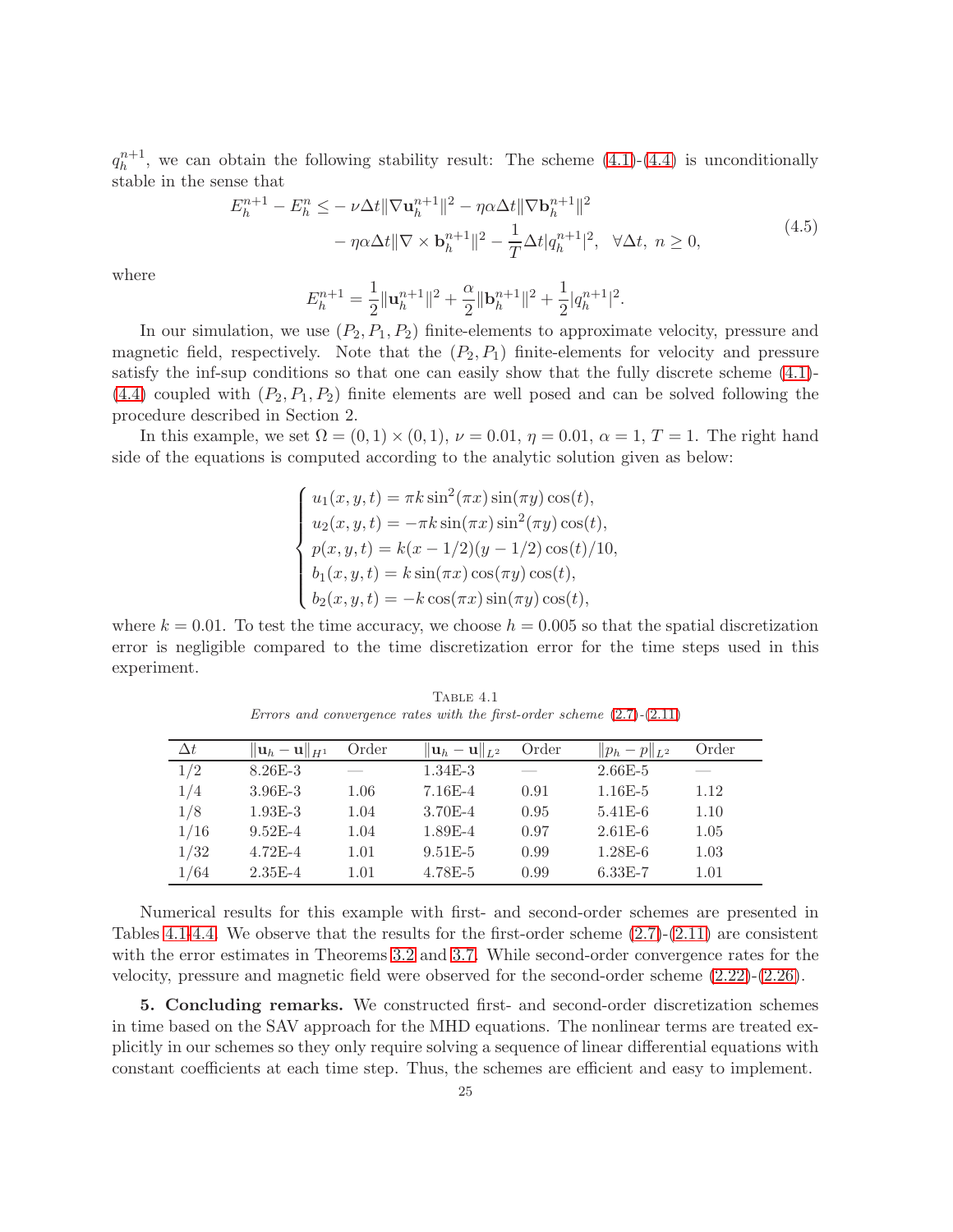| $\Delta t$ | $\ \mathbf{b}_h-\mathbf{b}\ _{H^1}$ | Order    | $\ \mathbf{b}_h-\mathbf{b}\ _{L^2}$ | Order |
|------------|-------------------------------------|----------|-------------------------------------|-------|
| 1/2        | $4.52E - 3$                         | ___      | $1.22E-3$                           |       |
| 1/4        | $2.10E-3$                           | 1.11     | $6.39E-4$                           | 0.94  |
| 1/8        | $1.00E-3$                           | 1.07     | $3.27E - 4$                         | 0.97  |
| 1/16       | 4.89E-4                             | 1.04     | $1.65E-4$                           | 0.98  |
| 1/32       | $2.41E - 4$                         | 1.02     | $8.31E-5$                           | 0.99  |
| 1/64       | $1.20E-4$                           | $1.01\,$ | $4.17E-5$                           | 1.00  |

TABLE  $4.2$ Errors and convergence rates with the first-order scheme [\(2.7\)](#page-3-1)-[\(2.11\)](#page-3-1)

TABLE  $4.3$ Errors and convergence rates with the second-order scheme  $(2.22)$ - $(2.26)$ 

| $\Delta t$ | $\ \mathbf{u}_h-\mathbf{u}\ _{H^1}$ | Order | $  \mathbf{u}_h - \mathbf{u}  _{L^2}$ | Order | $  p_h - p  _{L^2}$ | Order |
|------------|-------------------------------------|-------|---------------------------------------|-------|---------------------|-------|
| 1/2        | $6.43E - 3$                         |       | 8.84E-4                               |       | $1.94E-5$           |       |
| 1/4        | $1.99E-3$                           | 1.70  | $2.32E - 4$                           | 1.93  | $5.23E-6$           | 1.89  |
| 1/8        | $5.49E-4$                           | 1.85  | $5.35E-5$                             | 2.12  | $1.38E-6$           | 1.92  |
| 1/16       | $1.44E - 4$                         | 1.93  | $1.26E - 5$                           | 2.09  | $3.53E - 7$         | 1.96  |
| 1/32       | $3.70E - 5$                         | 1.96  | $3.05E-6$                             | 2.04  | $8.92E - 8$         | 1.99  |
| 1/64       | $1.03E-5$                           | 1.85  | $7.52E - 7$                           | 2.02  | $2.24E-8$           | 1.99  |

Despite the fact that the nonlinear terms are treated explicitly, we proved that our schemes are unconditionally energy stable. This is made possible by introducing a purely artificial scalar auxiliary variable,  $q(t)$ , which enables the nonlinear contributions to the energy to cancel with each other as in the continuous case, leading to the unconditionally energy stability.

By using the unconditional energy result which leads to uniform bound on the numerical solution , we derived rigorous error estimates for the velocity, pressure and magnetic field of the first-order scheme in the two-dimensional case without any condition on the time step. To the best of our knowledge, this is the first linear, unconditional energy stable and convergent scheme with fully explicit treatment for the MHD equations. We believe that the error estimates can also be established for the second-order scheme in the two-dimensional case although the process will surely be much more tedious. However, it appear that the error estimates can not be easily extended to the three dimensional case as our proof uses essentially some inequalities which are only valid in the two-dimensional case.

## REFERENCES

- <span id="page-25-2"></span>[1] F. Armero and J. Simo, Long-term dissipativity of time-stepping algorithms for an abstract evolution equation with applications to the incompressible MHD and Navier-Stokes equations, Computer Methods in Applied Mechanics and Engineering, 131 (1996), pp. 41–90.
- <span id="page-25-3"></span><span id="page-25-0"></span>[2] I. BABUŠKA, *Error-bounds for finite element method*, Numerische Mathematik, 16 (1971), pp. 322–333.
- [3] S. BADIA, R. PLANAS, AND J. V. GUTIÉRREZ-SANTACREU, Unconditionally stable operator splitting algorithms for the incompressible magnetohydrodynamics system discretized by a stabilized finite element formulation based on projections, International journal for numerical methods in engineering, 93 (2013), pp. 302–328.
- <span id="page-25-1"></span>[4] F. BREZZI AND M. FORTIN, *Mixed and hybrid finite element methods*, vol. 15, Springer Science & Business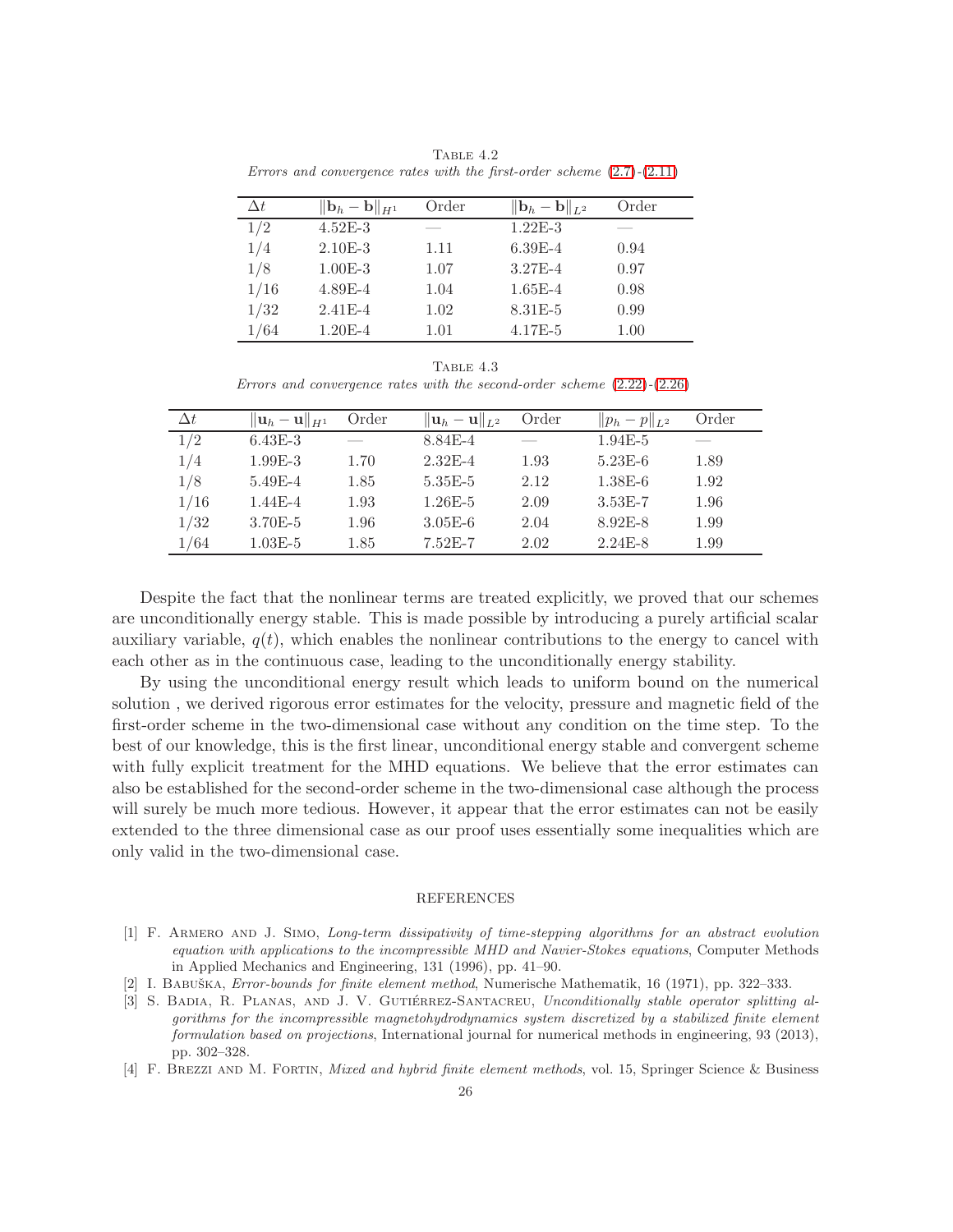<span id="page-26-20"></span>

| $\Delta t$ | $\ \mathbf{b}_h-\mathbf{b}\ _{H^1}$ | Order | $\ \mathbf{b}_h-\mathbf{b}\ _{L^2}$ | Order |
|------------|-------------------------------------|-------|-------------------------------------|-------|
| 1/2        | $3.54E - 3$                         | ___   | $8.38E - 4$                         |       |
| 1/4        | $1.06E - 3$                         | 1.74  | $2.30E-4$                           | 1.87  |
| 1/8        | $2.90E-4$                           | 1.88  | 5.57E-5                             | 2.05  |
| 1/16       | $7.54E-5$                           | 1.94  | $1.35E-5$                           | 2.04  |
| 1/32       | $1.92E-5$                           | 1.97  | $3.32E-6$                           | 2.02  |
| 1/64       | $4.88E-6$                           | 1.98  | $8.23E - 7$                         | 2.01  |

TABLE  $4.4$ Errors and convergence rates with the second-order scheme [\(2.22\)](#page-4-1)-[\(2.26\)](#page-4-1)

Media, 2012.

- <span id="page-26-8"></span>[5] H. Choi and J. Shen, Efficient splitting schemes for magneto-hydrodynamic equations, Science Chinamathematics, 59 (2016), pp. 1495–1510.
- <span id="page-26-4"></span><span id="page-26-2"></span>[6] P. A. DAVIDSON, An introduction to magnetohydrodynamics, 2002.
- [7] J. F. GERBEAU, C. L. BRIS, AND T. LELIÈVRE, Mathematical Methods for the Magnetohydrodynamics of Liquid Metals, Oxford University Press, 2006.
- <span id="page-26-19"></span><span id="page-26-1"></span>[8] H. GOLDSTEIN, C. POOLE, AND J. SAFKO, Classical mechanics, 2002.
- [9] Y. He, Euler implicit/explicit iterative scheme for the stationary Navier-Stokes equations, Numerische Mathematik, 123 (2013), pp. 67–96.
- <span id="page-26-16"></span>[10] J. G. HEYWOOD AND R. RANNACHER, Finite element approximation of the nonstationary Navier-Stokes problem. I. regularity of solutions and second-order error estimates for spatial discretization, SIAM Journal on Numerical Analysis, 19 (1982), pp. 275–311.
- <span id="page-26-6"></span>[11] R. HIPTMAIR, L. LI, S. MAO, AND W. ZHENG, A fully divergence-free finite element method for magnetohydrodynamic equations, Mathematical Models and Methods in Applied Sciences, 28 (2018), pp. 659–695.
- <span id="page-26-5"></span>[12] W. Layton, H. Tran, and C. Trenchea, Numerical analysis of two partitioned methods for uncoupling evolutionary MHD flows, Numerical Methods for Partial Differential Equations, 30 (2014), pp. 1083– 1102.
- <span id="page-26-7"></span>[13] B. Li, J. WANG, AND L. XU, A convergent linearized lagrange finite element method for the magnetohydrodynamic equations in two-dimensional nonsmooth and nonconvex domains, SIAM Journal on Numerical Analysis, 58 (2020), pp. 430–459.
- <span id="page-26-14"></span>[14] X. Li, J. SHEN, AND Z. LIU, New SAV-pressure correction methods for the Navier-Stokes equations: stability and error analysis., arXiv: Numerical Analysis, (2020).
- <span id="page-26-13"></span>[15] L. Lin, Z. Yang, and S. Dong, Numerical approximation of incompressible Navier-Stokes equations based on an auxiliary energy variable, Journal of Computational Physics, 388 (2019), pp. 1–22.
- <span id="page-26-9"></span>[16] J.-G. Liu, R. PEGO, ET AL., Stable discretization of magnetohydrodynamics in bounded domains, Communications in Mathematical Sciences, 8 (2010), pp. 235–251.
- <span id="page-26-3"></span><span id="page-26-0"></span>[17] J.-C. NÉDÉLEC, Mixed finite elements in  $\mathbb{R}^3$ , Numerische Mathematik, 35 (1980), pp. 315–341.
- [18] M. SERMANGE AND R. TEMAM, Some mathematical questions related to the MHD equations, Communications on pure and applied mathematics, 36 (1983), pp. 635–664.
- <span id="page-26-18"></span>[19] J. Shen, On error estimates of projection methods for Navier-Stokes equations: First-order schemes, Siam Journal on Numerical Analysis, 29 (1992), pp. 57–77.
- <span id="page-26-11"></span>[20] J. Shen and J. Xu, Convergence and error analysis for the scalar auxiliary variable (SAV) schemes to gradient flows, SIAM Journal on Numerical Analysis, 56 (2018), pp. 2895–2912.
- <span id="page-26-10"></span>[21] J. Shen, J. Xu, and J. Yang, The scalar auxiliary variable (SAV) approach for gradient flows, Journal of Computational Physics, 353 (2018), pp. 407–416.
- <span id="page-26-12"></span>[22] J. Shen, J. Xu, and J. Yang, A new class of efficient and robust energy stable schemes for gradient flows, SIAM Review, 61 (2019), pp. 474–506.
- <span id="page-26-17"></span>[23] R. Temam, Navier-Stokes Equations and Nonlinear Functional Analysis, Society for Industrial and Applied Mathematics,, 1995.
- <span id="page-26-15"></span>[24] R. Temam, Navier-Stokes equations: theory and numerical analysis, vol. 343, American Mathematical Soc., 2001.